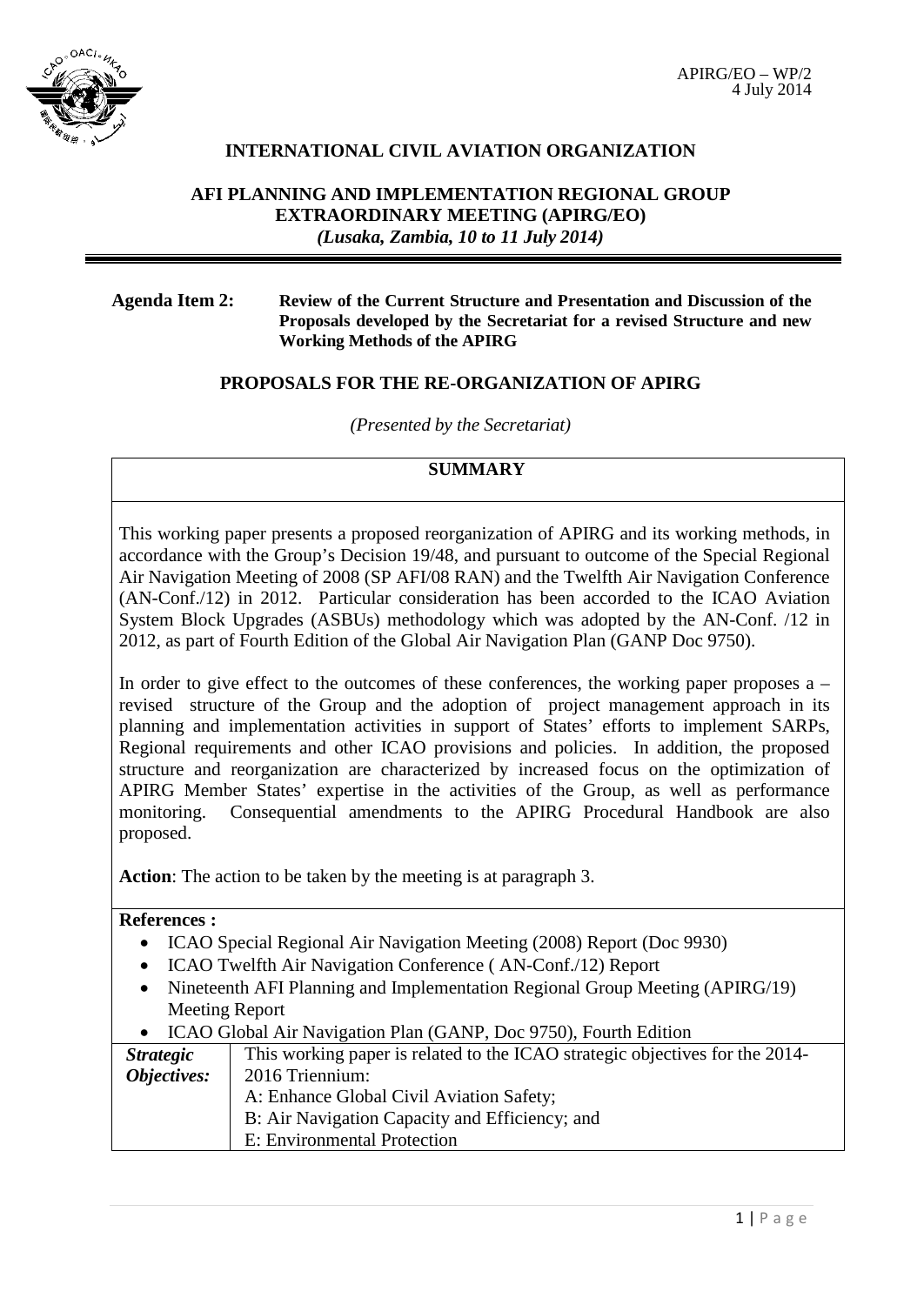### **1. INTRODUCTION**

1.1. The group will recall that the Special Regional Air Navigation Meeting of 2008 (SP AFI/08 RAN) in November 2008 recognized the need to have a clearly defined strategy to implement Air Traffic Management (ATM) systems as well as the need to align work programmes of States, regions and ICAO Headquarters and agreed that APIRG should review its structure to determine if changes would be beneficial in light of performance based approach to air navigation planning.

1.2. The Group will further recall that the ICAO Twelfth Air Navigation Conference (AN-Conf./12) Recommendation 6/1–*Regional performance framework– planning methodologies and tools*, inter alia, requests that States and PIRGs finalize the alignment of regional air navigation plans with the Fourth Edition of the GANP (Doc 9750) by May 2014, and focus on implementing the ICAO Aviation System Block Upgrades (ASBUs) Block 0 Modules according to their operational needs, recognizing that these modules are ready for deployment.

1.3. The alignment of the Regional Air Navigation System Implementation Plan with the ASBU Methodology was discussed in the APIRG/19 Meeting, held in Dakar, Senegal from 28 to 31 October 2013. In considering the implications for APIRG under the new ICAO Global Air Navigation Plan (GANP) and being mindful of the outcome of the SP AFI/08 RAN Meeting, APIRG/19 adopted the following Decision:

### *DECISION 19/48 RE-ORGANIZATION OF APIRG*

*That:*

- *a) The APIRG review its working methods and organizations using project management principles and other methodologies as and when necessary, and consider making adjustments to better support the ICAO performance framework in its planning and implementation activities aligned with the Aviation System Block Upgrades (ASBUs); and*
- *b) The Secretariat:*
	- *i) develop a revised structure of the APIRG taking due account of the best practices/benchmarking, established regional targets and priorities, and the need for synergies between similar or complementary activities; and*
	- *ii) accordingly call for an APIRG extraordinary meeting on this issue in 2014*

### **2. DISCUSSION**

### **Rationale for APIRG reorganization**

2.1. The Group will recall that at its  $19<sup>th</sup>$  Meeting in Dakar, Senegal in October 2013, it was agreed that the performance - based approach adopted by the SP AFI/08 RAN applies to the AFI Regional Air Navigation System Implementation Plan aligned with the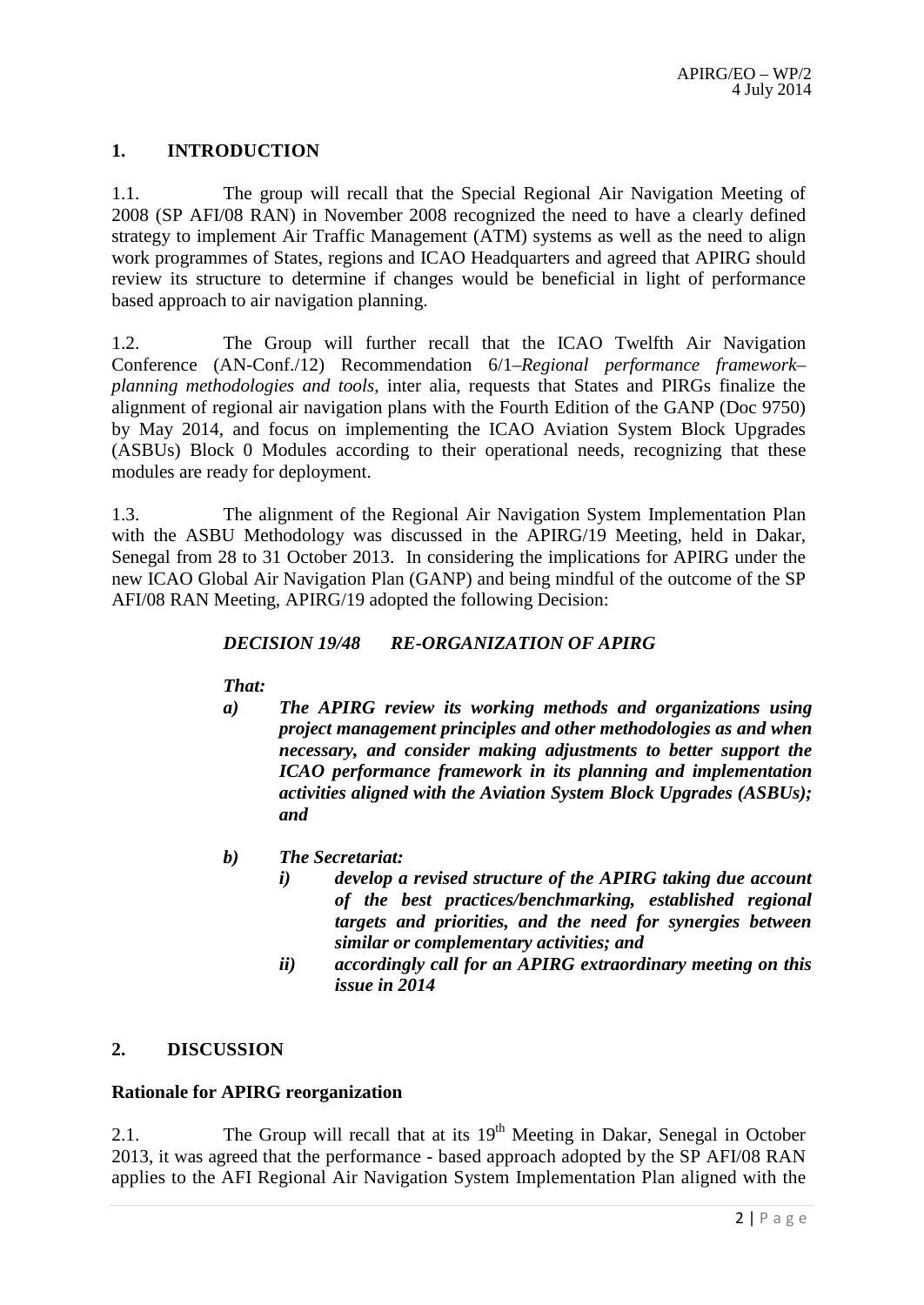ASBU Methodology. In this regard, within the ASBU framework, due consideration should be given to planning, implementation, monitoring and reporting aspects. Furthermore, project management principles should be applied by the APIRG and contributory bodies for ASBUs, as necessary.

2.2. The Group may wish to note that in reviewing the report of the APIRG/19 and RASG-AFI/2 meetings, the Air Navigation Commission (AN-WP/8820, 17/2/2014) welcomed the adoption by APIRG of the GANP within its work programme, as well as its decision to consider a project based work programme when reviewing its organisational structure.

2.3. The terms of reference of the PIRGs are provided by the ICAO Council, and in this regard the terms of reference (TORs) were reviewed by the Council in 2010. In establishing the Regional Aviation Safety Groups (RASGs) (C.190 – C-WP/13558, C-DEC 190-4), the Council acknowledged the efforts that were already underway in the regions to address aviation safety. The Council noted, amongst others that while PIRGs did touch on safety issues, they had been developed to deal with air navigation plans, with ICAO playing a key leadership role. The Council discussed the need for a mechanism for coordination between PIRGs and RASGs and accordingly this aspect has been reflected in the terms of reference for the RASG-AFI as well as for APIRG.

2.4. The meeting will acknowledge that APIRG functions primarily on the basis of regular consultations with States within the AFI Region and industry to align the specific measures and initiatives that it integrates onto the AFI Air Navigation Plan (ANP). It will also note that the current organizational structure of APIRG comprises 23 bodies. In practice, the current structure has been functionally cumbersome and operationally resource intensive to States, organizations and ICAO, while results have been difficult to measure. Some of the challenges could be recognized through the voluminous material including reports submitted to the Group's meetings, without matching progress in implementation. This situation has prevailed in the backdrop of continually tightening budgets while demands for performance improvements have increased.

### **Proposals for APIRG re-organization**

2.5. In developing the reorganization proposal pursuant to Decision 19/48, due consideration has been given to historical successes and challenges experienced through working arrangements of the Group since its establishment in 1981. As part of development of the proposal, the Secretariat undertook a review of PIRG restructuring initiatives in other ICAO Regions. The proposal emanating from these considerations is presented at **Appendix A** to this working paper. The proposal presents two options for consideration by the meeting.

### **Projects Coordination Committee (APCC)**

2.6. In both options, the APIRG Projects Coordination Committee (**APCC**) is proposed to undertake tasks that have hitherto been an increasing challenge. These include coordination and consolidation of the work of APIRG contributory bodies, and addressing adopted work programmes and maintaining continuity of activities between the meetings of APIRG. The APCC will be composed of the Chairperson and Vice-Chairpersons of APIRG, the Secretary of APIRG, elected Officials of the Sub-Groups and Secretaries of Sub-Groups.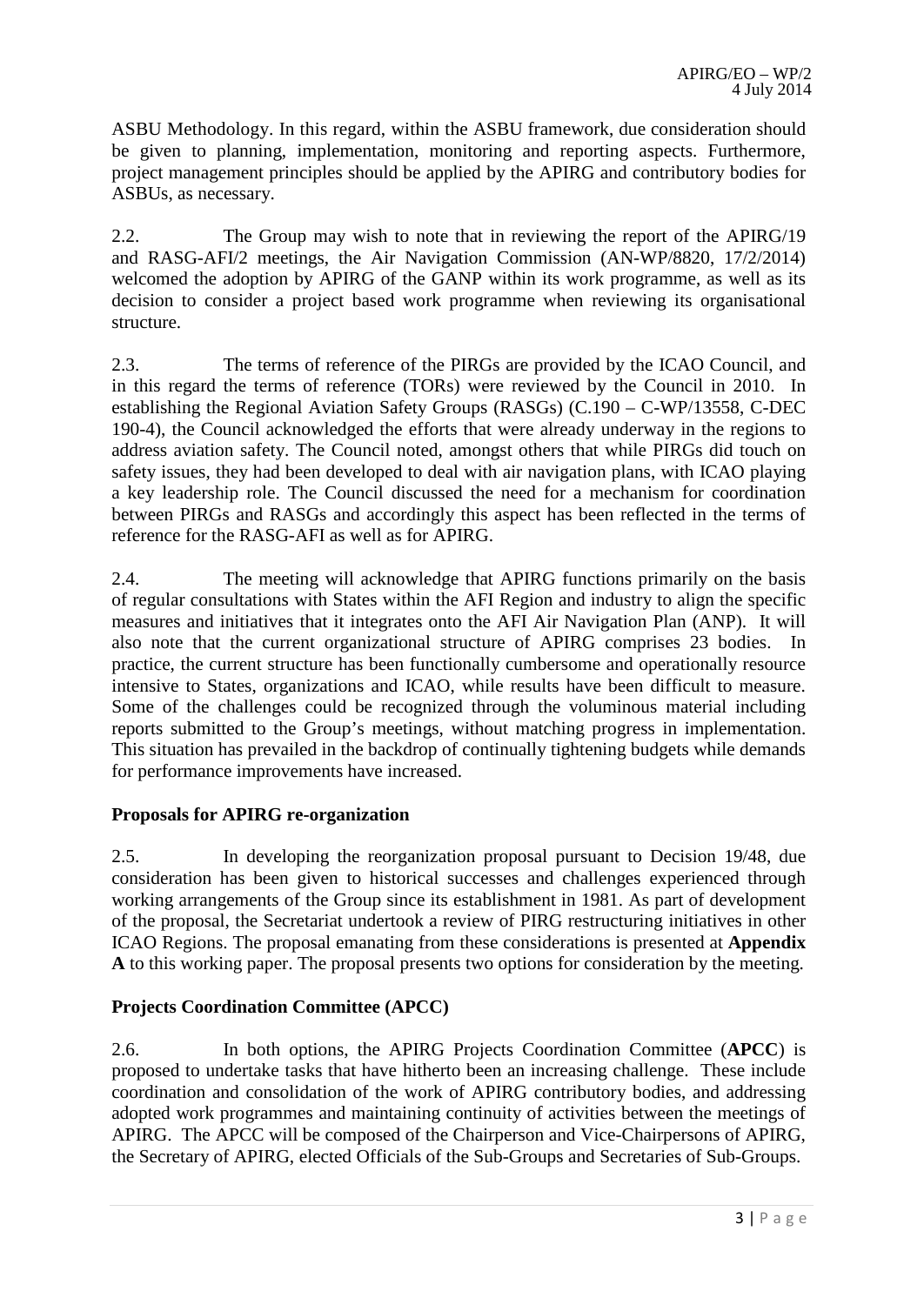### **AFI Traffic Forecasting Group (AFI TFG)**

2.7. Both options also have the AFI Traffic Forecasting Group, which has been retained as a body contributing to the work of APIRG but whose function is subject to a coordinated arrangement between the Region and ICAO Headquarters.

### **Sub-Groups**

2.8. With regard to the Sub-Groups, it will be noted that these have been reduced from the existing four to two.

2.9. The Sub-Groups proposed in Option 1 are the Infrastructure and Information Management Sub-Group (IIM/SG) and the Airspace and Aerodrome Operations Sub-Group.

2.10. The Sub-Groups proposed in Option 2 are the Digital Air Navigation Information Management Sub-Group (DANIM/SG) and the Airspace, Aerodrome Operations and Infrastructure Sub-Group (AAOI/SG).

### **Application of Project Management Principles**

2.11. In the context of project management approach, projects will be identified primarily from ASBU Modules adopted by APIRG and agreed regional performance objectives. While various parties may propose projects, all projects will be subject to approval by the Group.

2.12. Projects teams of experts are proposed to take over the deliverables on the tasks assigned to Sub-Groups. The projects teams of experts will be nominated by States and concerned international organizations, and may, where relevant, include "Champions."

2.13. The projects teams of experts will report to the Sub-Groups other than in exceptional circumstances when the Group may agree on a project and team reporting directly to APIRG. Accordingly, there would no longer be standing bodies below the level of Sub- Groups.

### **Comparison between Option 1 and Option 2**

2.14. In evaluating the advantages and disadvantages identified for each of the two options, the Group may wish to give stronger consideration to Option 1. It will be noted, amongst others, that with regard to the groupings of technical areas this option (Option 1) has a more balanced weight of modules (number of potential projects) than Option 2.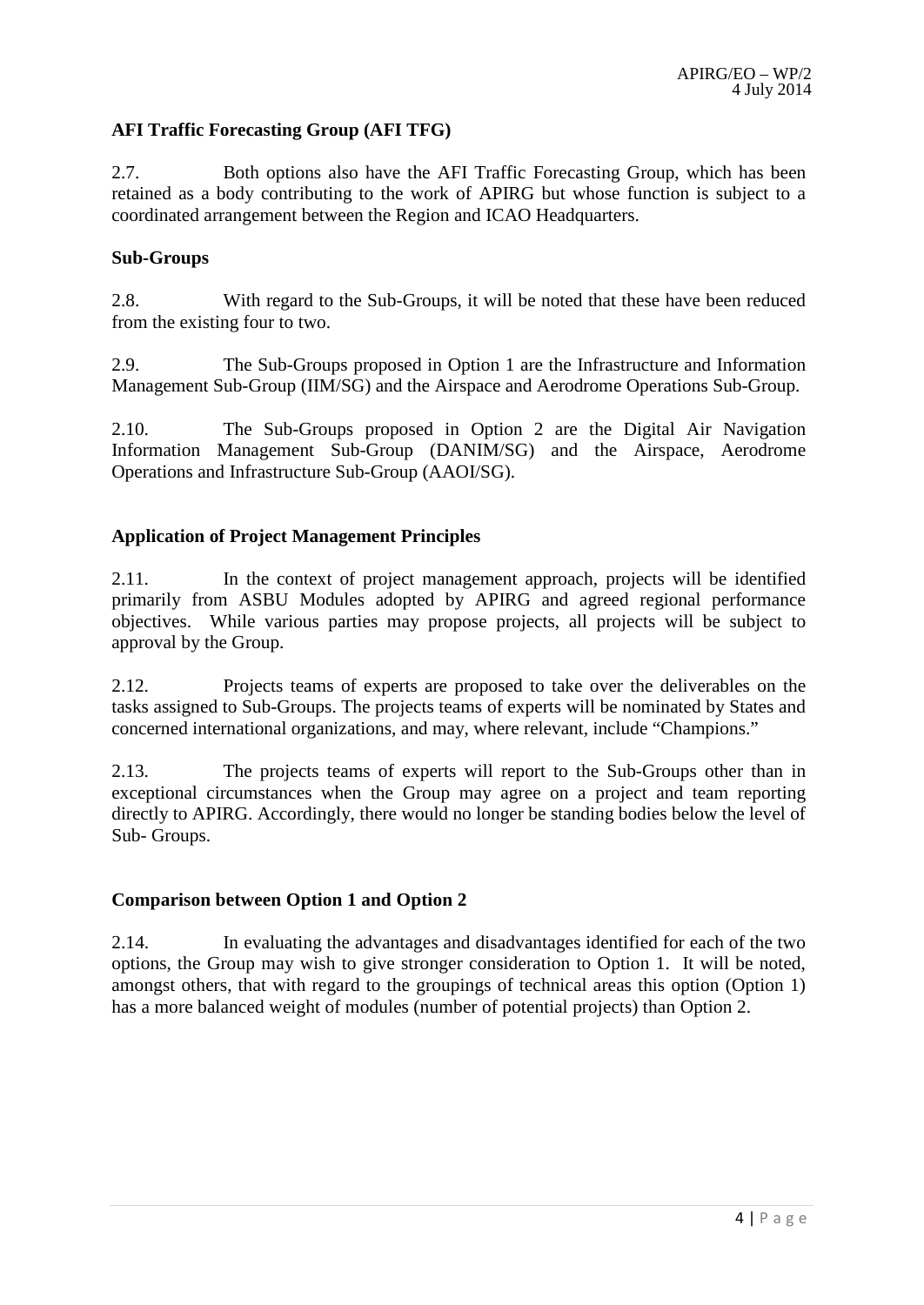### **Conclusion**

2.15. In view of the foregoing, the meeting may wish to consider and adopt the following draft Decision:

### **DRAFT DECISION EO/XXX: RESTRUCTURING AND REORGANIZATION OF APIRG**

### **That:**

- **a) the organizational structure of APIRG is adopted as per Appendix XX to the report; and**
- **b) projects be identified from ASBU Block 0 modules and regional performance objectives adopted by APIRG, to be carried out by teams of experts provided by States and concerned international organizations.**

### **3. ACTION BY THE MEETING**

- 3.1. The meeting is invited to:
	- a) Note the contents of this Working Paper;
	- b) Deliberate on the proposals presented in this Working Paper and agree on the reorganized structure and working methods of APIRG; and
	- c) Agree on the Draft Decision under paragraph 2.15 of this Working Paper.

*---END---*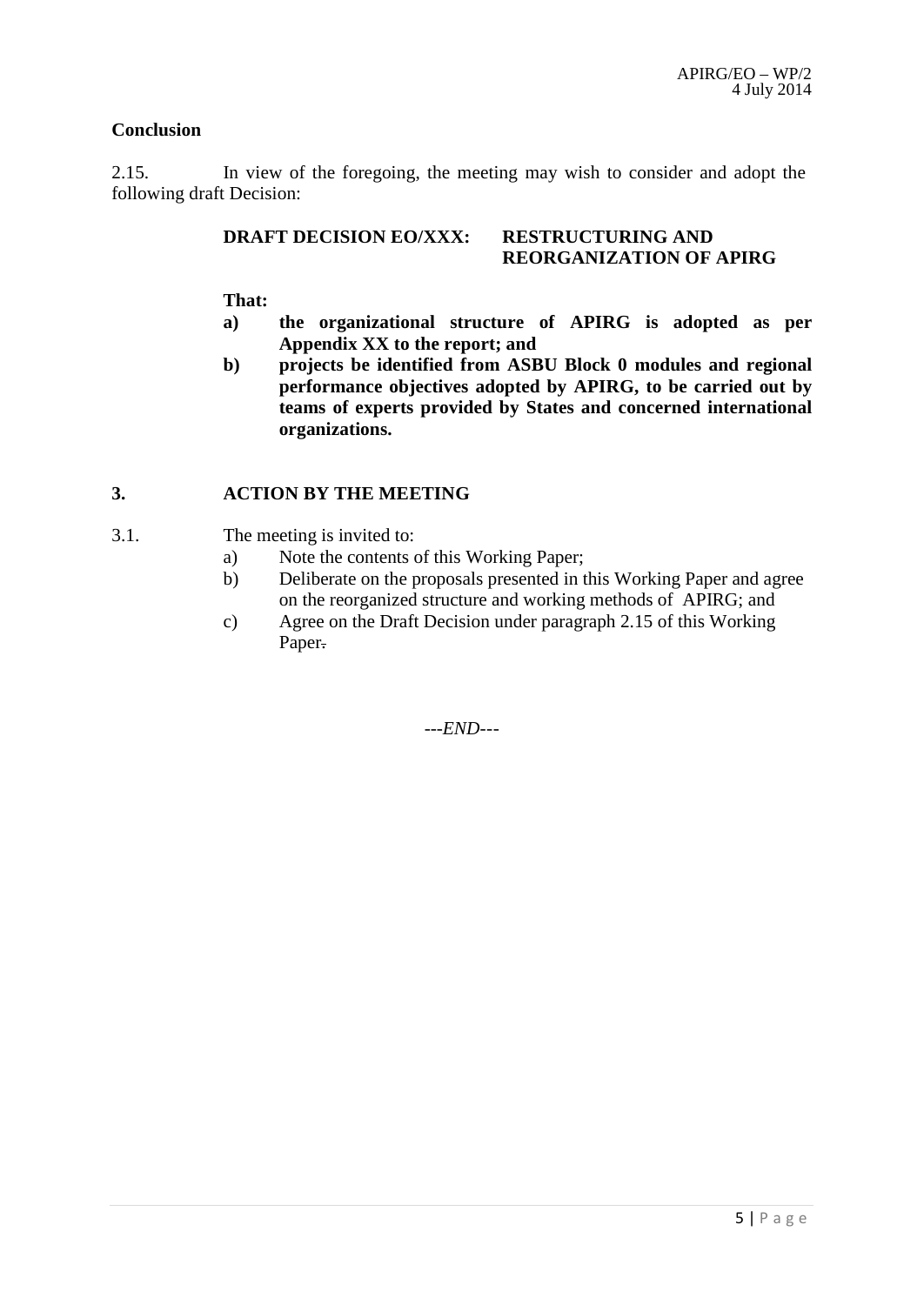### **APPENDIX A:**

## **INTERNATIONAL CIVIL AVIATION ORGANIZATION**



# **RE-ORGANIZATION OF THE AFRICA-INDIAN OCEAN PLANNING AND IMPLEMENTATION REGIONAL GROUP (APIRG)**

## **DRAFT PROPOSALS**

*(in accordance with APIRG Decision 19/48)*

# **PREPARED BY THE ICAO EASTERN AND SOUTHERN REGIONAL OFFICE: JUNE 2014**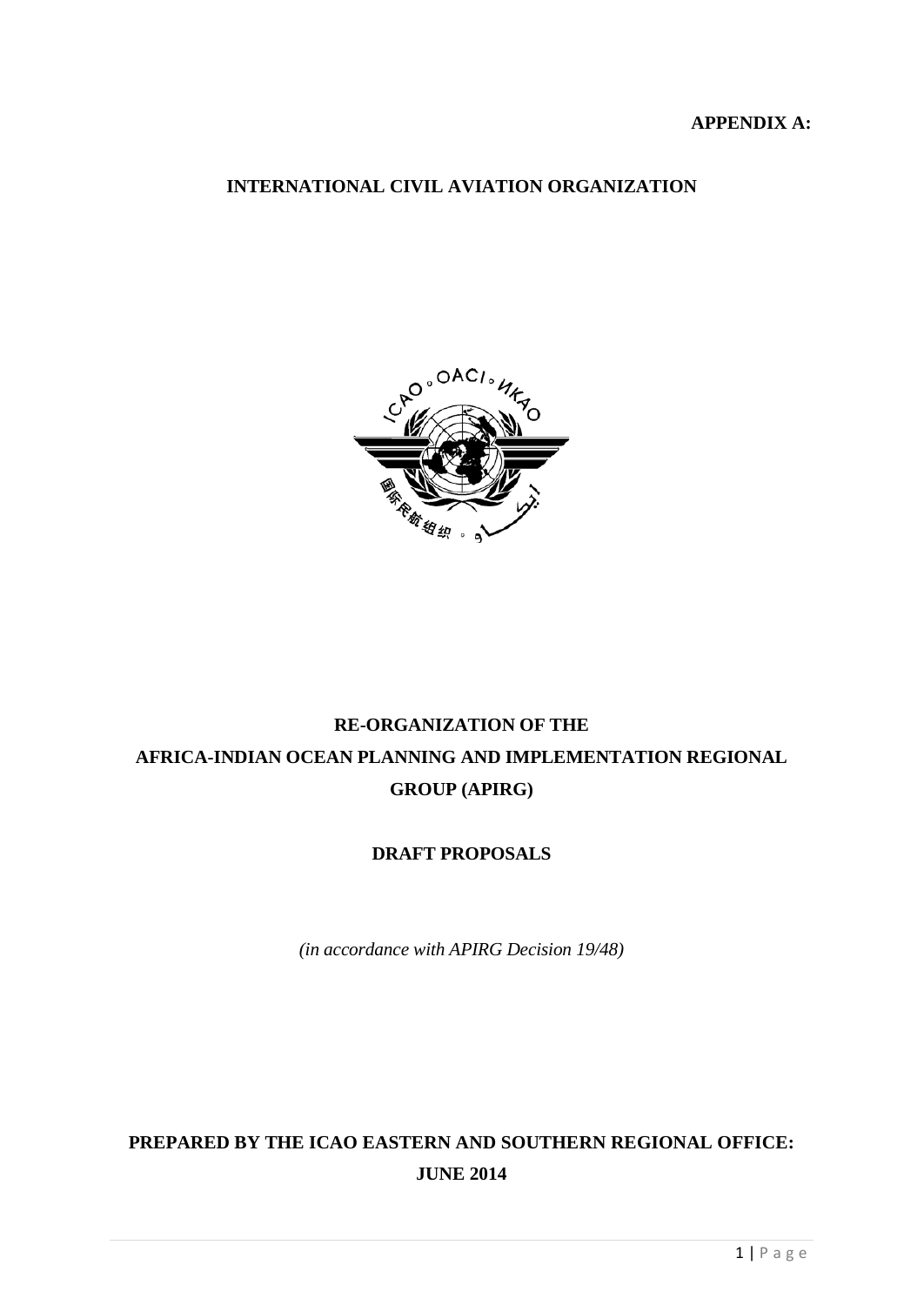# **TABLE OF CONTENTS**

| 5. COMPOSITION OF THE CONTRIBUTORY BODIES  18 |
|-----------------------------------------------|
|                                               |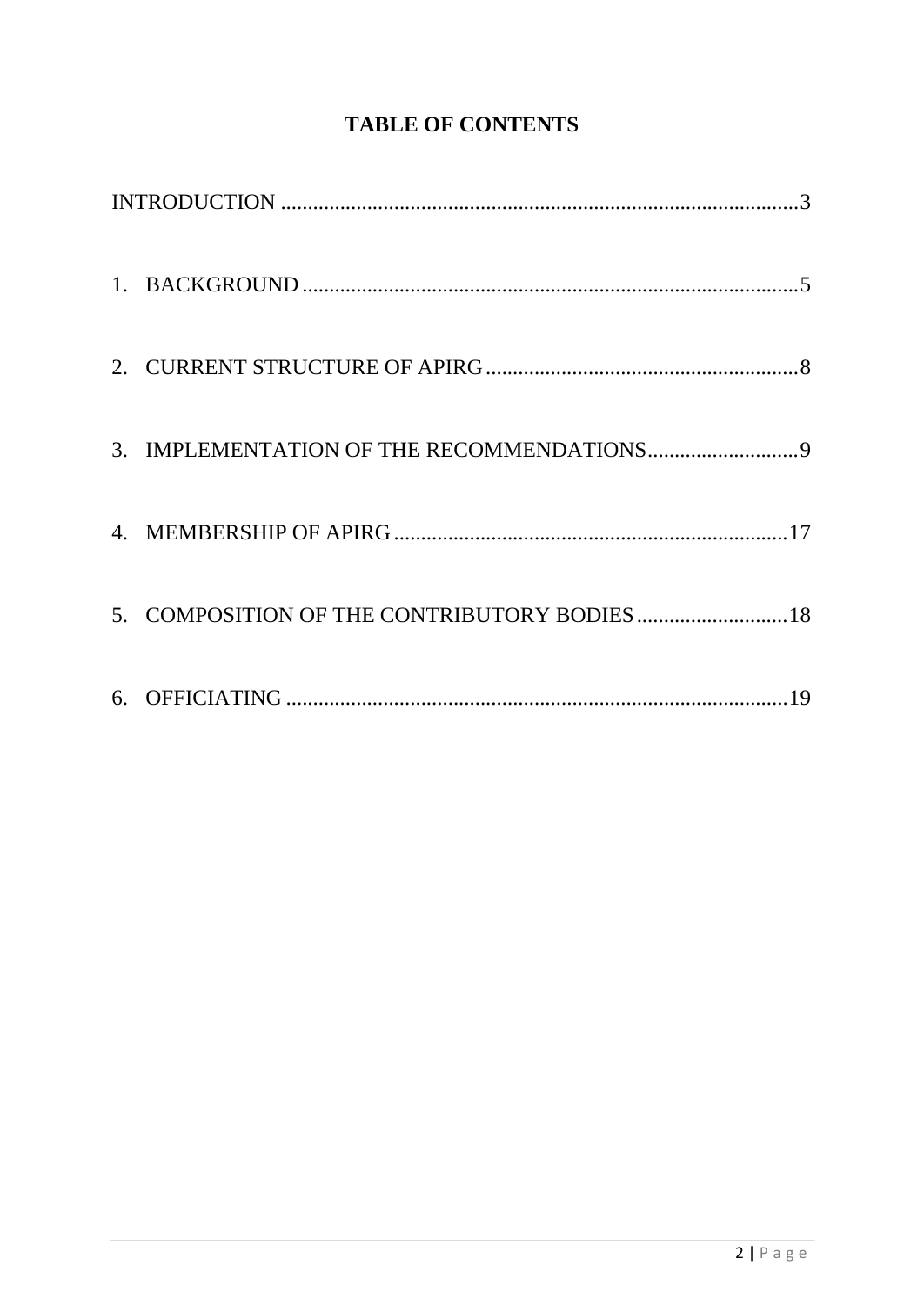### <span id="page-7-0"></span>**INTRODUCTION**

### **Implications for the Planning and Implementation Regional Groups (PIRGs) under the Fourth Edition of the ICAO Global Air Navigation Plan (GANP, Doc 9750)**

 The Twelfth Air Navigation Conference (AN-Conf/12, Montreal, 19-30 November 2012) adopted a revised Edition of the Global Air Navigation Plan (GANP, Doc 9750), which introduces the ICAO Aviation System Block Upgrades (ASBU) Methodology complemented by the Technology Roadmaps for Communications, Navigation and Surveillance (CNS), Information Management (IM) and Avionics.

 The ICAO Planning and Implementation Regional Groups (PIRGs) are in the process of adopting the ASBU Modules through regional agreements. In so doing, PIRGs should ensure that all required supporting procedures, regulatory approvals and training capabilities are set in place. These supporting requirements need to be reflected in electronic regional Air Navigation Plans (eANPs) developed by the PIRGs, ensuring strategic transparency, coordinated progress and certainty of investment.

 In order to support States' efforts, the development of business cases for any operational benefit will be facilitated with the detailed information available in the Global Plan's technology roadmaps and ASBU Module descriptions.

PIRGs function primarily on the basis of regular consultations with States and industry to align the specific measures and initiatives that they integrate into Regional Air Navigation Plans.

PIRGs are additionally responsible under the performance framework for coordinating reporting from States and industry that feed into later analysis activities, the annual Air Navigation Capacity and Efficiency Report, and any required tactical work Programme revisions.

Performance reviews are to be conducted via annual reports that will be developed by each ICAO Regional Office/PIRG in collaboration with local industry stakeholders. These are to be supported by data submitted by States with respect to Block Upgrade Modules' metrics.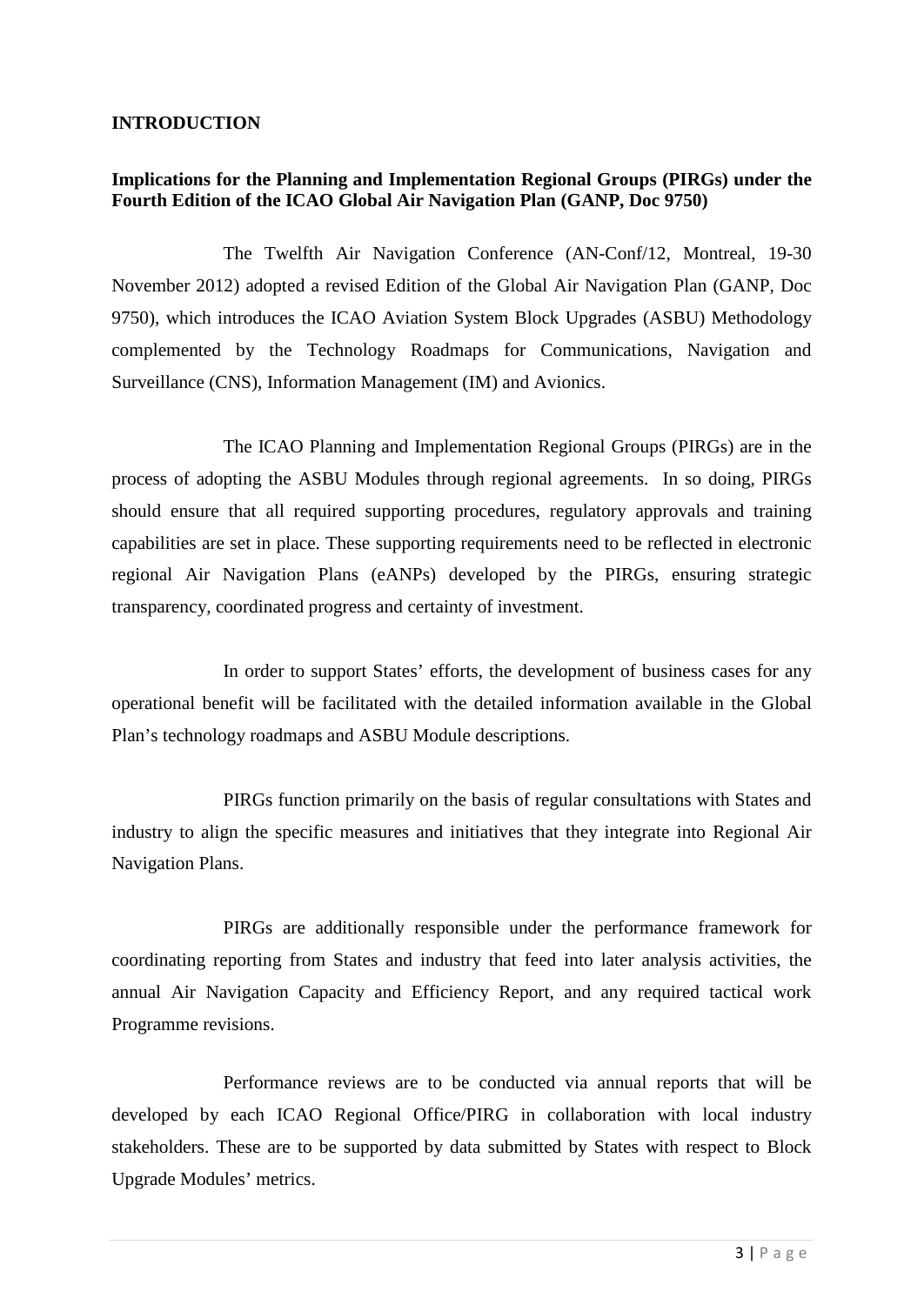As a result, PIRG schedules need to be revised in order to be effectively synchronized with the annual reporting schedule. Similarly, as the standardization effort is completed at the global level, PIRGs which have not yet transitioned need to rationalize their Sub-Groups away from technologies and toward operational performance.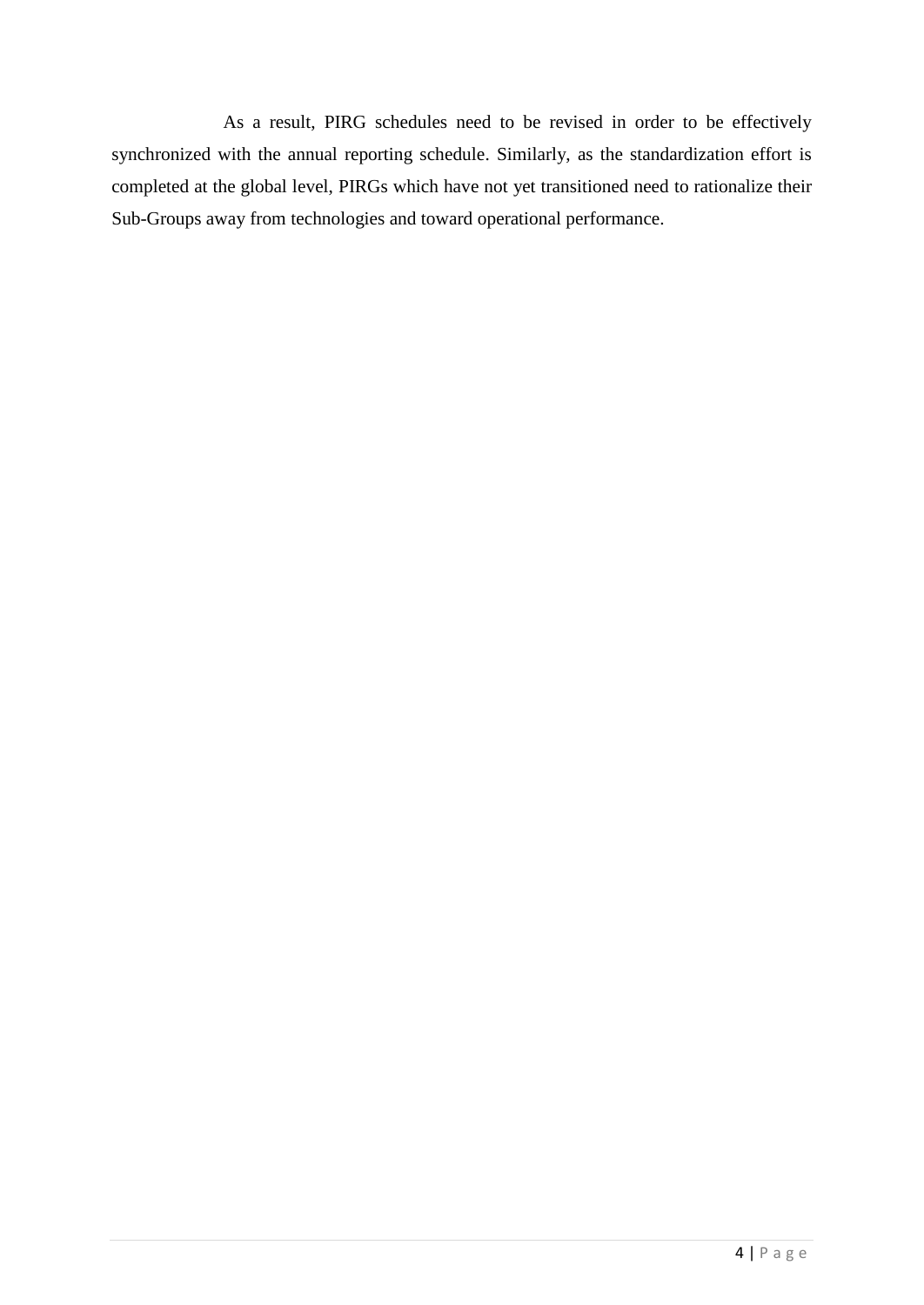### <span id="page-9-0"></span>**1. BACKGROUND**

### *Council Decision*

1.1 In its Report (**C-WP/13135**) of March 2008, the Air Navigation Commission noted that while implementation is the responsibility of States, PIRGs could play a significant role in supporting the implementation of SARPs. The 183rd Session of the Council agreed (**C-DEC 183/9**) to retain for the time being the Terms of Reference of the PIRGs, except that of APIRG and GREPECAS were to be amended to exclude security matters. In addition, membership of the PIRGs was expanded to include all Contracting States who are service providers in an air navigation region.

### *Special AFI RAN Meeting*

1.2 Taking into account the Council action on the Commission's report, the Special AFI RAN Meeting (Durban, South Africa, 24-29 November 2008), recognized the need to have a clearly defined strategy to implement ATM systems as well as the need to align work programmes of the States, Regions and ICAO Headquarters. The SP AFI RAN 2008 agreed that APIRG should review its structure to determine if changes would be beneficial in light of the performance-based approach to air navigation planning being proposed. It also felt that the structure and organization of regional air navigation plans (ANPs) should be reviewed on a global basis with a view to aligning the regional ANPs with the Global Air Navigation Plan and the performance-based approach to planning. It therefore, adopted the following Recommendations:

### *Recommendation 6/4 – Re-organization of APIRG*

*That APIRG review its working methods and organization and consider making adjustments to better support the ICAO performance framework in its planning and implementation activities.*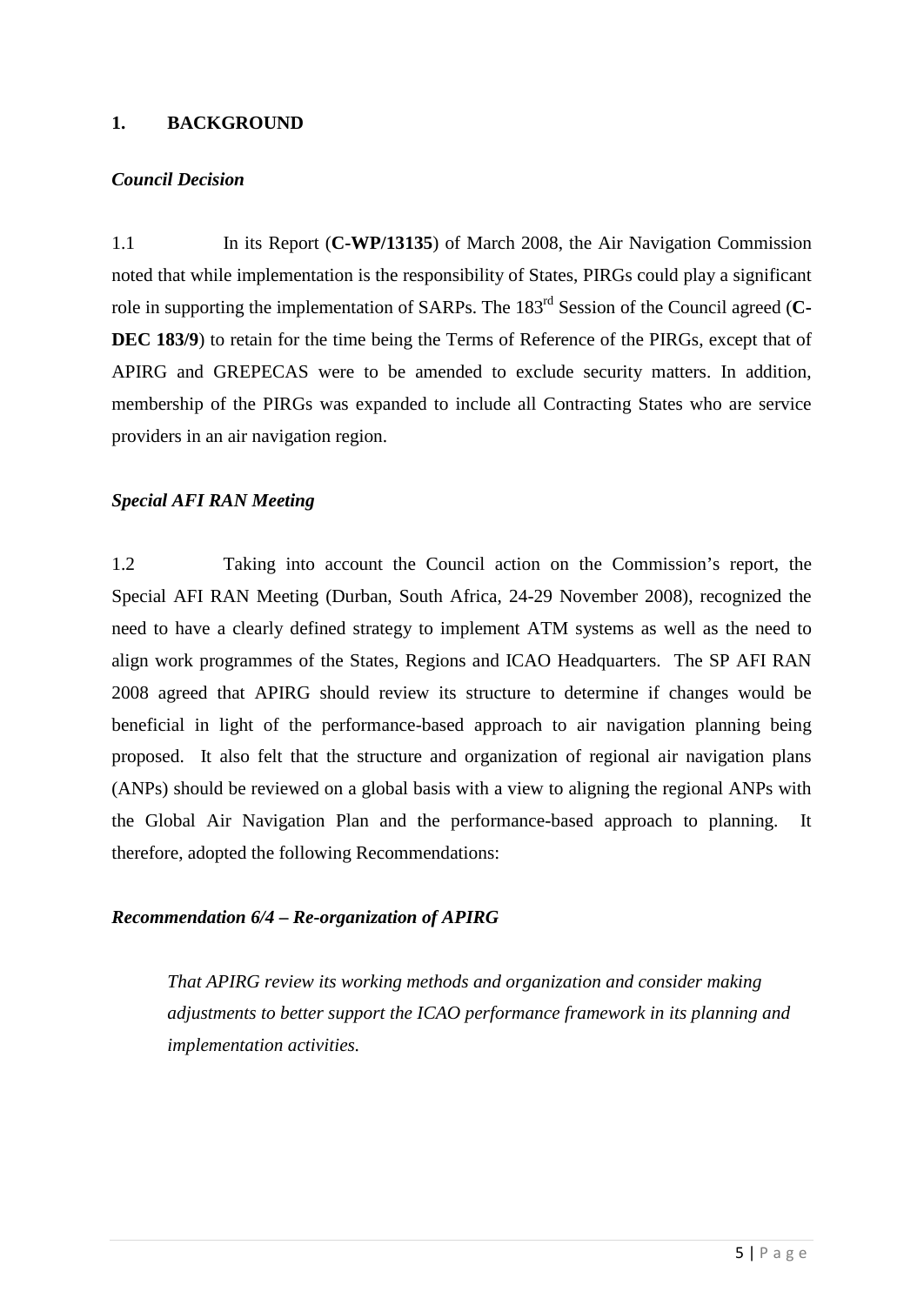## *Recommendation 6/24 – Revised membership of the Africa-Indian Ocean Regional Planning and Implementation group (APIRG)*

*That the terms of reference of the Africa-Indian Ocean Regional Planning and Implementation Group (APIRG) be amended as follows:*

*1. Membership*

*All ICAO Contracting States, who are service providers in an air navigation region and part of that region's ANP, should be included in the membership of that region's PIRG. Furthermore, user States are entitled to participate in any other PIRG meetings as a non-member. International organizations recognized by the Council may be invited as necessary to attend PIRG meetings as observers.*

### *APIRG Decision*

1.3 At its Nineteenth meeting which was held in Dakar, Senegal from 28 to 31 October 2013, APIRG recalled that the ICAO Special Regional Air Navigation Meeting (SP AFI RAN 2008) adopted a performance-based approach to regional and national air navigation planning in the AFI Region, aligned with the Global Air Navigation Plan (Doc 9750, GANP). The Group agreed that the performance-based approach adopted by the ICAO SP AFI RAN 2008 meeting applies to the AFI Regional Air Navigation System Implementation Plan aligned with the ASBU Methodology, as adopted by APIRG/19 Meeting under its Conclusion 19/06. It also agreed that within the ASBU framework, due consideration should be given to planning, implementation, monitoring and reporting aspects, and that a Project based approach for ASBUs should be applied to APIRG Subgroups/Task Forces as necessary. Accordingly, APIRG agreed on the following Decision:

### *DECISION 19/48: RE-ORGANIZATION OF APIRG*

*That:*

*a) The APIRG review its working methods and organization using project management principles and other methodologies as and when necessary, and consider making adjustments to better support the ICAO performance*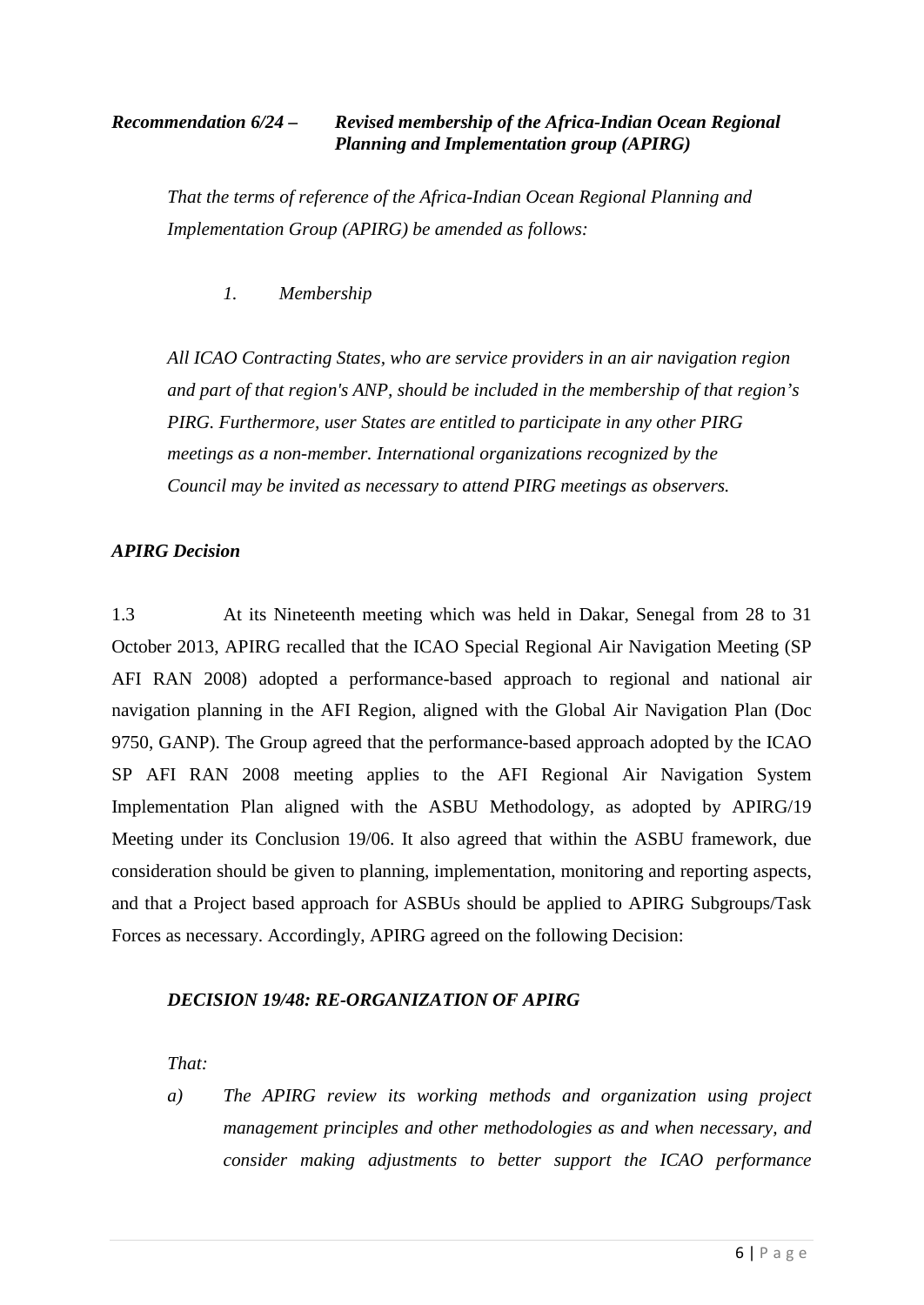*framework in its planning and implementation activities aligned with the Aviation System Block Upgrades (ASBUs); and*

- *b) The Secretariat:*
	- *i) develop a revised structure of the APIRG taking due account of best practices/benchmarking, established regional targets and priorities, and the need for synergies between similar or complementary activities; and*
	- *ii) Accordingly call for an APIRG extraordinary meeting on this issue in 2014.*

### *Current organizational structure of APIRG*

1.4 The organizational structure of APIRG with changes endorsed by the Nineteenth meeting of the Group structure comprises 23 contributory bodies. These include four Sub-Groups based on main air navigation technical areas, 19 task forces and working groups reporting to the Sub-Groups and/or APIRG, and the Traffic Forecasting Group which is currently coordinated from the Air Transport Bureau at ICAO Headquarters. The current APIRG meeting cycle is 18 months as per the Group's Procedural Handbook. The current structural organization of APIRG is reflected below. The Terms of Reference of APIRG are in **Appendix G.**

### *Benchmarking*

1.5 In developing the APIRG reorganization proposal hereunder, the works undertaken by other PIRGs to reorganize themselves were reviewed. In this regard, it may be noted that no two re-organization approaches are similar. In addition, at the time of developing this proposal some of the PIRGs were yet to complete their processes. The Secretariat has nevertheless shared available information in the various processes. Further consideration has been given to the unique characteristics of the AFI Region including the geographical impact.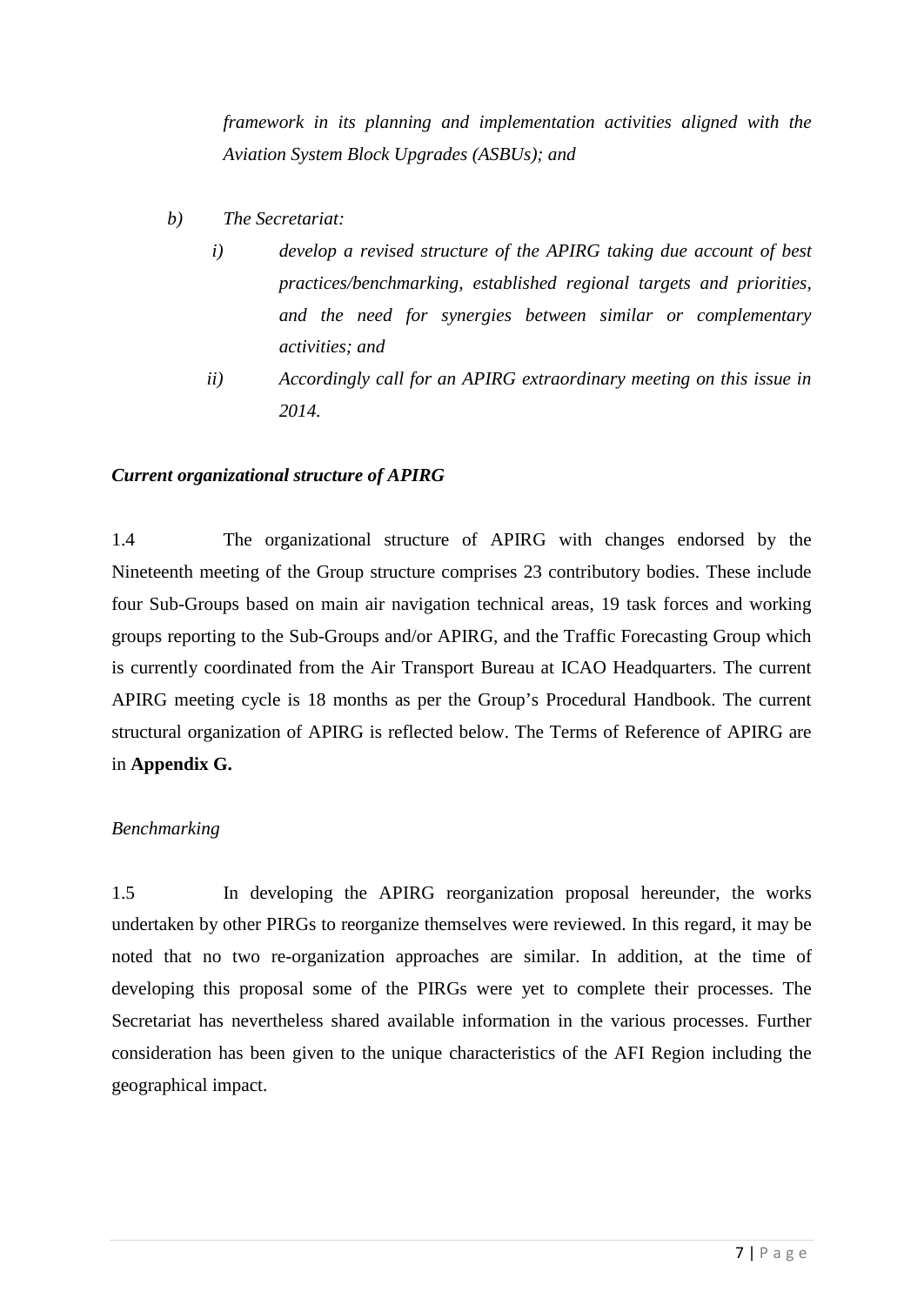## **2. CURRENT STRUCTURE OF APIRG**

<span id="page-12-0"></span>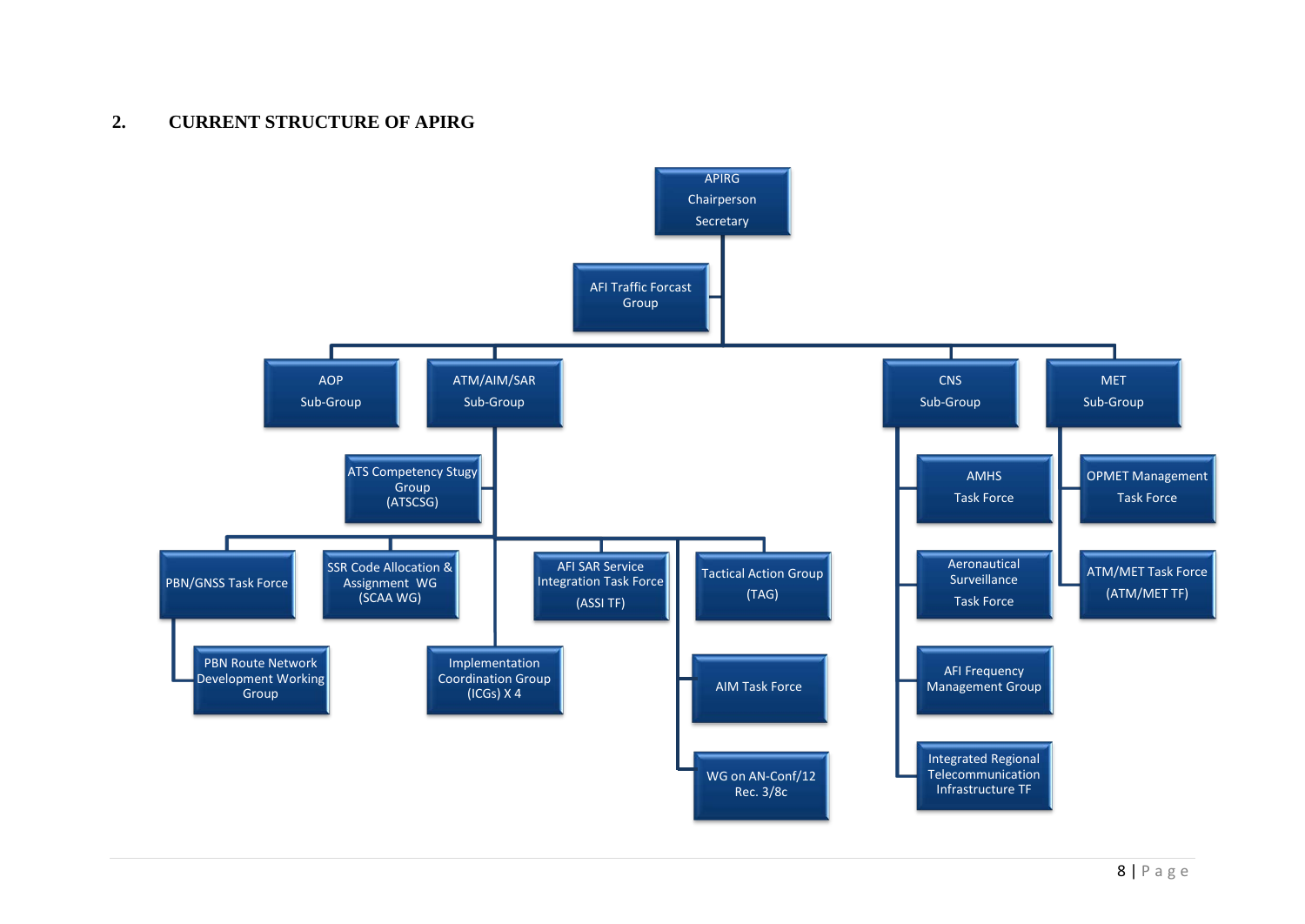### <span id="page-13-0"></span>**3. IMPLEMENTATION OF THE RECOMMENDATIONS**

3.1 As part of managing resources associated with activities of the subsidiary bodies of APIRG, the Group has been mindful to avoid the proliferation of such bodies, in favour of consolidation. The efficiencies sought from functions of APIRG require further consideration of the consolidation as well as a shift from outcome-oriented meetings to action-oriented projects.

3.2 The objective of the structural proposals hereunder is to address the issues of resources associated with activities within the framework of APIRG, while aiming to significantly increase rates of implementation and the resolution of deficiencies and other challenges.

3.3 Pursuant to the Recommendation 6/4 of SP AFI/08 RAN meeting and taking into consideration Recommendation 6/24 which was endorsed by APIRG under Conclusion 17/105, as well as other ICAO guidance on the concept of performance based approach to implementation, the proposed re-organization and working methods of APIRG entail features hereunder.

### **4. CONTRIBUTORY BODIES**

### **Basis for re-grouping of contributory bodies**

4.1 The basis for the approach in the proposed re-organization within APIRG is the Fourth Edition of the Global Air Navigation Plan (GANP (Doc 9750)) which seeks to enable the ICAO ATM system envisioned in the Global ATM Operational Concept (GATMOC (Doc 9854)). While building on its previous editions, the Fourth Edition of Doc 9750, which was endorsed by the Twelfth Air Navigation Conference (AN Conf/12) in November 2012, introduces the Aviation System Block Upgrades (ASBUs) methodology which is depicted in **Appendix A** to this document. Doc 9750 4th Ed. also introduces Technology Roadmaps which complement the ASBU modules by providing timelines for the technology that will support the Communications, Navigation and Surveillance (CNS), Information Management (IM) and avionics requirements of the global Air Navigation system.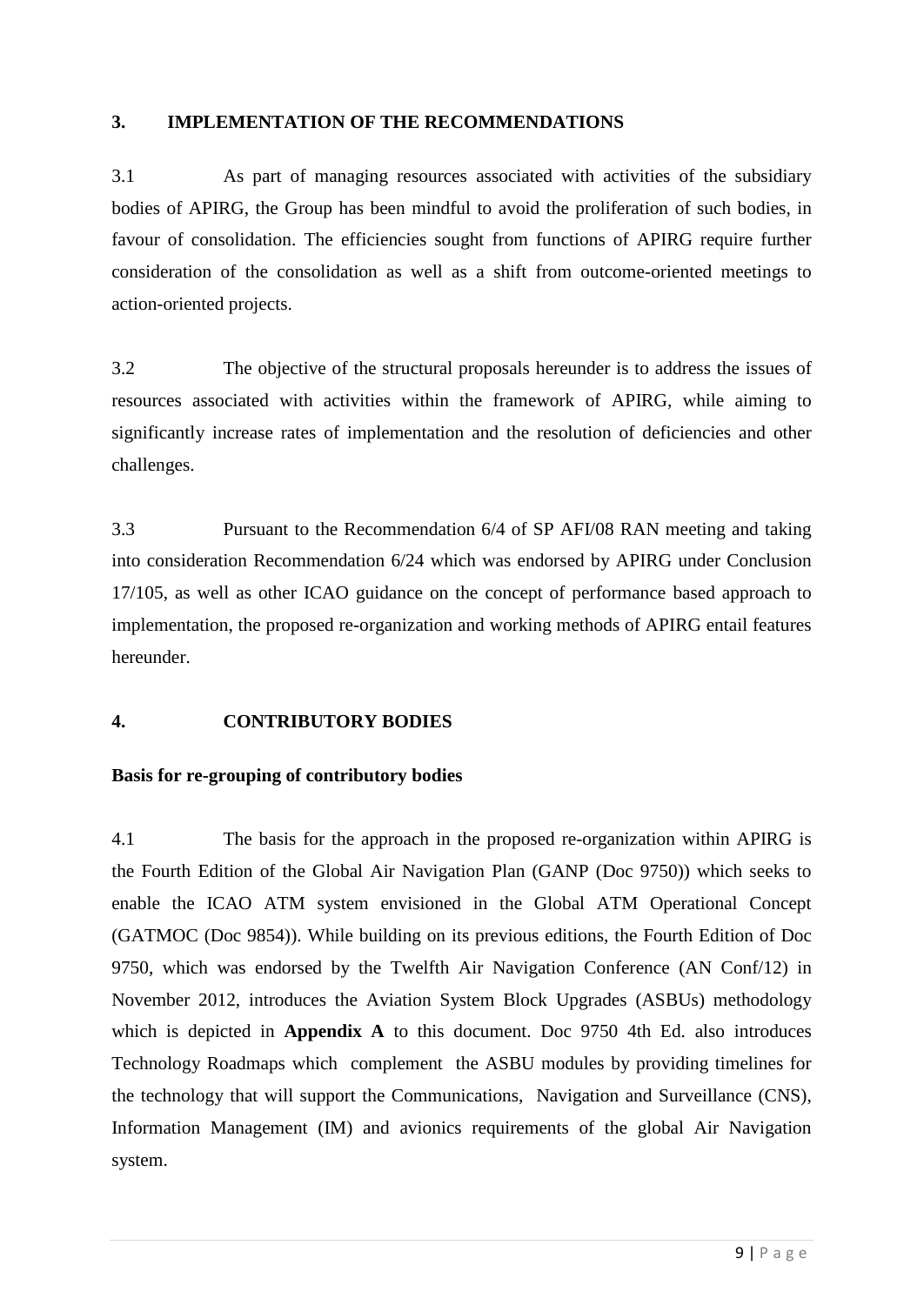4.2 In view of the above, taking into consideration the imperative to reduce the number of subsidiary bodies, and consequently the associated resource requirements, the proposed grouping of technical areas per Sub-Group seeks not only to achieve the synergies required in implementing the ASBUs, but to also harmonize the work volumes between the groups.

## **OPTION 1**



### **4.2.1 Option 1 Pros & Cons**

### **Introduction of the APCC**

*Pros* 

- $\checkmark$  High volumes of material from subsidiary bodies is processed and made manageable for APIRG Sessions
- $\checkmark$  APIRG can focus on high level/mature material and effectively address its business in a few days
- $\checkmark$  More effective coordination within the APIRG framework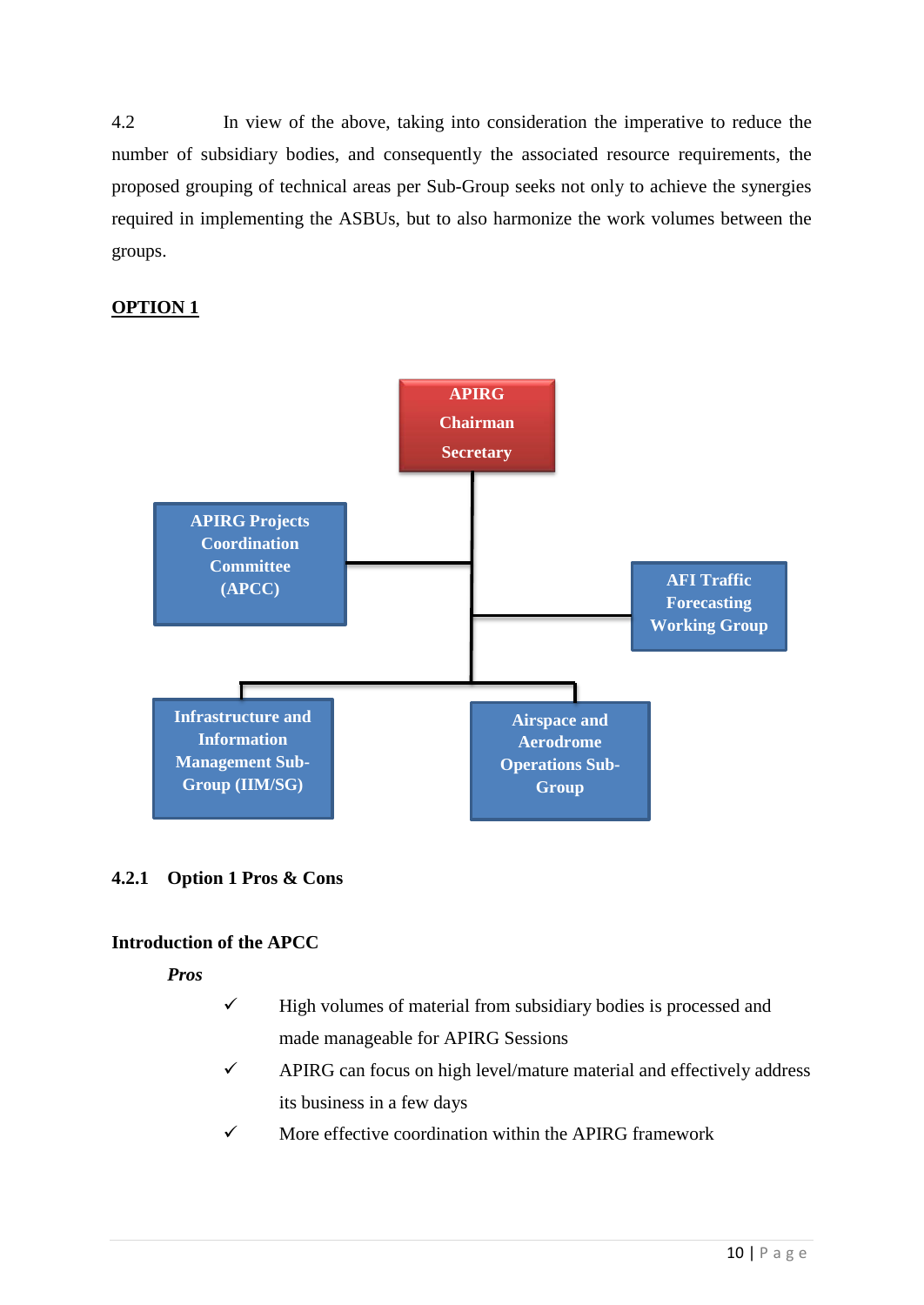- $\checkmark$  More effective coordination with other Regional bodies, other Regions and industry groups
- $\checkmark$  Reduction of subsidiary bodies

### *Cons*

 $\checkmark$  Additional process layer, between the SGs and APIRG

### **Grouping of Technical areas**

### *Pros*

- $\checkmark$  Puts focus on the whole of PIA 2 Modules
- Provides close CNS coordination to B0-DATM and B0-AMET
- AOP placed for required coordination and CDM within PIA 1 and PIA 4 Modules
- $\checkmark$  Balanced weight of modules (number of potential projects) between the SGs

*Cons* 

 $\checkmark$  Coordination of CNS/ATM issues would be a challenge. This however, may be addressed through close coordination among the project teams.

### **Coordination Committee**

4.2.2 The APIRG Projects Coordination Committee (**APCC**) composed of the Chairperson and Vice-Chairpersons of APIRG, the Secretary of APIRG, elected Officials of the Sub-Groups and Secretaries of Sub-Groups is proposed to undertake a task that has hitherto been a challenge. In this regard it will be noted that since its establishment, APIRG membership has increased progressively, from 14 in the 1980s to 32 in 2005, and inclusive of all AFI provider States after 2008. Over the same period, the time available for the APIRG plenary meetings has reduced from more than seven working days to about three working days. It is evidently no longer practical for APIRG plenary meetings to cover as much detail in its agenda as it could on its inception, and with the same effectiveness. In addition, the introduction of performance based approach to planning and implementation entails precision which requires further attention to details.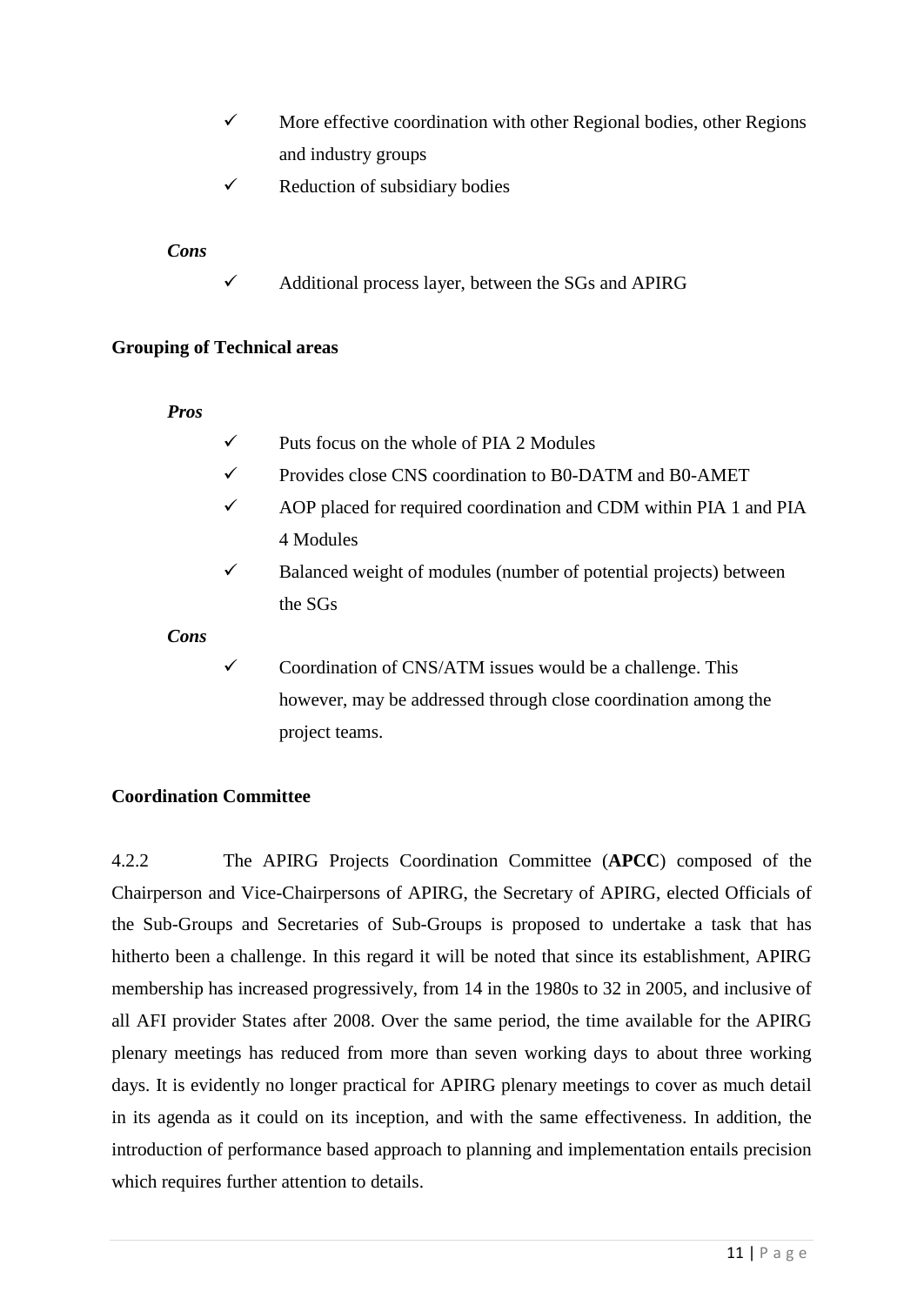4.2.3 Nominally, the Secretariat has been and will continue to be responsible for facilitating coordination between the various structural components and activities of APIRG as well as between activities within the framework of APIRG, the Regional Offices, various organs of ICAO, and the industry. Notwithstanding, it has become increasingly important for the coordination process within APIRG to be enhanced and for States to have a more active role in it.

4.2.4 In view of the above, the objective of the APCC is to adjudicate the work of the SGs, monitor progression (life) of projects, propose road maps and implementation strategies, coordinate implementation across the SGs, and facilitate coordination (*through its Secretary*) with the RASG-AFI (see note below), other Regional bodies and industry bodies groups. Detailed review of planning and implementation activities is carried out at this level. The Committee shall facilitate prioritization including determination of material that has matured sufficiently for consideration and adoption of conclusions and decisions by APIRG.

### *Note:*

*In the establishment of RASGs, the Council identified the need for coordination between the PIRGs and RASGs on safety issues and accordingly decided on the reflection of this requirement in the TOR of both Groups. The activities of both Groups are carried continuously in interim periods between their meetings.*

4.2.5 Detailed terms of reference of the APCC are at **Appendix B.**

### **Sub-Groups**

4.2.6 The Sub-Groups have been reduced from four to two. It is notable that while the approach of having a Sub-Group for every technical area of air navigation is effective in supporting focus, it entails a 'silo' effect which does not support coordination.

4.2.7 The proposed reduced number of Sub-Groups has, to the extent practical, taken into consideration implementation of the Global Air Navigation Plan (Doc 9750 Ed. 4) under the ASBUs methodology.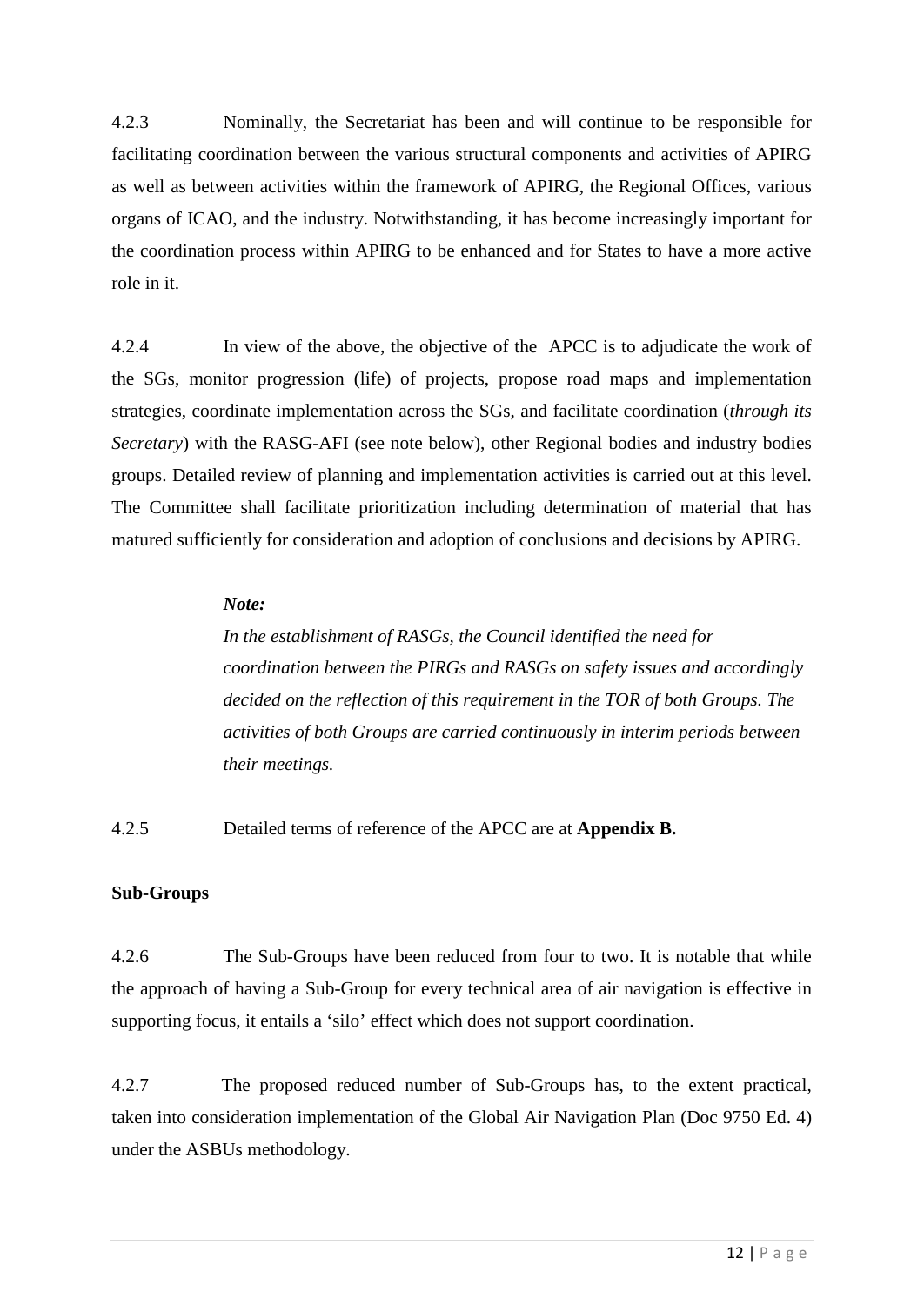### *Airspace and Aerodrome Operations Sub-Group (AAO/SG)*

4.2.7.1 Historically, the Aerodrome Operations Planning (AOP) Sub-Group has functioned singly, without formal coordination arrangements with other Sub-Groups. However, the effective implementation of ASBUs Modules requires close coordination between various areas of ANS and AGA. This is particularly highlighted under the ASBUs Performance Improvement Area (PIA) 1 (Airport Operations) Modules and three Modules from PIA 4 (Efficient Flight Paths).

4.2.7.1.1 The terms of reference of the **AAO/SG** are at **Appendix C.**

### *Infrastructure and Information Management Sub-Group (IIM/SG)*

4.2.7.2 The concept of providing digital information to automated ATM and airborne systems was identified many years ago, and so is the requirement for quality assurance without which the information conveyed by AIM and the MET products and services would have unacceptable levels of safety risks.

4.2.7.3 PIA 2 (Globally Interoperable Systems and Data) focuses on the role of Digital processing and management of aeronautical information, meteorological information and the data link support of communication between air traffic services units (ATSUs). In addition, this grouping is in alignment with the Technology Roadmap in the GANP (Doc 9750). It will be noted that CNS related ASBU modules are also in other PIAs. However, that does not necessarily support the splitting of the CNS field over the several Sub-Groups, nor does it necessarily support the establishment of a CNS Sub-Group, as other technical areas are also involved in the Modules affecting CNS. Accordingly, taking into consideration other aspects in grouping, the CNS discipline is proposed to be grouped with AIM and MET.

4.2.7.3.1 The terms of reference of the **IIM/SG** are at **Appendix D.**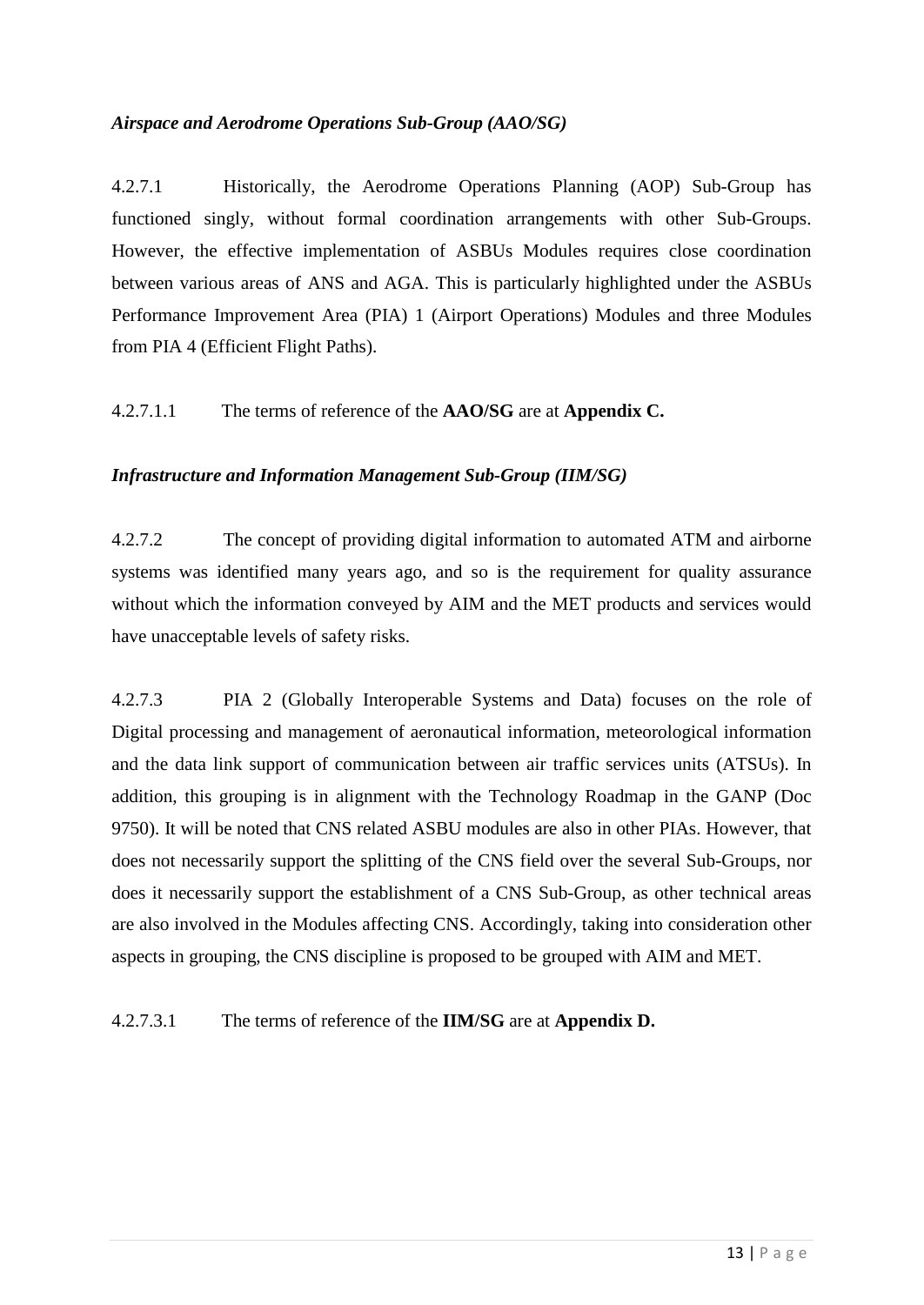## **OPTION 2**



### **4.2.8 Option 2 Pros & Cons**

## **Introduction of the APCC**

*Pros* 

- $\checkmark$  High volumes of material from subsidiary bodies is processed and made manageable for APIRG sessions
- $\checkmark$  APIRG can focus on high level/mature material and effectively address its business in a few days
- $\checkmark$  More effective coordination within the APIRG framework
- $\checkmark$  More effective coordination with other Regional bodies, other Regions and industry groups
- $\checkmark$  Reduction of subsidiary bodies

### *Cons*

 $\checkmark$  Additional process layer, between the SGs and APIRG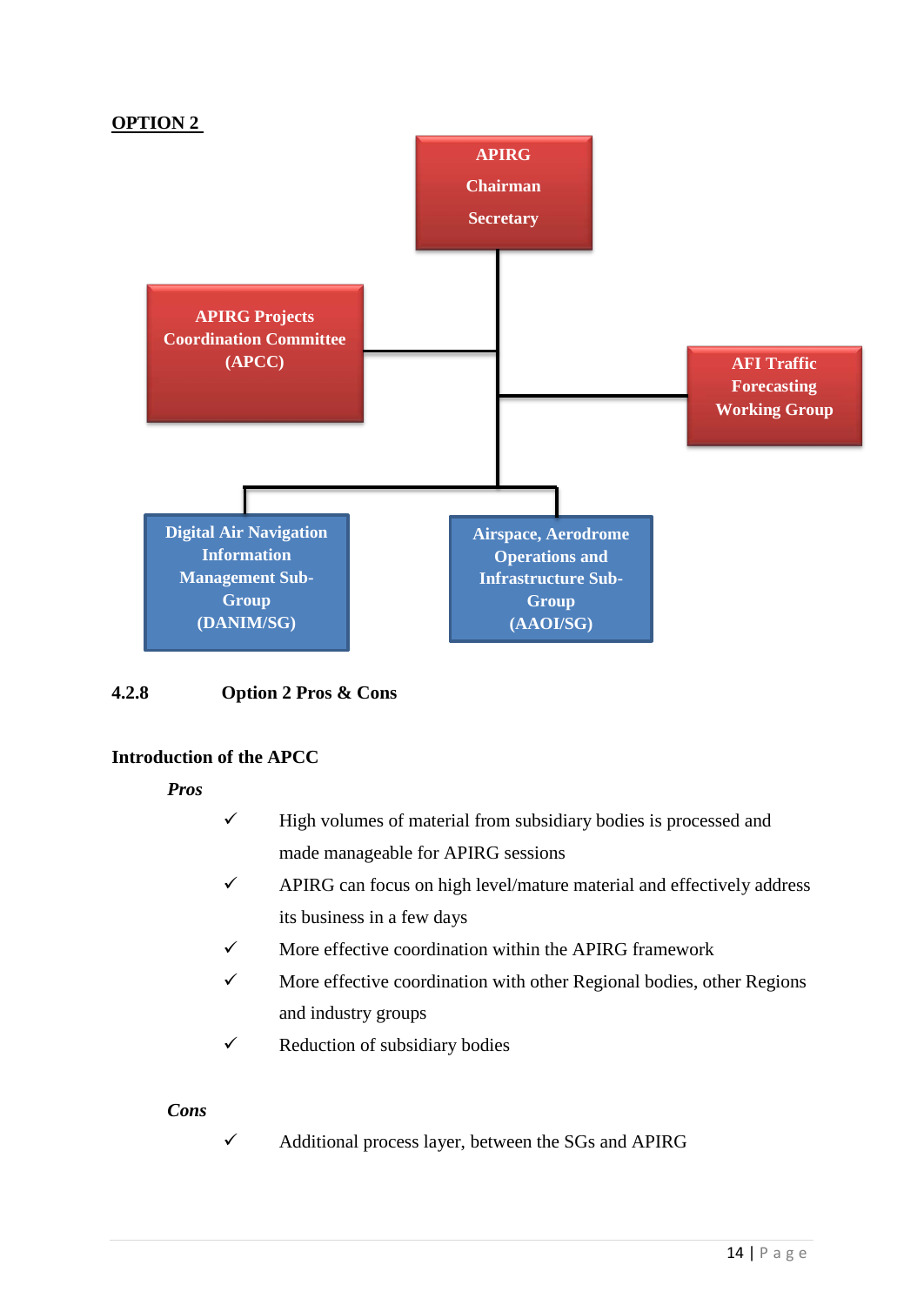## **Grouping of Technical Areas**

*Pros* 

- $\checkmark$  Provides for closer CNS coordination with ATM related modules
- $\checkmark$  AOP placed for required coordination and CDM within PIA 1 and PIA 4 Modules

## *Cons*

- Unbalanced weight of modules (number of potential projects) between the SGs
- $\checkmark$  Coordination of AIM/MET issues with CNS related modules would be a challenge. This however, may be addressed through close coordination among the project teams

## **Coordination Committee**

4.2.9 Same as in Paragraphs 2.6.2 to 2.6.5 above.

### **Sub-Groups**

4.2.10 Same as in Paragraph 2.6.6 above.

### *Airspace, Aerodrome Operations and Infrastructure Sub-Group (AAOI/SG)*

4.2.10.1 Historically, the AOP (AGA) Sub-Group has functioned singly, without formal coordination arrangements with other Sub-Groups. However, the effective implementation of ASBUs Modules requires close coordination between various areas of ANS and AGA. This is particularly highlighted under the ASBUs Performance Improvement Area (PIA) 1 (Airport Operations) Modules and three Modules from PIA 4 (Efficient Flight Paths). The infrastructure related modules are included in this grouping for closer coordination of CNS/ATM issues.

### 4.2.10.1.1 The terms of reference of the **AAOI/SG** are at **Appendix E**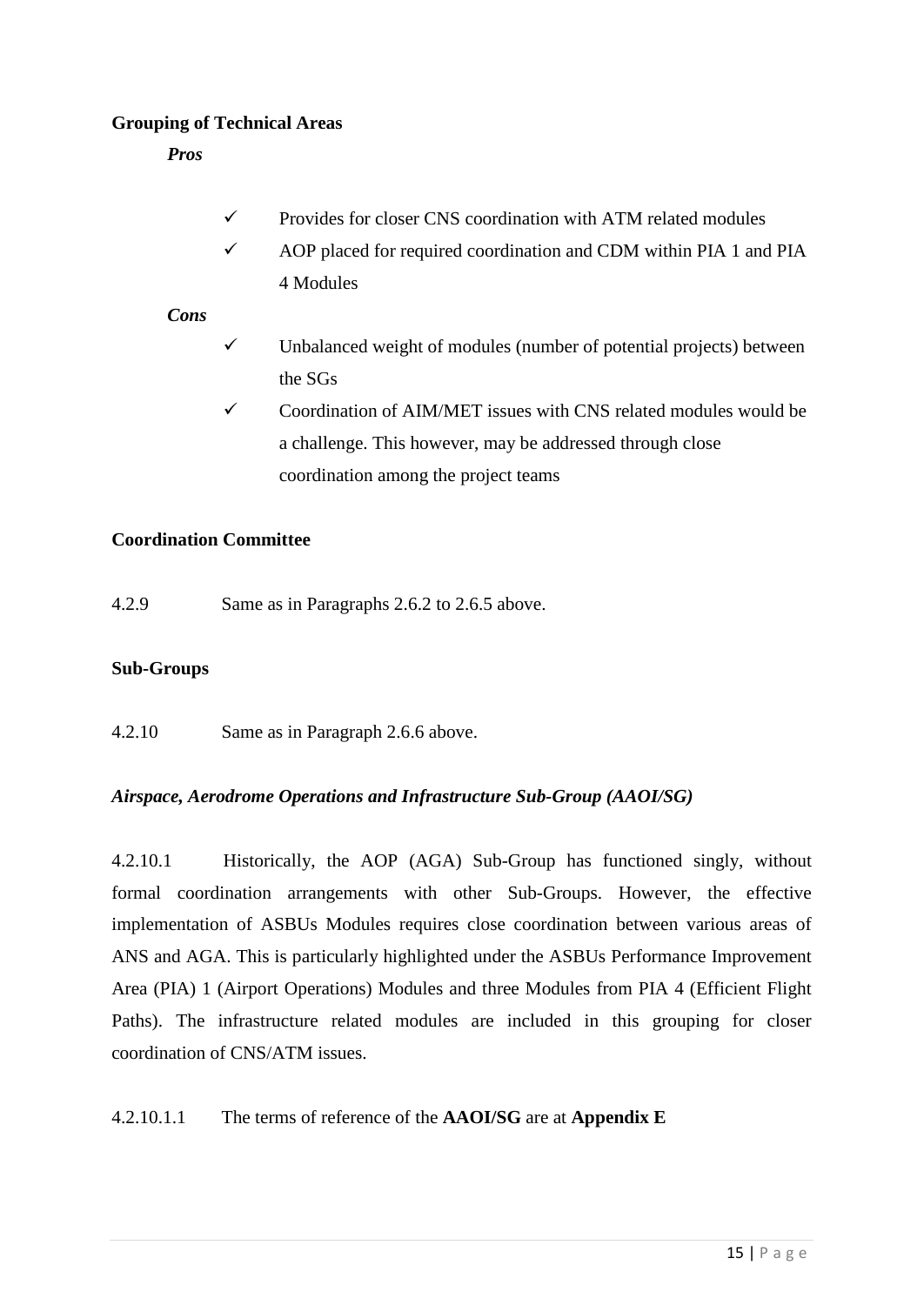### *Digital Air Navigation Information Management Sub-Group (DANIM/SG)*

4.2.10.2 The concept of providing digital information to automated ATM and airborne systems was identified many years ago, and so is the requirement for quality assurance without which the information conveyed by AIM and the MET products and services would have unacceptable levels of safety risks.

4.2.10.3 Focus is placed on the role of Digital processing and management of both aeronautical and meteorological information as part of PIA 2 (Globally Interoperable Systems and Data).

4.2.10.3.1 The terms of reference of the **DANIM/SG** are at **Appendix F.**

### *Project Teams*

4.3 In order to carry out the work of the Sub-Groups, '**projects**' will be identified to be executed by '**teams**' of experts and Champions reporting to the Sub-Groups. There are no standing bodies established below the Sub-Groups.

4.3.1 The Projects will be derived from the ASBU Modules and the agreed regional performance objectives. A Project Team may carry out one or more projects.

### *Note:*

*Where applicable, in defining the scope of projects, consideration will be given to the concept of homogeneous ATM areas or major traffic flows/routing areas as established in the GANP. In the same vein, a project involving a few FIRs may be identified in the context of addressing seamlessness of a specific area of routing.*

- 4.3.2 Terms of Reference of the Project Teams
- 4.3.2.1 The TOR of the Project Teams will be detailed as part of the project definition.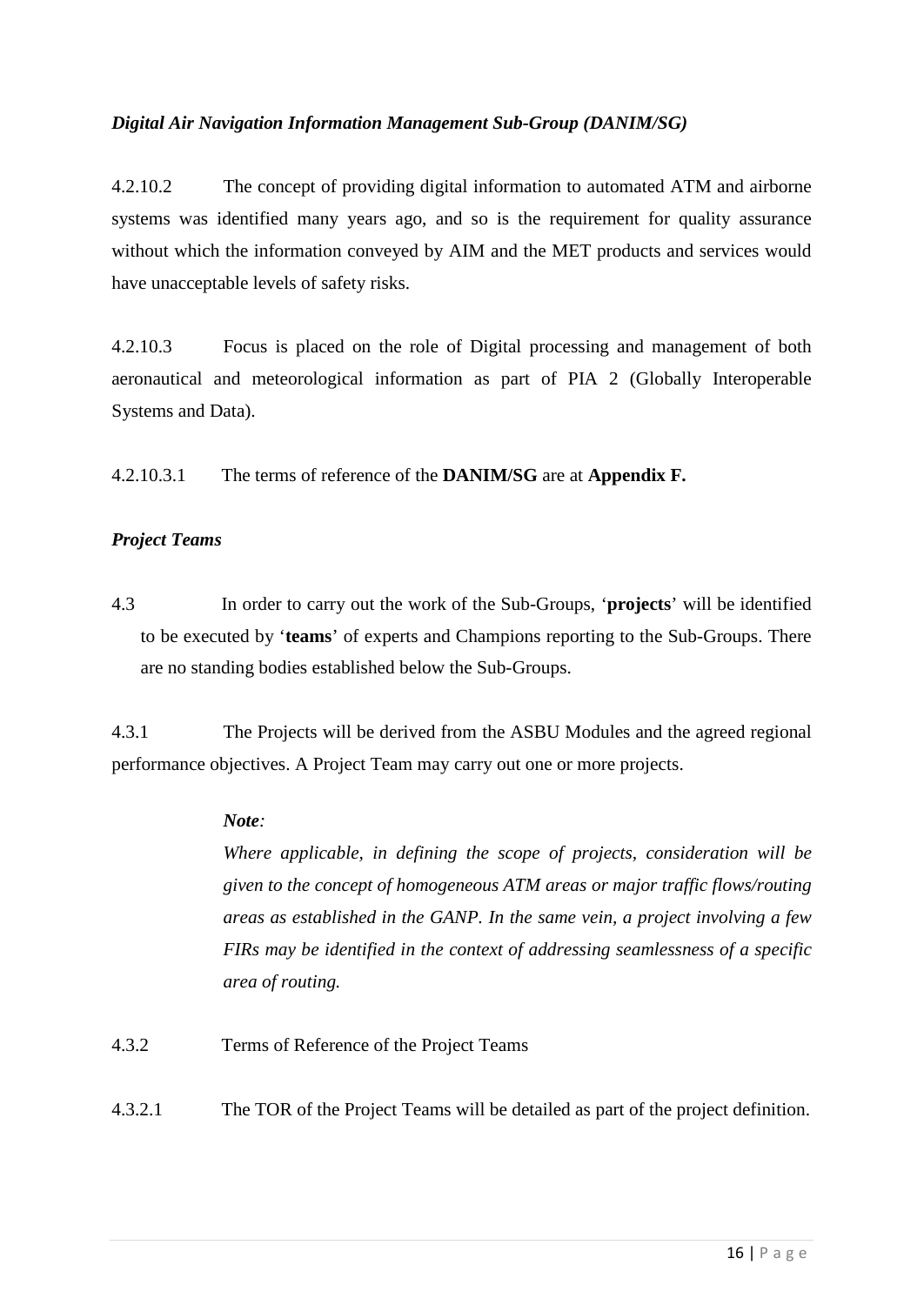4.3.3 It is important to note that many Projects may not necessitate physical meetings, but may carry out their tasks through electronic correspondence and other media such as teleconferences. Similarly, even in those Projects where physical meeting will be necessary, more work should be carried out through electronic media, in order to reduce the costs. (This aspect is to be highlighted in the APIRG Handbook).

4.3.4 Project Teams shall elect from among them, Project Team Coordinators (PTCs) who shall facilitate and coordinate the activities including deliberations of the Project Teams and report to the Sub-Groups.

### <span id="page-21-0"></span>**5. MEMBERSHIP OF APIRG**

5.1 In accordance with Council Decision (**C-DEC 183/9**) of 2008, all ICAO Contracting States**,** who are service providers in the AFI air navigation region and part of the AFI ANP, are included in the membership of APIRG. Furthermore, AFI Region user States are entitled to participate in APIRG meetings as non-members. International organizations recognized by the Council are invited as necessary to attend APIRG meetings as observers.

5.2 It is important that officials and representatives of States and international organizations in APIRG, are familiar with the mandate, functions and responsibilities of APIRG, and are able to provide strategic direction to the Group. It is equally important that the officials are empowered to participate effectively in decision making processes, appreciating fully the impact thereof in national processes, including the commitment that will be expected from States. In this respect, State officials designated to represent the member States of APIRG should, ideally be at the level of officials responsible for Air Navigation or higher.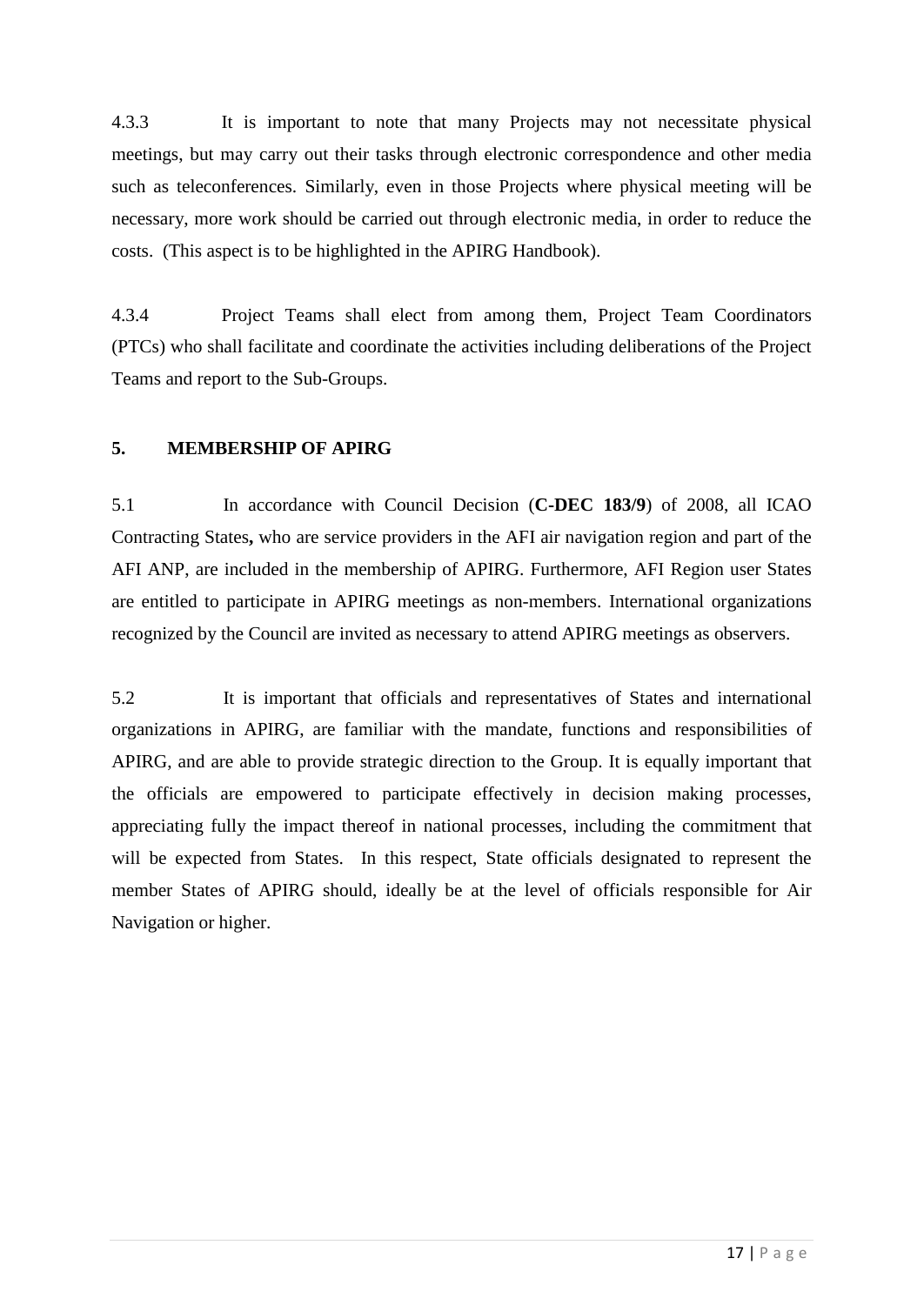### <span id="page-22-0"></span>**6. COMPOSITION OF THE CONTRIBUTORY BODIES**

### **APIRG Projects Coordination Committee (APCC)**

6.1 The APCC membership shall comprise the following:

- $\triangleright$  Chairman of APIRG
- First and Second Vice Chairman of APIRG
- $\triangleright$  Secretary of APIRG
- $\triangleright$  Elected officials of the Sub-Groups
- $\triangleright$  Secretaries of Sub-Groups;
- $\triangleright$  Facilitators as necessary

### **Sub-Groups**

6.2 The LIM AFI (COM/MET/RAC) RAN meeting in 1988 agreed that the participants in APIRG contributory bodies were to be specialists in the subjects concerned and familiar with the areas under consideration. While every State that is likely to make a valid contribution shall be given an opportunity to participate. The SG shall be kept as small as possible, to facilitate efficiency on aspects such as consideration of business, cost, logistics and the application of non-formal working methods. Each Sub-Group shall be composed of a limited number of officials who are specialists in at least one of the aviation disciplines in the Sub-Group to be provided by States, whether members or not of the APIRG, international organizations and/or bodies and organizations having experience in the relevant field. The number of officials nominated into a Sub-Group will depend on the fields of expertise in the Sub-Group. International organizations with observer status in APIRG will be expected to nominate qualified representatives to participate in the Sub-Groups.

6.3 In order to facilitate focus, continuity and appropriate expertise, membership into the Sub-Groups will be by specifically named officials. States and organizations identified by APIRG will nominate specific officials, providing information on nominee's qualifications and experience (CV), in order to enable the Sub-Group to optimally take advantage of the expertise available. To facilitate continuity and the benefits thereof in the activities of specific bodies, States should minimize changes of the nominated officials,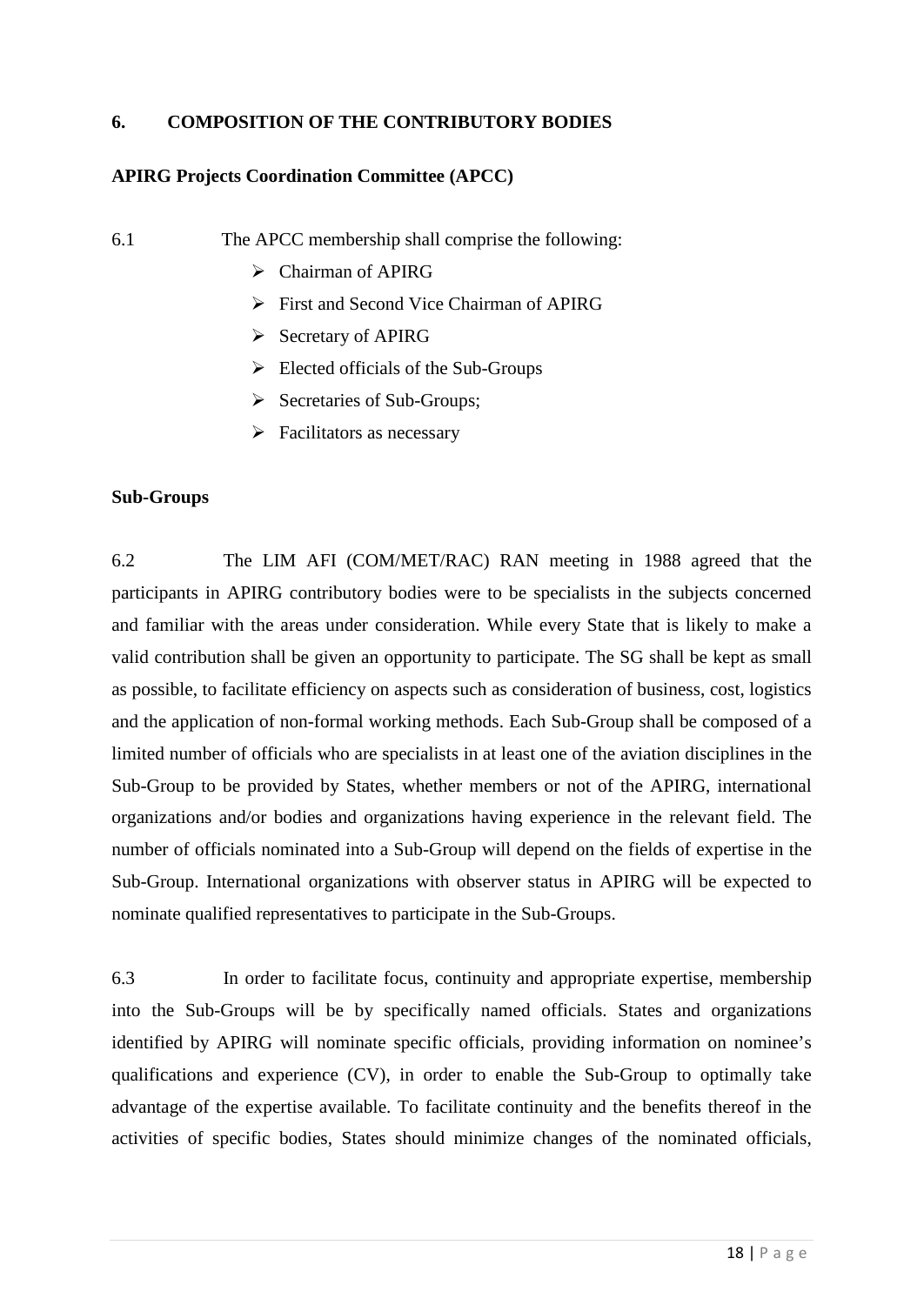particularly those participating in the Project Teams, and instead allow the nominated officials to serve for a sufficiently long period of time.

## **Project Teams**

6.4 Project Teams shall comprise officials designated by States and international organizations with observer status in APIRG. Such officials shall possess the qualifications and experience required in Projects to which they are nominated and be familiar with the areas under consideration. The number of experts participating in a Project Team will be dictated by the requirements of the Project.

6.5 International organizations identified as observers in APIRG will be expected to nominate qualified representatives to contribute to the work of the Project Teams. In addition, industry organizations not being APIRG observer members may, with the concurrence of the Chairman and Secretary of APIRG, be invited to contribute to the work of a specific Project of APIRG, with expertise and/or specialized tools.

### **Advisors to designated members**

6.6 Members of a Sub-Group or a Project Team may be assisted, when required, by advisors provided by the State or organization as the case may be. However, for logistical purposes States and organizations wishing to send advisors to an event shall inform the Secretariat well in advance.

### <span id="page-23-0"></span>**7. OFFICIATING**

7.1 States participating in the various APIRG contributory bodies should expect that their nominated officials to the APCC, a Sub-Group or Project Team may be elected to officiate in the group or team in the capacity of chairperson, Project Team Coordinator (PTC) or requested to assume the role of Champion. Officiating members will be required to discharge various duties and functions during the course of meetings and events as well as in the period between meetings. In this regard, States should ensure that officials elected in such capacities are adequately supported to participate and officiate in their elected capacities.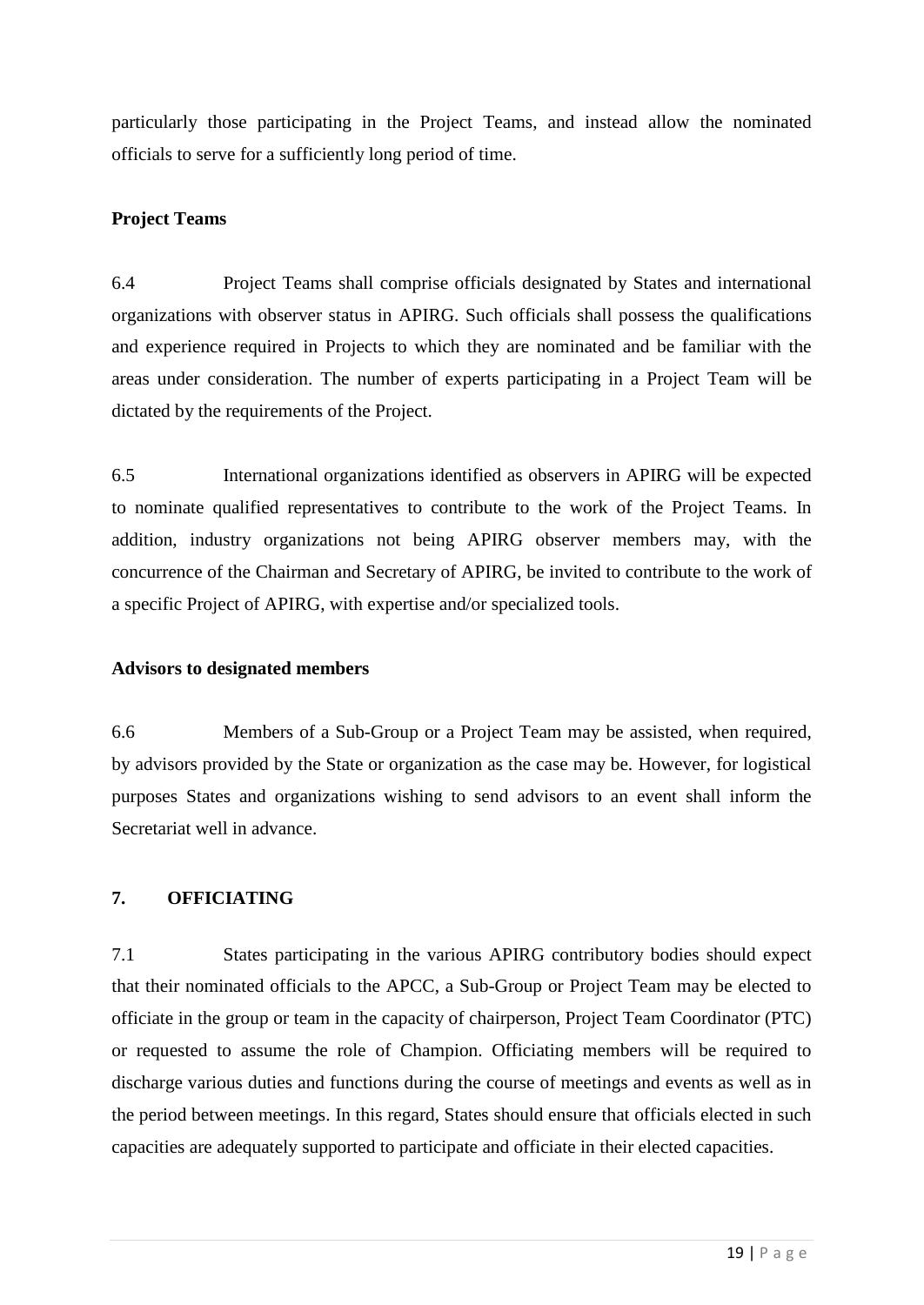7.2 In order to facilitate geographical distribution of participation, elected officials shall be from sub-regions of the AFI Region, such that a Chairperson and Vice Chairperson may not be from the same sub-region. A similar distribution will apply in electing members to officiate in the Project Teams.

7.3 The elected officiating members in the APCC and Sub-Groups of APIRG will be supported in their responsibilities by Secretaries nominated by the Secretary of APIRG from among members of the ICAO Secretariat. Elected officials in the Project Teams will be supported by Facilitators designated by the Secretary of APIRG from among members of the ICAO Secretariat.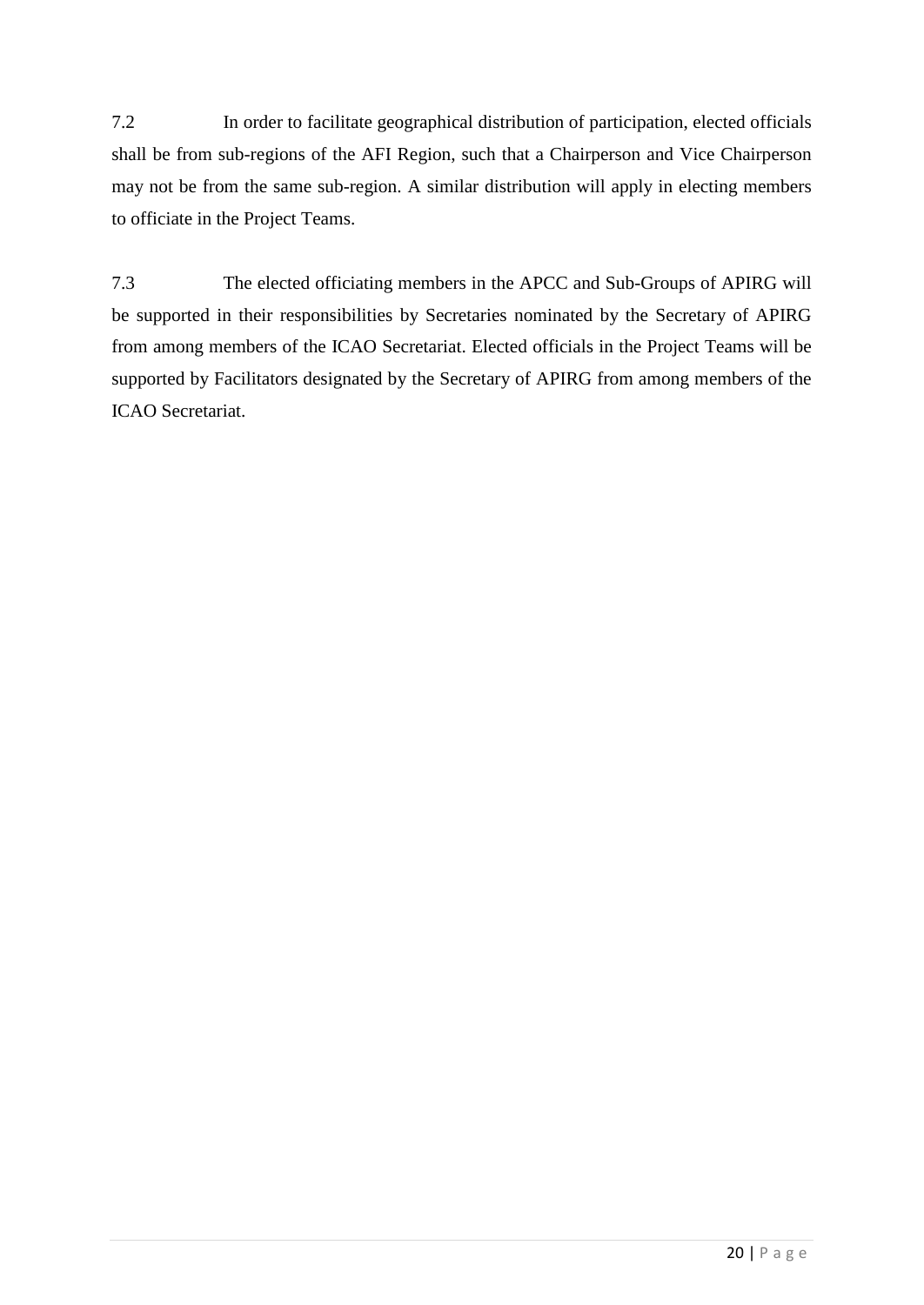| Š        |
|----------|
| ≧        |
|          |
| ומווי הא |
| ì        |
| ř        |

### **Performance Improvement Area 1: Airport Operations**

B0-APTA B1-APTA Optimization of Approach Procedures Optimised Airport Accessibility including vertical guidance This is the next step in the universal This is the first step toward universal implementation of GNSS-based approaches.

Optimized Wake Turbulence Separation Dynamic Wake Turbulence Separation (Time-based) minima and procedures. The real-time identification of wake vortex hazards. Separation minima.

implementation of GNSS-based approaches.

Improved Traffic Flow through Sequencing Improved Airport operations through Departure, Linked AMAN/DMAN Integrated AMAN/DMAN/SMAN

### B0-SURF B2-SURF B2-SURF B1-SURF B1-SURF B1-SURF B2-SURF B2-SURF

Safety and Efficiency of Surface Operations Enhanced Safety and Efficiency of Surface Optimized Surface Routing and Safety Benefits (A-SMGCS Level 1-2) Operations- SURF, SURF IA and Enhanced (A-SMGCS Level 3-4 and SVS)

### B0-ACDM B1-ACDM

operational partners at airports work together. operational partners at airports work together.

Improved Airport Operations through Airport-CDM Optimized Airport Operations through Airport-CDM Airport operational improvements through the way Airport operational improvements through the way

airport performances and flight efficiency.

### B1-RATS

Remotely Operated Aerodrome Control Remotely operated Aerodrome Control Tower contingency and remote provision of ATS to aerodromes through visualisation systems and tools.

### B0-WAKE B1-WAKE B2-WAKE (\*)

**Block 0 Block 1 Block 2 Block 3**

Increased Runway Throughput through Increased Runway Throughput through Advanced Wake Turbulence Separation Improved throughput on departure and Improved throughput on departure and arrival The application of time-based aircraft-toarrival runways through the revision of runways through the dynamic management of aircraft wake separation minima and changes to current ICAO wake vortex separation wake vortex separation minima based on the the procedures the ANSP uses to apply the wake

### B0-RSEQ B1-RSEQ B2-RSEQ B3-RSEQ

(AMAN/DMAN) Surface and Arrival Management Synchronised AMAN/DMAN will promote more Fully synchronized network management Time-based metering to sequence departing Extended arrival metering, Integration of surface agile and efficient en-route and terminal between departure airport and arrival airports and arriving flights. The air traffic system at any management with departure sequencing bring operations. The section of the air traffic system at any

robustness to runways management and increase given point in time.

Airport surface surveillance for ANSP. Vision Systems (EVS) Taxi routing and guidance evolving to trajectory Airport surface surveillance for ANSP and flight based with ground / cockpit monitoring and crews with safety logic, cockpit moving map data link delivery of clearances and information. displays and visual systems for taxi operations. Cockpit synthetic visualisation systems.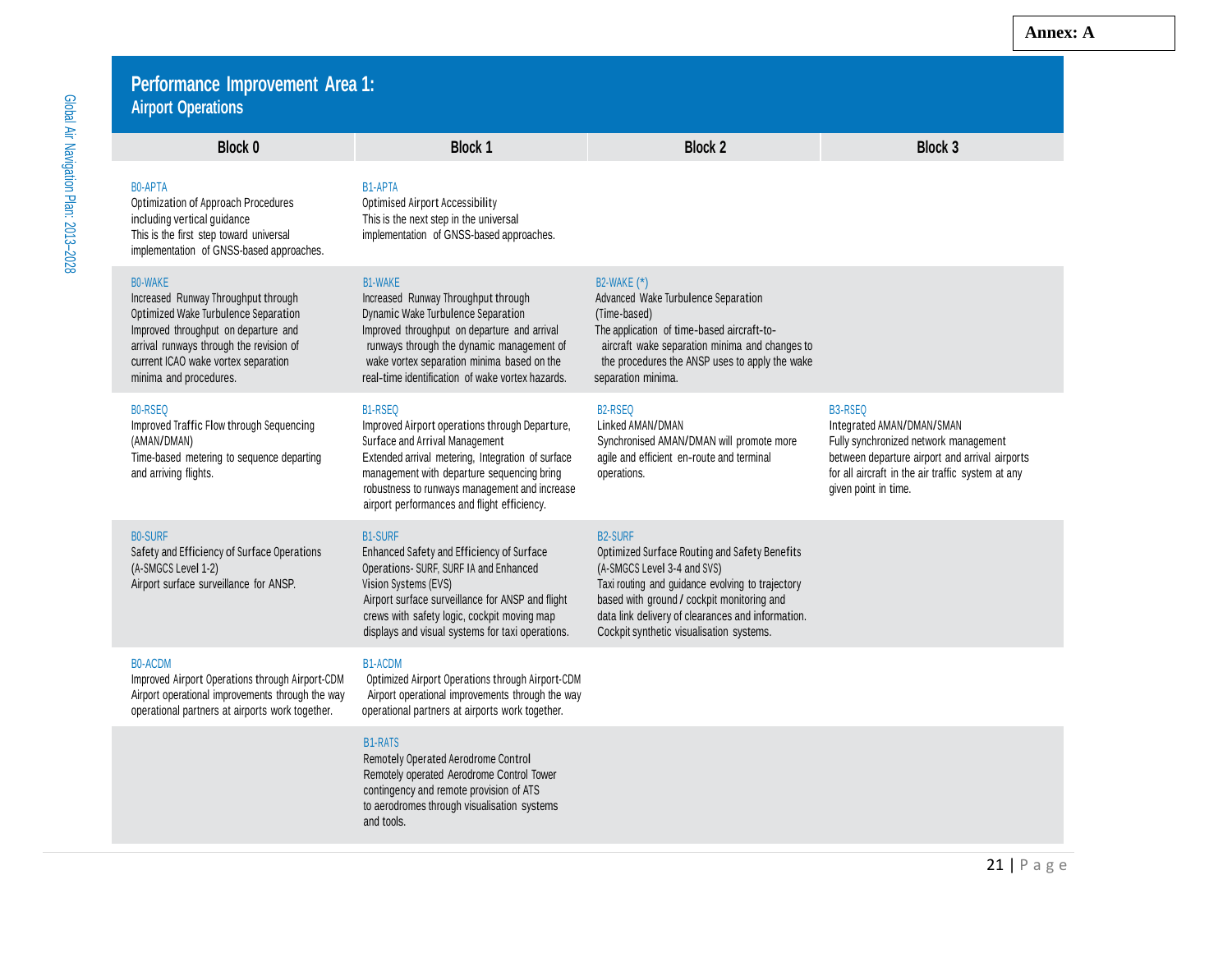## **Performance Improvement Area 2: Globally Interoperable Systems and Data – Through Globally Interoperable System Wide Information Management**

| <b>Block 0</b>                                                                                                                                                                                                                                                                                                   | <b>Block 1</b>                                                                                                                                                                                                                                                                                                                           | <b>Block 2</b>                                                                                                                                                                                                                                                                                                                     | <b>Block 3</b>                                                                                                                                                                                                                                                               |
|------------------------------------------------------------------------------------------------------------------------------------------------------------------------------------------------------------------------------------------------------------------------------------------------------------------|------------------------------------------------------------------------------------------------------------------------------------------------------------------------------------------------------------------------------------------------------------------------------------------------------------------------------------------|------------------------------------------------------------------------------------------------------------------------------------------------------------------------------------------------------------------------------------------------------------------------------------------------------------------------------------|------------------------------------------------------------------------------------------------------------------------------------------------------------------------------------------------------------------------------------------------------------------------------|
| <b>BO-FICE</b><br>Increased Interoperability, Efficiency and<br>Capacity through Ground-Ground Integration<br>Supports the coordination of ground-ground<br>data communication between ATSU based on<br>ATS Inter-facility Data Communication (AIDC)<br>defined by ICAO Document 9694.                           | <b>B1-FICE</b><br>Increased Interoperability, Efficiency and<br>Capacity though FF-ICE, Step 1 application<br>before Departure<br>Introduction of FF-ICE step 1, to implement<br>ground-ground exchanges using common flight<br>information reference model, FIXM, XML and<br>the flight object used before departure.                   | B <sub>2</sub> -FICE<br>Improved Coordination through multi-centre<br>Ground-Ground Integration: (FF-ICE/1 and<br>Flight Object, SWIM)<br>FF-ICE supporting trajectory-based operations<br>through exchange and distribution of information<br>for multicentre operations using flight object<br>implementation and IOP standards. | <b>B3-FICE</b><br>Improved Operational Performance through<br>the introduction of Full FF-ICE<br>All data for all relevant flights systematically<br>shared between air and ground systems using<br>SWIM in support of collaborative ATM and<br>trajectory-based operations. |
| <b>BO-DATM</b><br>Service Improvement through Digital<br>Aeronautical Information Management<br>Initial introduction of digital processing<br>and management of information, by the<br>implementation of AIS/AIM making use of AIXM,<br>moving to electronic AIP and better quality and<br>availability of data. | <b>B1-DATM</b><br>Service Improvement through Integration<br>of all Digital ATM Information<br>Implementation of the ATM information reference<br>model integrating all ATM information using UML<br>and enabling XML data representations and data<br>exchange based on internet protocols with WXXM<br>for meteorological information. |                                                                                                                                                                                                                                                                                                                                    |                                                                                                                                                                                                                                                                              |
|                                                                                                                                                                                                                                                                                                                  | <b>B1-SWIM</b><br>Performance Improvement through the application<br>of System-Wide Information Management (SWIM)<br>Implementation of SWIM services (applications<br>and infrastructure) creating the aviation intranet<br>based on standard data models, and internet-<br>based protocols to maximise interoperability.                | <b>B2-SWIM</b><br><b>Enabling Airborne Participation</b><br>in collaborative ATM through SWIM<br>Connection of the aircraft an information node<br>in SWIM enabling participation in collaborative<br>ATM processes with access to rich voluminous<br>dynamic data including meteorology.                                          |                                                                                                                                                                                                                                                                              |
| <b>BO-AMET</b><br>Meteorological information supporting<br>enhanced operational efficiency and safety<br>Global, regional and local meteorological information:<br>- Aerodrome warnings to give concise                                                                                                          | <b>B1-AMET</b><br><b>Enhanced Operational Decisions through</b><br>Integrated Meteorological Information<br>(Planning and Near-term Service)<br>Weather information supporting automated                                                                                                                                                 |                                                                                                                                                                                                                                                                                                                                    | <b>B3-AMET</b><br><b>Enhanced Operational Decisions through</b><br>Integrated Meteorological Information<br>(Near-term and Immediate Service)<br>Weather information supporting both air and                                                                                 |

- that could adversely affect all aircraft at information, weather translation, ATM impact impact in the strategies in the interval of the strategies.<br>
an aerodrome including windshear. Conversion and ATM decision support.
- Forecasts provided by world area forecast centres (WAFC), volcanic ash advisory centres (VAAC) and tropical cyclone advisory centres (TCAC) This information will support flexible airspace

management, improved situational awareness and collaborative decision making, and dynamically-optimized flight trajectory planning. conversion and ATM decision support.

information of meteorological conditions decision process or aids involving: weather decision support aids for<br>
that could adversely affect all aircraft at information, weather translation, ATM impact that could adversely

Global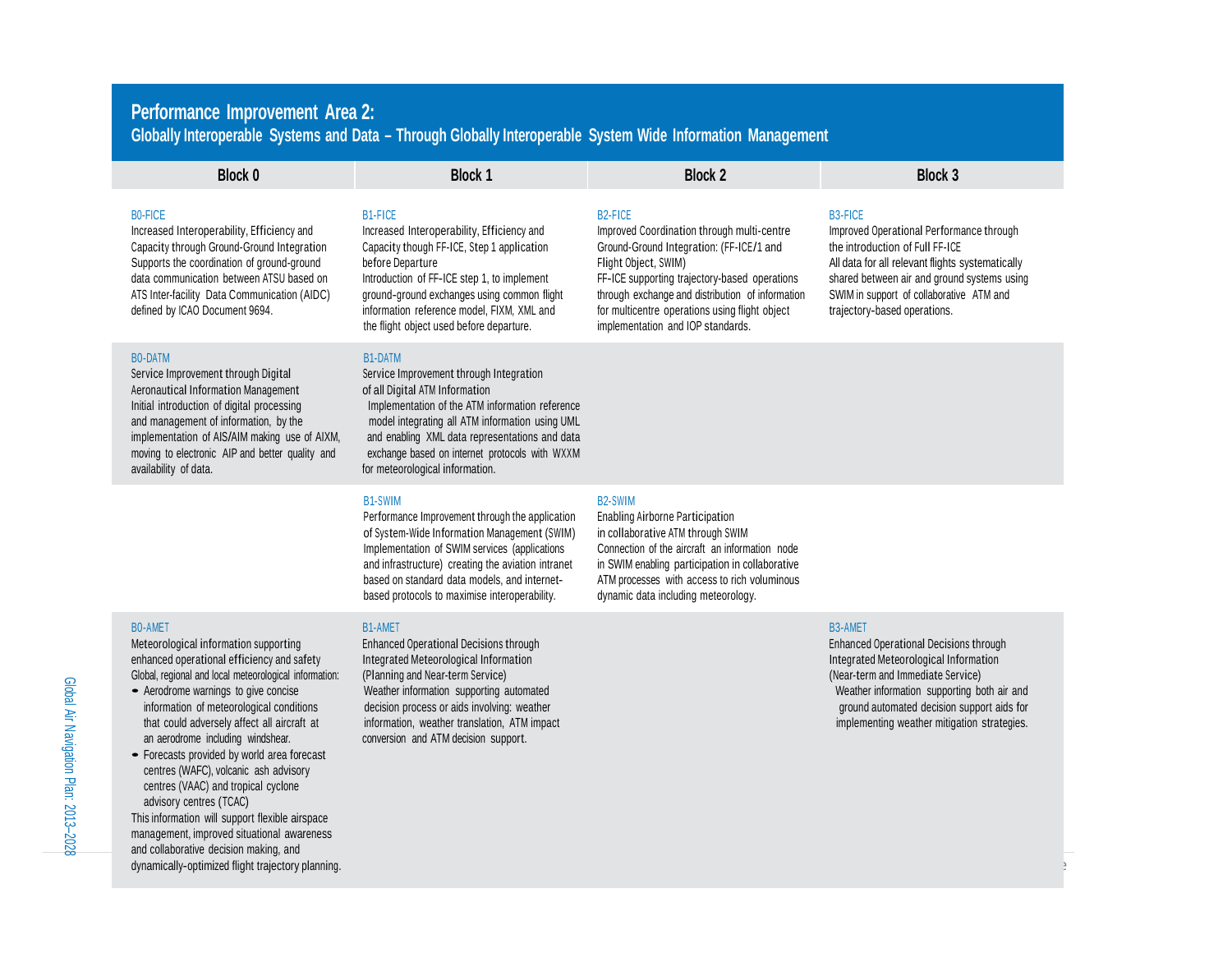## **Performance Improvement Area 3: Optimum Capacity and Flexible Flights – Through Global Collaborative ATM**

# **Block 0 Block 1 Block 2 Block 3**

### B0-FRTO B1-FRTO

Improved Operations through Improved Operations through Enhanced En-Route Trajectories **Contained ATS Routing**<br>To allow the use of airspace which would by Detroduction of free rou possibilities, reducing potential congestion on trunk routes and busy crossing points, resulting in reduced flight length and fuel burn.

Improved Flow Performance through **Improved Flow Performance through** Increased user involvement in the dynamic Traffic Complexity Management<br>Planning based on a Network-Wide view **Network Operational Planning increased** u use of miles-in-trail to smooth flows along comments are comments and comments with user demands. SWIM-based ATM. a certain traffic axis and re-routing of traffic to avoid saturated areas.

### B0-ASUR

Initial Capability for Ground Surveillance Ground surveillance supported by ADS-B OUT and/or wide area multilateration systems will improve safety, especially search and rescue and capacity through separation reductions. This capability will be expressed in various ATM services, e.g. traffic information, search and rescue and separation provision.

Introduction of free routing in defined airspace, otherwise be segregated (i.e. military airspace) where the flight plan is not defined as segments along with flexible routing adjusted for specific of a published route network or track system to of a published route network or track system to traffic patterns. This will allow greater routing facilitate adherence to the user-preferred profile.

### B0-NOPS B1-NOPS B2-NOPS B3-NOPS

Planning based on a Network-Wide view Network Operational Planning under the structure of the network introduction of complexity management to return to the network introduction of complexity management to Collaborative ATFM measure to regulate peak ATFM techniques that integrate the management Introduction of CDM applications supported address events and phenomena that affect flows involving departure slots, managed of airspace, traffic flows including initial user by SWIM that permit airspace users manage traffic flows due to physical limitations, rate of entry into a given piece of airspace for driven prioritisation processes for collaboratively competition and prioritisation of complex economic reasons or particular events and traffic along a certain axis, requested time at a defining ATFM solutions based on commercial/ ATFM solutions when the network or its nodes conditions by exploiting the more accurate way-point or an FIR/sector boundary alo way-point or an FIR/sector boundary along the operational priorities. (airports, sector) no longer provide capacity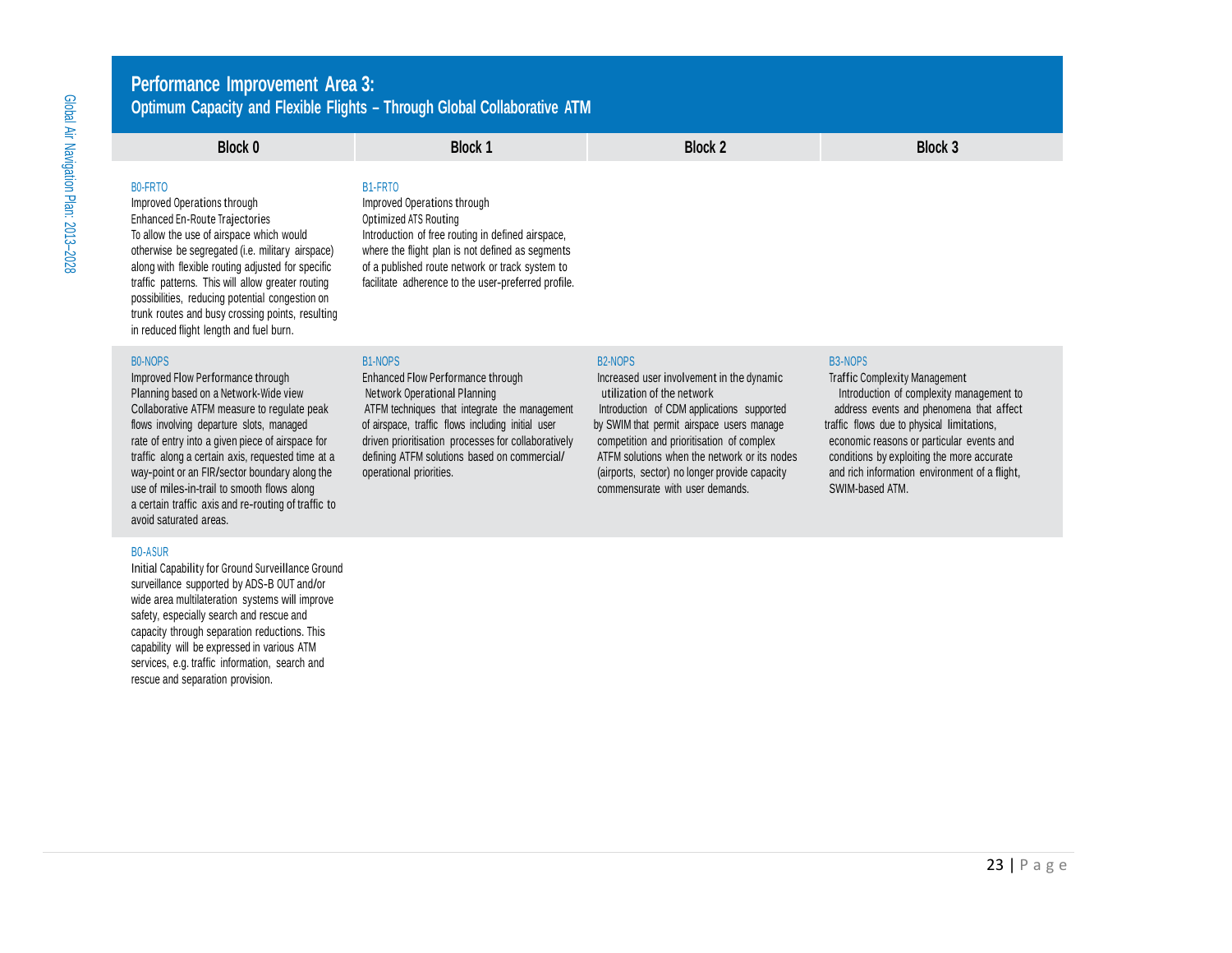## **Performanc e Imp rovemen t A r e a 3: Collaborative** ATM and Fiexible Fiights – Through Global Collaborative ATM

| <b>Block 0</b>                                                                                                                                                                                                                                                                                                                                        | <b>Block 1</b>                                                                                                                                                                                                                                                                                                                                                                              | <b>Block 2</b>                                                                                                                                                                                                                                                                                                                                                                                                              | <b>Block 3</b> |
|-------------------------------------------------------------------------------------------------------------------------------------------------------------------------------------------------------------------------------------------------------------------------------------------------------------------------------------------------------|---------------------------------------------------------------------------------------------------------------------------------------------------------------------------------------------------------------------------------------------------------------------------------------------------------------------------------------------------------------------------------------------|-----------------------------------------------------------------------------------------------------------------------------------------------------------------------------------------------------------------------------------------------------------------------------------------------------------------------------------------------------------------------------------------------------------------------------|----------------|
| <b>BO-ASEP</b><br>Air Traffic Situational Awareness (ATSA)<br>Two ATSA (Air Traffic Situational Awareness)<br>will enhance safety and<br>providing pilots with the means<br>quicker visual acquisition of targets:<br>• AIRB (Enhanced Traffic Situational<br>Awareness during Flight Operations).<br>• VSA (Enhanced Visual Separation<br>Approach). | <b>B1-ASEP</b><br>Increased Capacity and Efficiency<br>through Interval Management<br>Interval Management (IM) improves the<br>management of traffic flows and aircraft<br>spacing. Precise management of intervals<br>between aircraft with common or merging<br>trajectories maximises airspace throughput<br>while reducing ATC workload along with more<br>efficient aircraft fuel burn | <b>B2-ASEP</b><br>Airborne Separation (ASEP)<br>Creation of operational benefits through applications which<br>temporary delegation of responsibility to the efficiency by<br>flight deck for separation provision with suitably to achieve<br>equipped designated aircraft, thus reducing the<br>need for conflict resolution clearances while<br>reducing ATC workload and enabling more<br>efficient flight profiles, on |                |
| <b>BO-OPFL</b><br>Improved access to Optimum Flight Levels through                                                                                                                                                                                                                                                                                    |                                                                                                                                                                                                                                                                                                                                                                                             |                                                                                                                                                                                                                                                                                                                                                                                                                             |                |

Climb/Descent Procedures using ADS-B This prevents an aircraft being trapped at an unsatisfactory altitude and thus incurring non-optimal fuel burn for prolonged periods. The main benefit of ITP is significant fuel savings and the uplift of greater payloads.

### DU-AUAƏ

ACAS Improvements To provide short term improvements to existing collision a voidanc e s ystems ( ACA S ) to reduce nuisance aierts while maintainin g op or sarety. This will reduc e substitution of the substitution of the substitution of the substitution of the substitution of the substitu perturbation and increase safety in cases where there is a breakdown of sep aration. enab

### BU-SINE I

Increased Effectiveness of Safety Nets provides improvements to th errectiveness or the ground-based safety assisting the Air Traffic Controller and in a timely manner, alerts of an increased risk to flight safety (such as short terms conflict alert, area proximity warning and minimum safe altitude warning).

### B1-SNET

Ground-based Safety Nets on Approach Ground-based This module enhances the safety provide This module e by the previous module by reducing the risk or controlled flight into terrain accidents on nets final approacn tnrougn the use of Approacn generating, Path Monitor (APM).

### BZ-AUAS

New Collision Avoidance System Implementation of Airborne Collision Avoidance airborne System (ACAS) adapted to trajectory-based erations with improved surveillance function existing levels pported by ADS-B aimed at reducing nuisance trajectory alerts and deviations. The new system will le more efficient operations and procedures while complying with safety regulations.

Global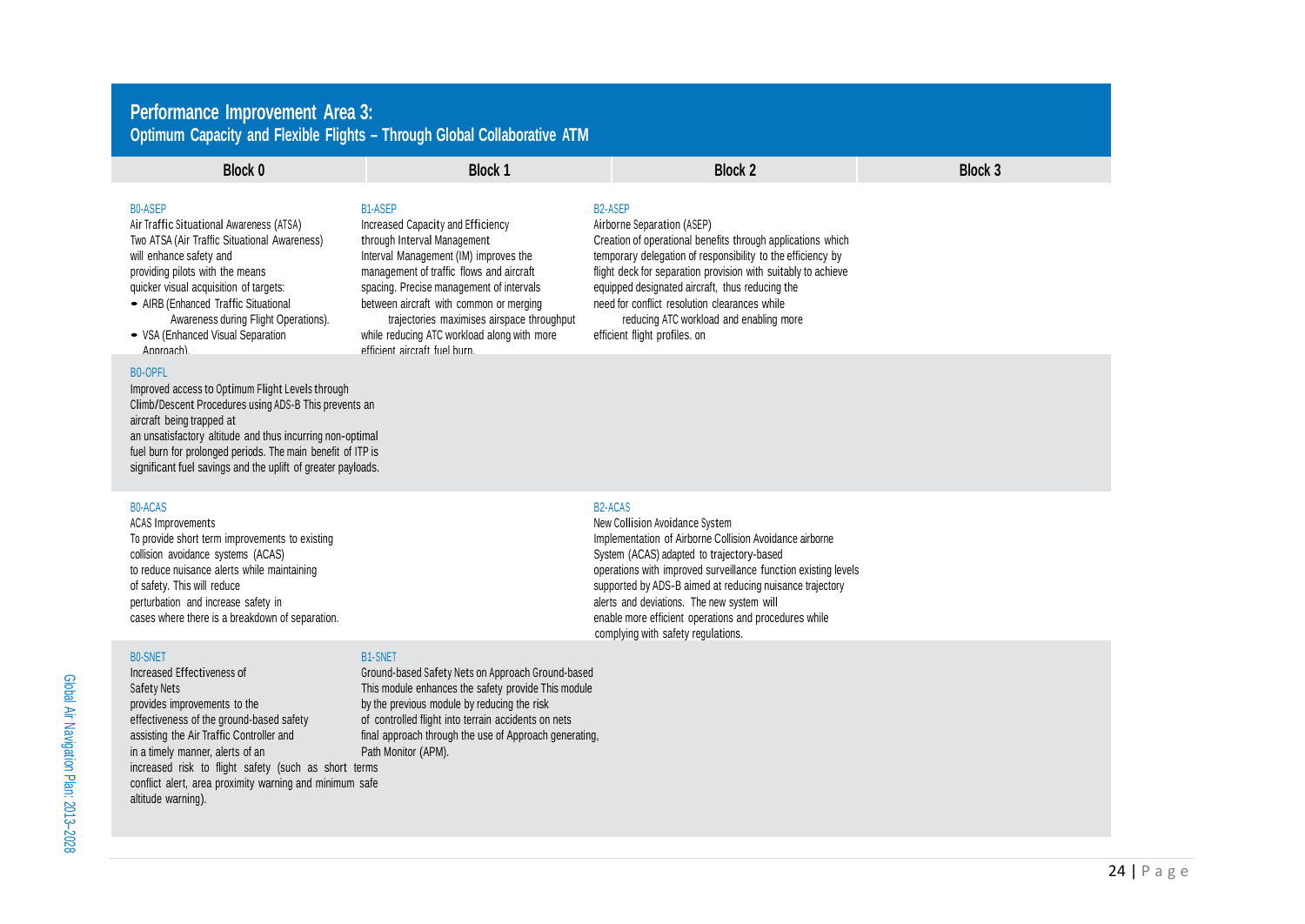## **Performance Improvement Area 4: Efficient Flight Path – Through Trajectory-based Operations**

| Block 0                                                                                                                                                                                                                                                                                                                                        | <b>Block 1</b>                                                                                                                                                                                                                                                                                                                                                                                                         | <b>Block 2</b>                                                                                                                                                                                                                                                                                                                                                                                                                           | Block 3                                                                                                                                                                                                                                                                                                                                                                                          |
|------------------------------------------------------------------------------------------------------------------------------------------------------------------------------------------------------------------------------------------------------------------------------------------------------------------------------------------------|------------------------------------------------------------------------------------------------------------------------------------------------------------------------------------------------------------------------------------------------------------------------------------------------------------------------------------------------------------------------------------------------------------------------|------------------------------------------------------------------------------------------------------------------------------------------------------------------------------------------------------------------------------------------------------------------------------------------------------------------------------------------------------------------------------------------------------------------------------------------|--------------------------------------------------------------------------------------------------------------------------------------------------------------------------------------------------------------------------------------------------------------------------------------------------------------------------------------------------------------------------------------------------|
| B <sub>0</sub> -C <sub>D</sub> O<br>Improved Flexibility and Efficiency<br>in Descent Profiles (CDO)<br>Deployment of performance-based airspace and<br>arrival procedures that allow the aircraft to fly<br>their optimum aircraft profile taking account of<br>airspace and traffic complexity with continuous<br>descent operations (CDOs). | B <sub>1</sub> -C <sub>D</sub> O<br>Improved Flexibility and Efficiency in<br>Descent Profiles (CDOs) using VNAV<br>Deployment of performance-based airspace and<br>arrival procedures that allow the aircraft to fly<br>their optimum aircraft profile taking account of<br>airspace and traffic complexity with Optimised<br>Profile Descents (OPDs).                                                                | B <sub>2</sub> -C <sub>DO</sub><br>Improved Flexibility and Efficiency in<br>Descent Profiles (CDOs) using VNAV,<br>required speed and time at arrival<br>Deployment of performance based airspace<br>and arrival procedures that optimise the aircraft<br>profile taking account of airspace and traffic<br>complexity including Optimised Profile Descents<br>(OPDs), supported by Trajectory-Based<br>Operations and self-separation. |                                                                                                                                                                                                                                                                                                                                                                                                  |
| <b>BO-TBO</b><br>Improved Safety and Efficiency through the<br>initial application of Data Link En-Route<br>Implementation of an initial set of data<br>link applications for surveillance and<br>communications in ATC.                                                                                                                       | <b>B1-TBO</b><br>Improved Traffic Synchronization and<br>Initial Trajectory-Based Operation<br>Improve the synchronisation of traffic flows<br>at en-route merging points and to optimize the<br>approach sequence through the use of 4DTRAD<br>capability and airport applications, e.g.; D-TAXI,<br>via the air ground exchange of aircraft derived<br>data related to a single controlled time of<br>arrival (CTA). |                                                                                                                                                                                                                                                                                                                                                                                                                                          | <b>B3-TBO</b><br>Full 4D Trajectory-based Operations<br>Trajectory-based operations deploys an accurate<br>four-dimensional trajectory that is shared among<br>all of the aviation system users at the cores<br>of the system. This provides consistent and<br>up-to-date information system-wide which is<br>integrated into decision support tools facilitating<br>global ATM decision-making. |

### B0-CCO

Improved Flexibility and Efficiency in Departure Profiles - Continuous Climb Operations (CCO) Deployment of departure procedures that allow the aircraft to fly their optimum aircraft profile taking account of airspace and traffic complexity with continuous climb operations (CCOs).

operating RPA in non-segregated airspace code for lost link) as well as enhanced detect and avoid the non-sengential and avoid technology.  $including$  detect and avoid.

### B1-RPAS B3-RPAS B3-RPAS B3-RPAS B3-RPAS B3-RPAS B3-RPAS B3-RPAS B3-RPAS B3-RPAS B3-RPAS

Initial Integration of Remotely Piloted Aircraft RPA Integration in Traffic **RPA REA Transparent Management**<br>(RPA) Systems into non-segregated airspace Implements refined operational procedures RPA operate on the aerodrome (RPA) Systems into non-segregated airspace Implements refined operational procedures RPA operate on the aerodrome surface<br>Implementation of basic procedures for that cover lost link (including a unique squawk and in non-se Implementation of that cover lost link (including a unique squawk and in non-segregated code for lost link) as well as enhanced detect any other aircraft.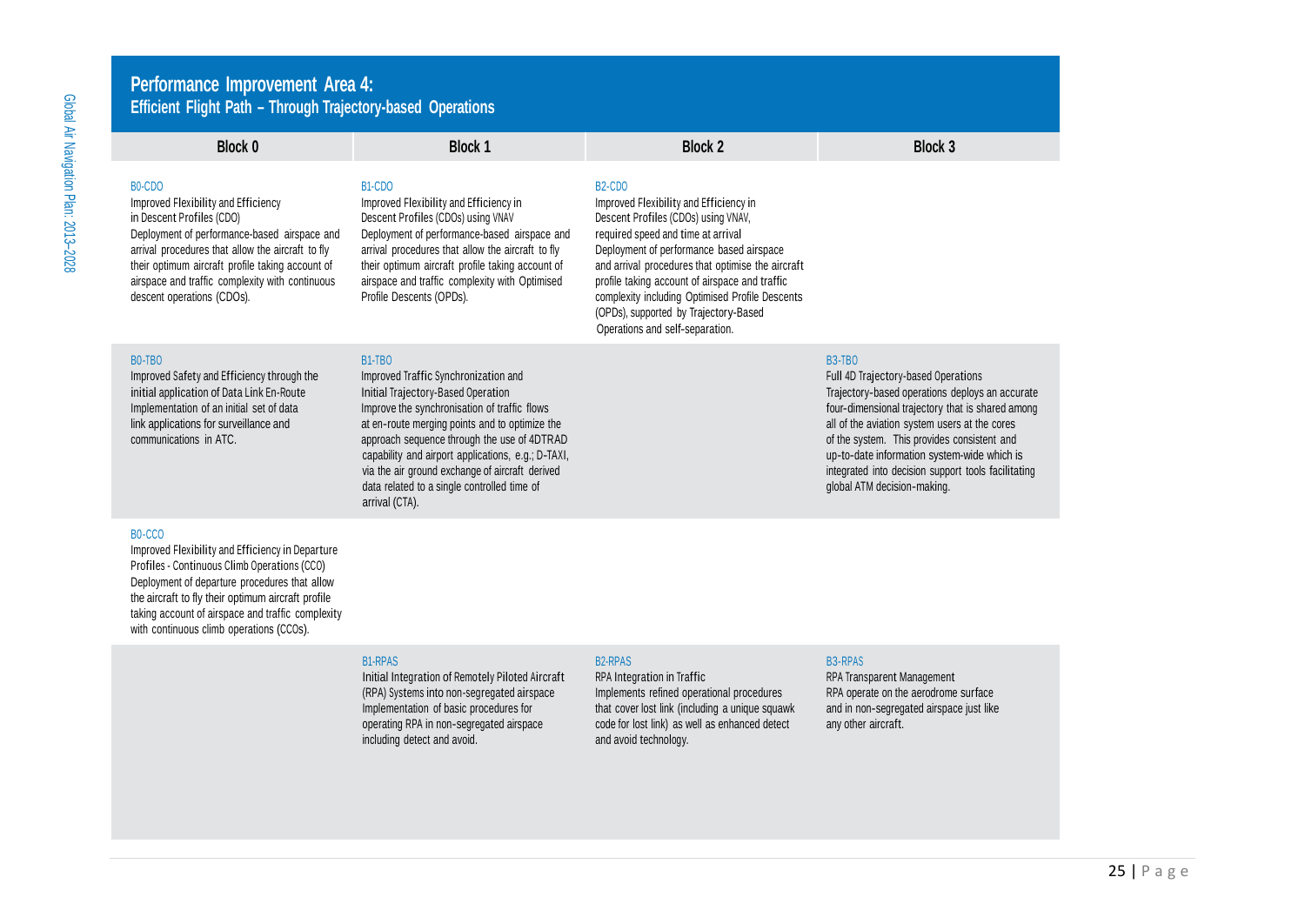### **APIRG PROJECTS COORDINATION COMMITTEE (APCC)**

### **Terms of Reference**

### **Mandate**

The APCC is mandated by APIRG to carry out specific functions in order to coordinate and guide planning and implementation activities within the framework of APIRG, to facilitate the activities of APIRG in its sSessions, and to facilitate coordination between PIRGs, other Regional Groups and international organizations identified by APIRG. The APCC shall specifically ensure continuity between the APIRG meetings and take necessary action to avoid implementation delays in between meetings of APIRG.

### **Key functions**

- 1. Direct the work programmes and tasks of the contributory bodies of APIRG, in order to ensure that:
	- a) contributory bodies have clearly defined tasks and deliverables;
	- b) projects are clearly defined and monitoring information made available. This will include update of the ICAO Regional Performance Dashboard.
- 2. Review reports of the contributory bodies of APIRG in order to:
	- a) provide guidance to the contributory bodies, including strategies and roadmaps on achieving the objectives of APIRG; and
	- b) determine materials that have matured sufficiently for consideration and adoption of conclusions and decisions by APIRG.
- 3. Monitor progress including the life of Projects carried within the framework of APIRG.
- 4. Facilitate coordination between APIRG and the RASG-AFI, other Regional bodies and international organisations identified by APIRG.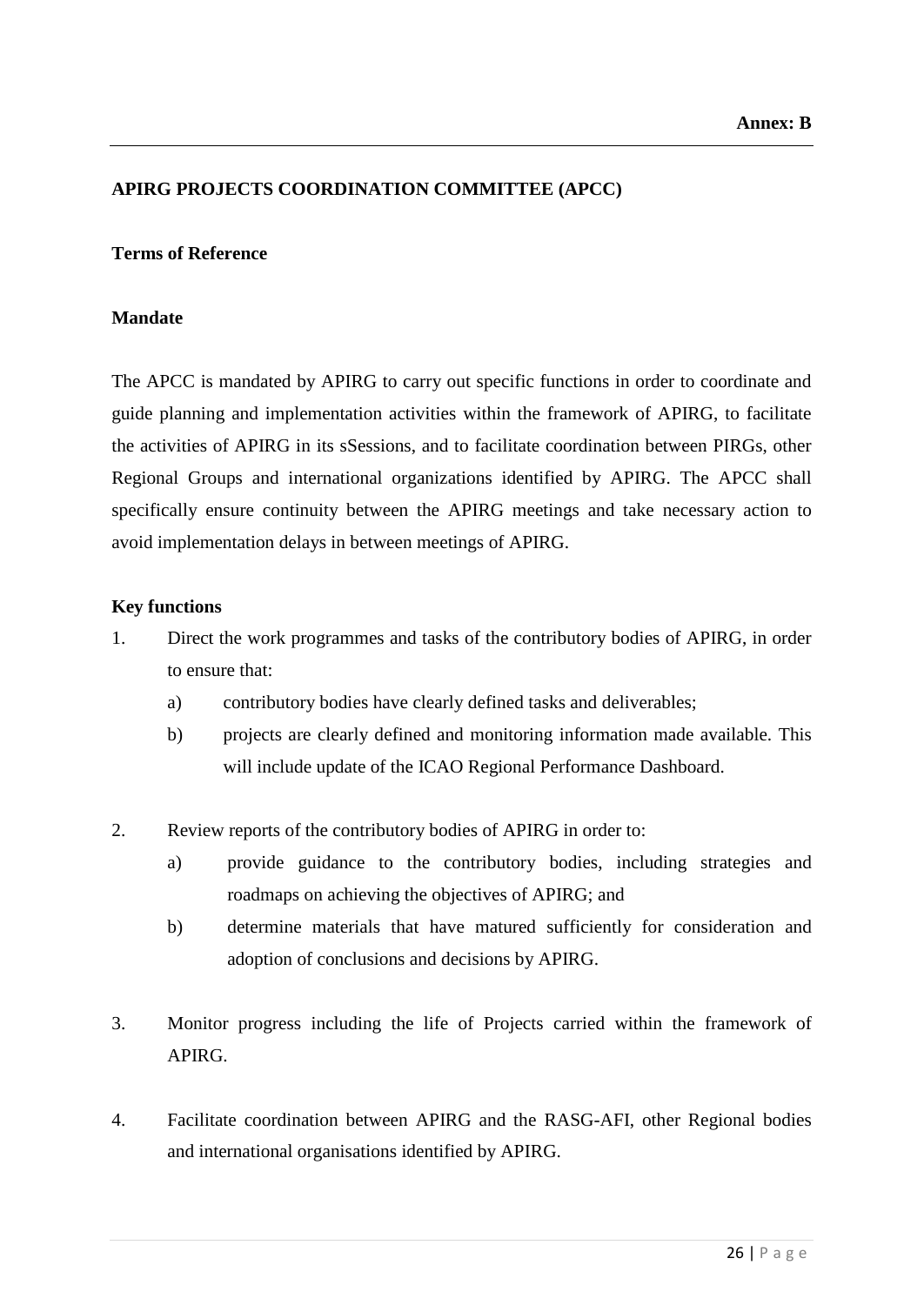### **Tasks**

- a) to prepare the agenda for APIRG meetings in consultation with the Secretary of APIRG;
- b) to prepare the list of working documents (WPs, IPs, etc.) on materials considered ready for consideration by APIRG;
- c) review reports of the APIRG Sub-Groups including draft Conclusions and Decisions, information from other Regional Groups and international organizations and identify prioritised materials for consideration by APIRG;
- d) review trends on implementation shortcomings and deficiencies in accordance with the Council approved Uniform Methodology, and make recommendations for APIRG Conclusion and Decisions;
- e) provide guidance for the APIRG contributory bodies including implementation strategies and roadmaps on achieving the objectives of APIRG; and
- f) carry out other tasks as assigned by APIRG

### **Working methods**

APCC shall convene at least once a year which shall include a preparatory Session for an APIRG meeting. As the Committee also prepares for APIRG meetings, one of its Sessions shall take place approximately six weeks prior to an APIRG meeting. The Committee shall in between meetings, make use of available means of electronic communication including teleconferencing to progress its work and keep its members up to date on issues of concern, as well as to discuss specific issues.

### **Composition**

See the Composition of Contributory Bodies above.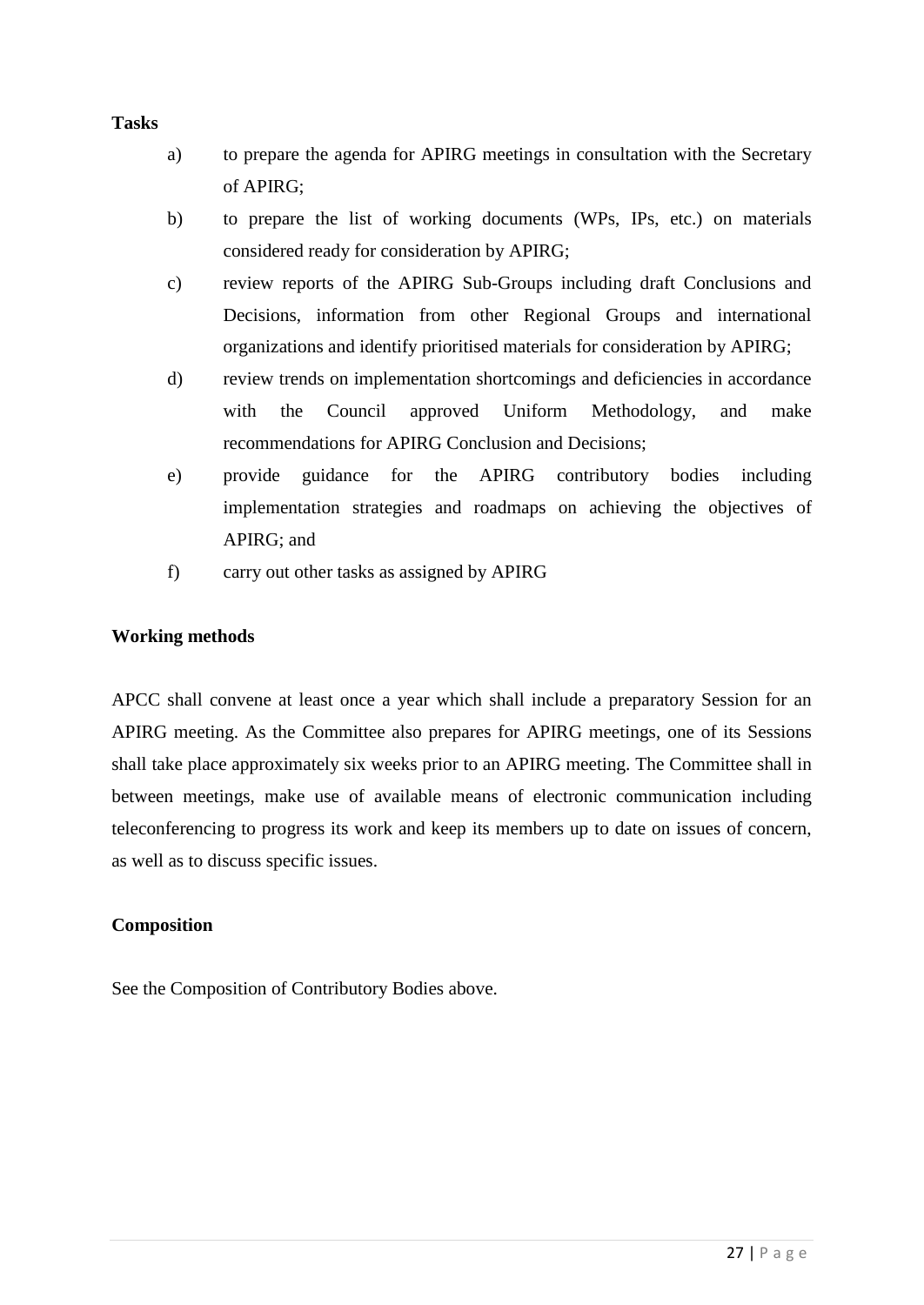### **AIRSPACE AND AERODROME OPERATIONS SUB-GROUP (AAO/SG) (OPTION 1)**

### **Terms of Reference**

### **Mandate**

The AAO/SG is established and mandated by APIRG to support the implementation of ICAO Standards and Recommended Practices (SARPs) and carry out specific activities aimed to enable APIRG to discharge its functions and responsibilities in the areas of AOP and ATM.

### **Key functions**

To carry out its functions, the Sub-Group shall, as guided by APIRG:

- a) Foster the implementation of specific Modules of the ICAO Aviation Systems Block Upgrades (ASBUs) assigned by APIRG;
- b) Carry out implementation projects in support of States, related to the areas of AOP and ATM/SAR in accordance with the ASBUs methodology and as guided by the Regional performance objectives, to support States in the implementation of SARPs and regional requirements;
- c) Take necessary action to enable coherent planning and implementation of AOP and ATM/SAR systems in the AFI Region, to facilitate the objective of achieving seamlessness in the air navigation system, interoperability and harmonization within the Region and with other Regions;
- d) Keep under review the adequacy of requirements in the areas of AOP and ATM/SAR taking into account changes in user requirements, the evolution in operational requirements and technological developments in accordance with the ASBUs methodology;
- e) Ensure AOP environmental initiatives are consistently identified and progressed, and report outcomes from AOP environmental initiatives; and
- f) Identify and collect, State by State, information on deficiencies in the areas of AOP and ATM/SAR in accordance with the Uniform Methodology approved by Council and the APIRG guidance; analyse and propose solution; report on progress and obstacles beyond the capacity of the sub-group.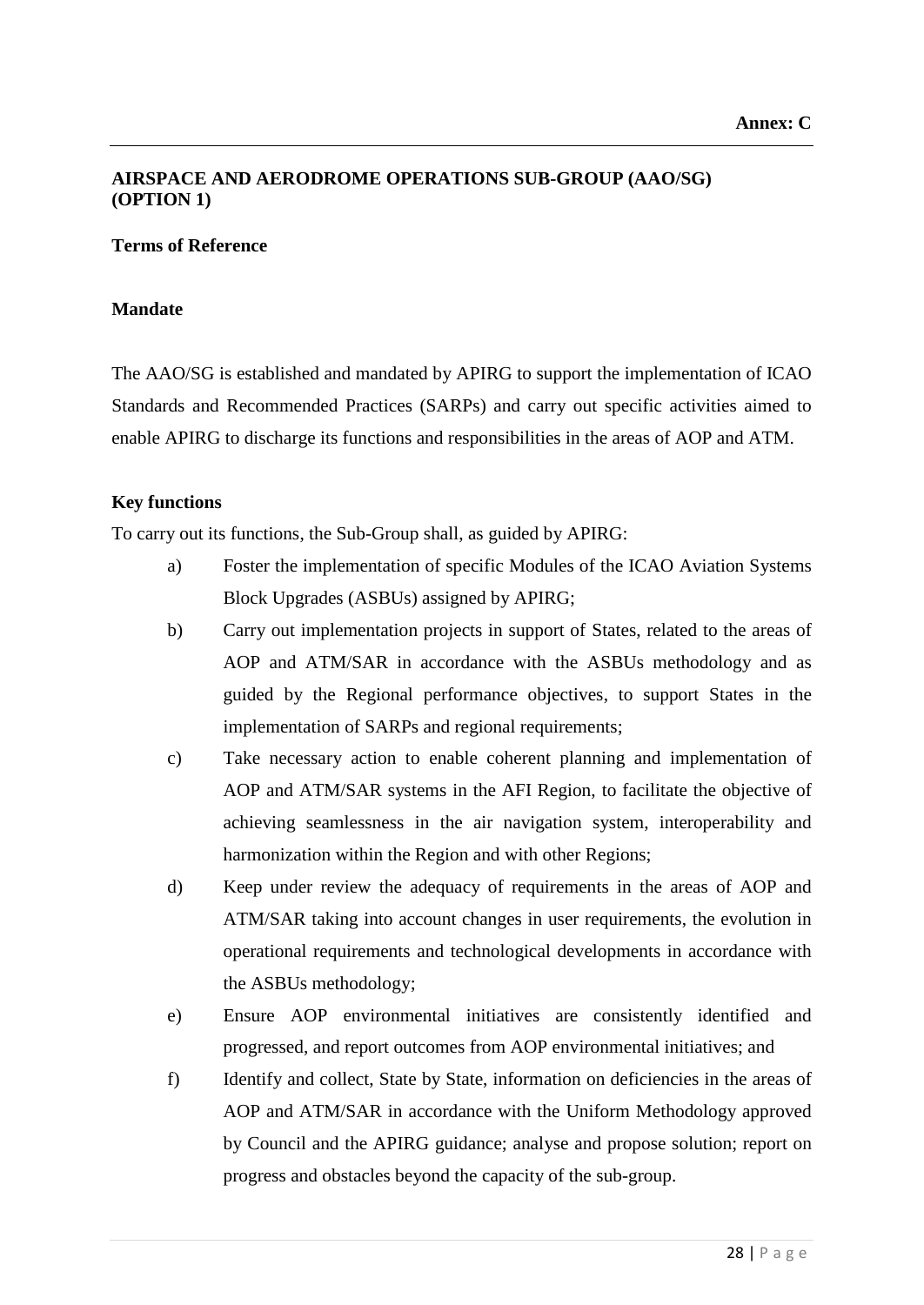# **Tasks (**TBD) **Working methods**

The Sub-Group shall convene at least once a year taking into consideration the schedule of other APIRG activities. It shall make use of available means of electronic communication including teleconferencing to prepare and progress its work in between meetings and keep its members up to date on issues of concern, as well as to discuss specific issues.

Taking into consideration that the SG will be representing the interests of the Region, and that not all APIRG member States will necessarily be represented in an SG, the participating State officials shall be expected to work more as experts in their respective fields, as opposed to delegates attending only in the interests of their States. The SG shall work with minimum formality.

### **Composition**

See the Composition of Contributory Bodies above.

| No. | <b>Task Description</b> | <b>Priority</b> | <b>Target Date</b> |
|-----|-------------------------|-----------------|--------------------|
| 1.  |                         |                 |                    |
| 2.  |                         |                 |                    |
| 3.  |                         |                 |                    |
| 4.  |                         |                 |                    |
| 5.  |                         |                 |                    |
| 6.  |                         |                 |                    |
| 7.  |                         |                 |                    |
| 8.  |                         |                 |                    |

### **WORK PROGRAMME**

### **Priority:**

- A. High priority tasks, on which work should be speeded up;
- B. Medium priority tasks, on which work should be undertaken as soon as possible, but without detriment to priority A tasks;
- C. Low priority tasks, on which work should be undertaken as time and resources permit, but without detriment to priority A and B tasks.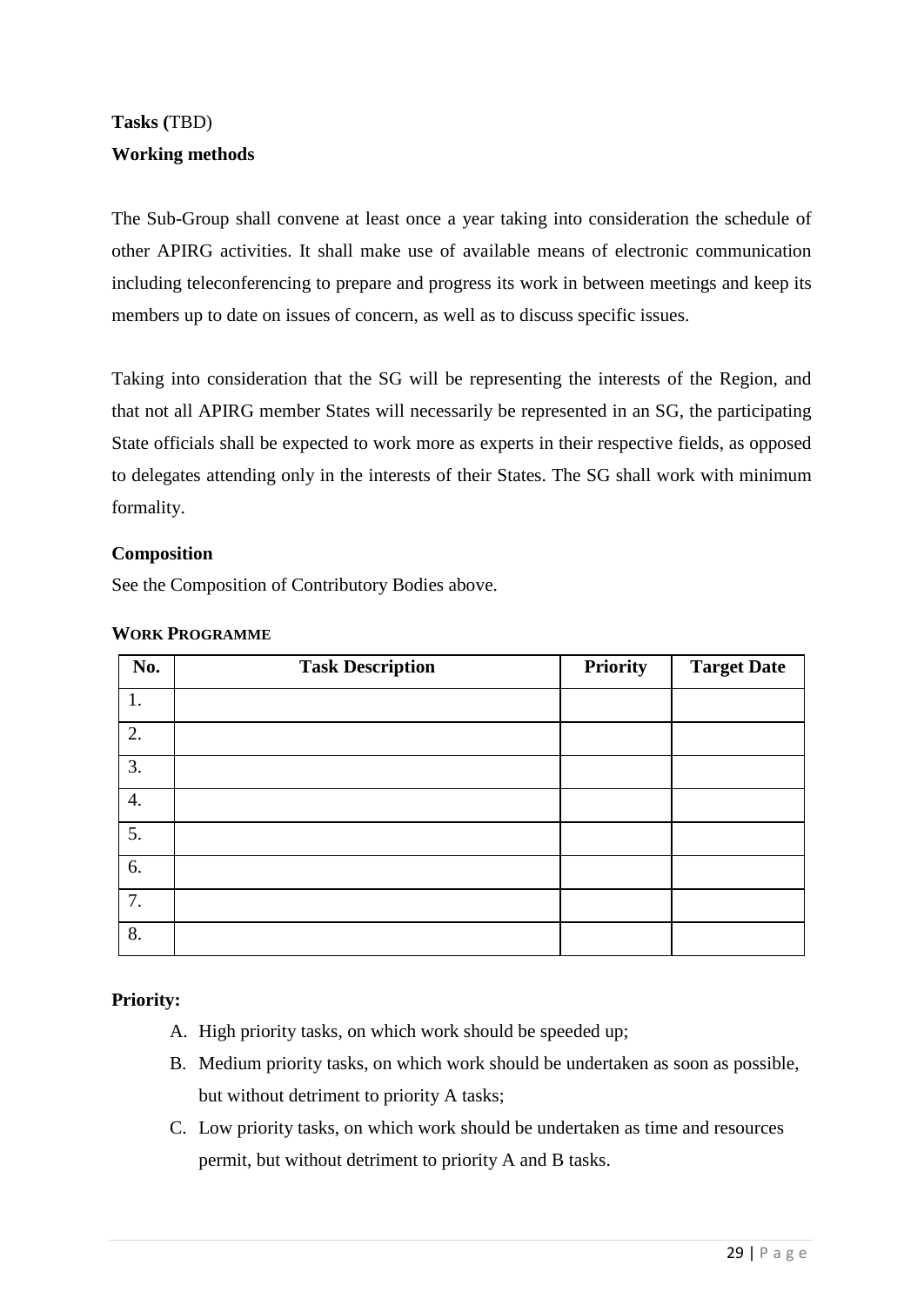## **INFRASTRUCTURE AND INFORMATION MANAGEMENT SUB-GROUP (IIM/SG) (OPTION 1)**

### **Terms of Reference**

### **Mandate**

The IIM/SG is established and mandated by APIRG to support the implementation of ICAO Standards and Recommended Practices (SARPs) and carry out specific activities aimed to enable APIRG to discharge its functions and responsibilities in the areas of CNS, AIM and MET.

### **Key Functions**

To carry out these functions, the Sub-Group shall, as guided by APIRG:

- a) Foster the implementation of specific Modules of the ICAO Aviation Systems Block Upgrades (ASBUs) assigned by APIRG;
- b) Carry out implementation Projects in support of States, related to the areas of MET, AIM and CNS in accordance with the ASBUs methodology and as guided by the Regional performance objectives, to support States in the implementation of SARPs and regional requirements;
- c) Take necessary action to enable coherent planning and implementation of MET, AIM and CNS programmes in the AFI Region, to facilitate the objective of achieving seamlessness in the air navigation system, interoperability and harmonization within the Region and with other Regions;
- d) Keep under review the adequacy of requirements in the areas of MET, AIM and CNS taking into account changes in user requirements, the evolution in operational requirements and technological developments in accordance with the ASBUs methodology; and
- e) Identify and collect, State by State, information on deficiencies in the areas of MET, AIM and CNS in accordance with the Uniform Methodology approved by Council and the APIRG guidance; analyse and propose solution; report on progress and obstacles beyond the capacity of the sub-group.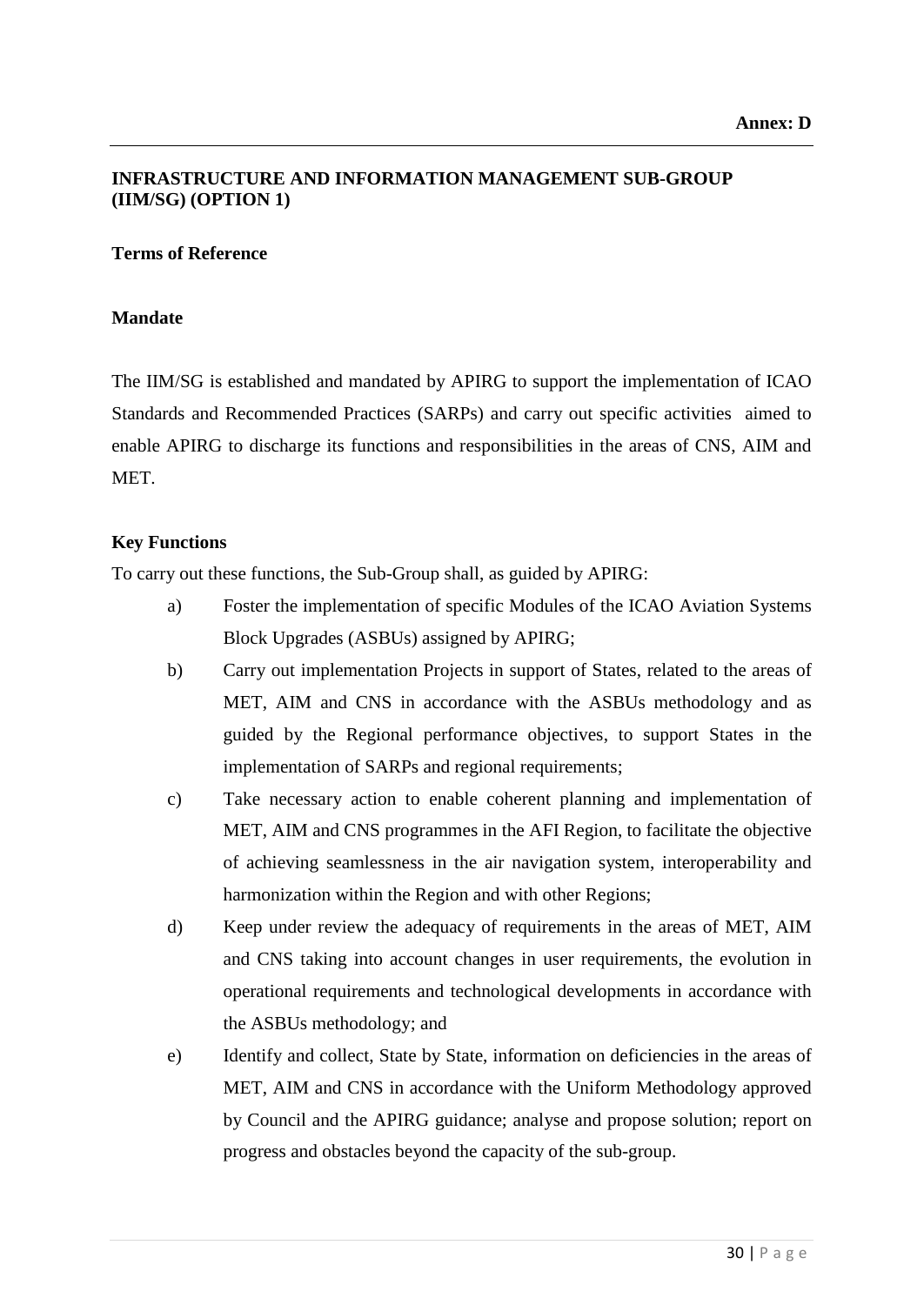### **Tasks**

- a) Conduct workshop on the implementation of IAVW programme.
- b) Conduct meeting of AFI ATM/MET Project Team.
- c) Coordinate annual exercises on volcanic ash.
- d) Review and update the list of deficiencies with regard to issuance of aerodrome warnings.
- e) Sensitize States on the importance of issuance of aerodrome warnings
- f) Review and update the list of deficiencies with regard to issuance of wind shear warnings and alerts.
- g) Sensitize States on the importance of issuance of wind shear warnings
- h) Conduct annual SIGMET Tests.
- i) Prepare a consolidated report of the SIGMET Tests including recommendations for improvement.
- j) Post report on SIGMET Tests on the Web and send report to all States in AFI region.
- k) Report outcome of SIGMET tests to APIRG.
- l) Sensitize States on the importance of SIGMETs.
- m) Organize and conduct workshop on encoding and exchange of OPMET data in digital format.
- n) Encourage States to exchange data in digital format through bilateral arrangements.

### **Working methods**

The Sub-Group shall convene at least once every APIRG cycle of meetings taking into consideration the schedule of other APIRG activities. It shall make use of available means of electronic communication including teleconferencing to prepare and progress its work in between meetings and keep its members up to date on issues of concern, as well as to discuss specific issues.

Taking into consideration that the SG will be representing the interests of the Region, and that not all APIRG member States will necessarily be represented in an SG, the participating State officials shall be expected to work more as experts in their respective fields, as opposed to delegates attending only in the interests of their States. The SG shall work with minimum formality.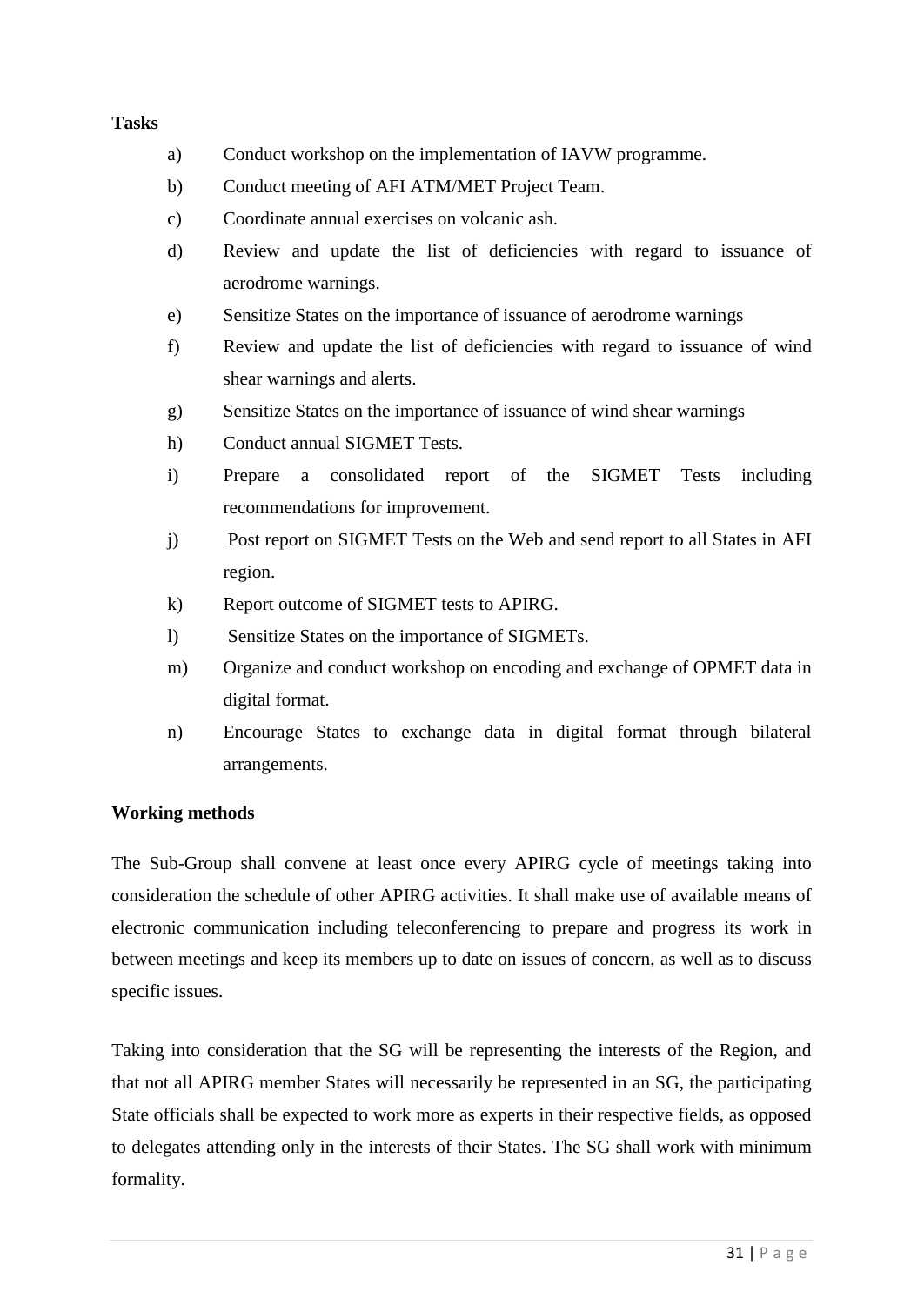### **Composition**

The LIM AFI (COM/MET/RAC) RAN meeting in 1988 agreed that the participants in APIRG contributory bodies were to be specialists in the subjects concerned and familiar with the areas under consideration. While every State that is likely to make a valid contribution shall be given an opportunity to participate, the group shall be kept as small as possible, to facilitate efficiency on aspects such as consideration of business, cost, logistics and the application of non-formal working methods.

### **WORK PROGRAMME**

| No. | <b>Task Description</b> | <b>Priority</b> | <b>Target Date</b> |
|-----|-------------------------|-----------------|--------------------|
|     |                         |                 |                    |
| 2.  |                         |                 |                    |
| 3.  |                         |                 |                    |
| 4.  |                         |                 |                    |
| 5.  |                         |                 |                    |
| 6.  |                         |                 |                    |
| 7.  |                         |                 |                    |

### **Priority:**

- A. High priority tasks, on which work should be speeded up;
- B. Medium priority tasks, on which work should be undertaken as soon as possible, but without detriment to priority A tasks;
- C. Low priority tasks, on which work should be undertaken as time and resources permit, but without detriment to priority A and B tasks.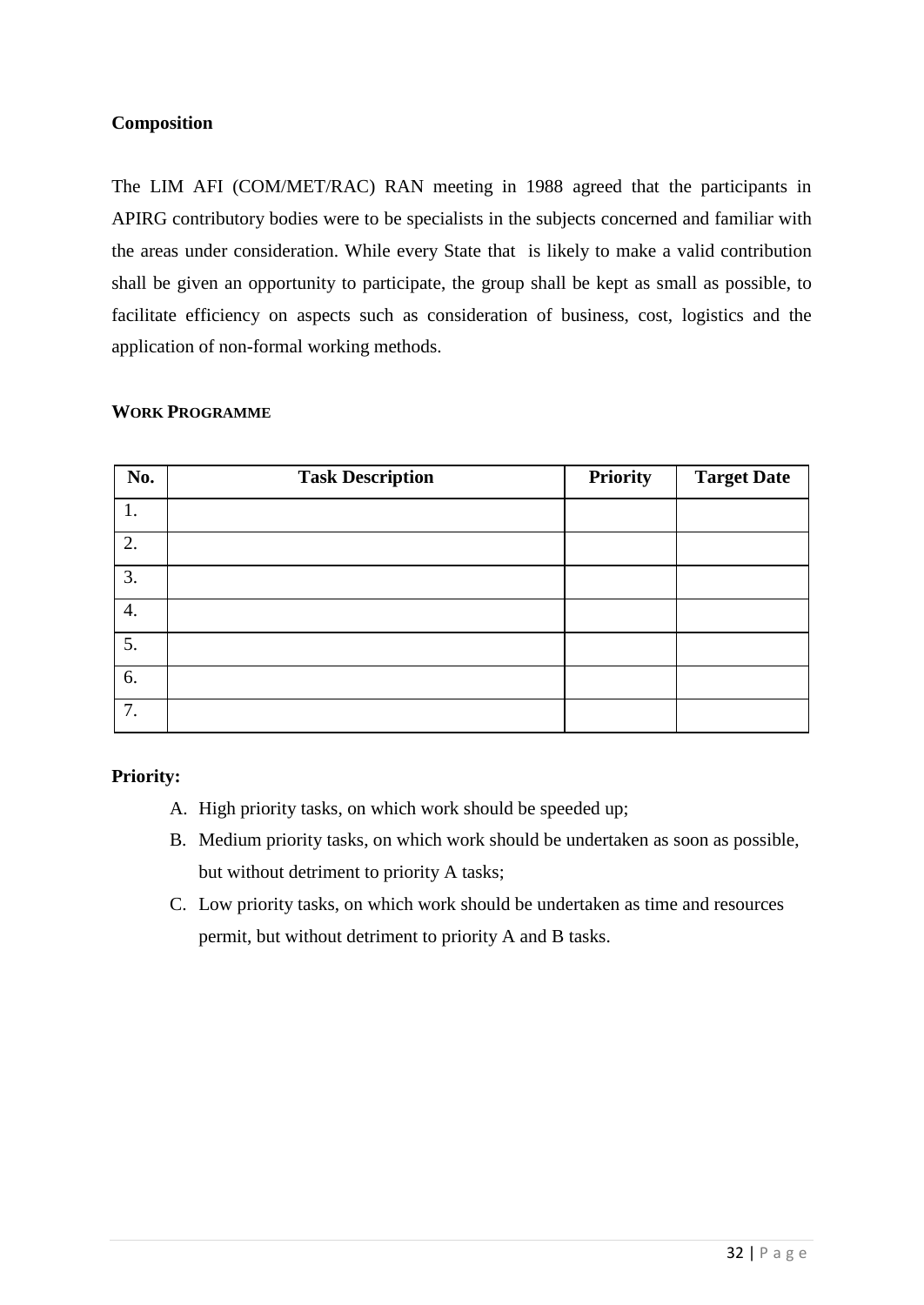### **AIRSPACE, AERODROME OPERATIONS AND INFRASTRUCTURE SUB-GROUP (AAOI/SG) (OPTION 2)**

### **Terms of Reference**

### **Mandate**

The AAOI/SG is established and mandated by APIRG to support the implementation of ICAO Standards and Recommended Practices (SARPs) and carry out specific activities aimed to enable APIRG to discharge its functions and responsibilities in the areas relating to AOP, ATM and CNS.

### **Key Functions**

To carry out these functions, the Sub-Group shall, as guided by APIRG:

- a) Foster the implementation of specific Modules of the ICAO Aviation Systems Block Upgrades (ASBUs) assigned by APIRG.
- b) Carry out implementation projects in support of States, related to the areas of AOP, ATM/SAR and CNS in accordance with the ASBUs methodology and as guided by the Regional performance objectives, to support States in the implementation of SARPs and regional requirements.
- c) Take necessary action to enable coherent planning and implementation of AOP, ATM/SAR and CNS systems in the AFI Region, to facilitate the objective of achieving seamlessness in the air navigation system, interoperability and harmonization within the Region and with other Regions.
- d) Keep under review the adequacy of requirements in the areas AOP, ATM/SAR and CNS taking into account changes in user requirements, the evolution in operational requirements and technological developments in accordance with the ASBUs methodology.
- e) Ensure AOP environmental initiatives are consistently identified and progressed, and report outcomes from AOP environmental initiatives.
- f) Identify and collect, State by State, information on deficiencies in the areas of AOP and ATM/SAR in accordance with the Uniform Methodology approved by Council and the APIRG guidance; analyse and propose solution; report on progress and obstacles beyond the capacity of the sub-group.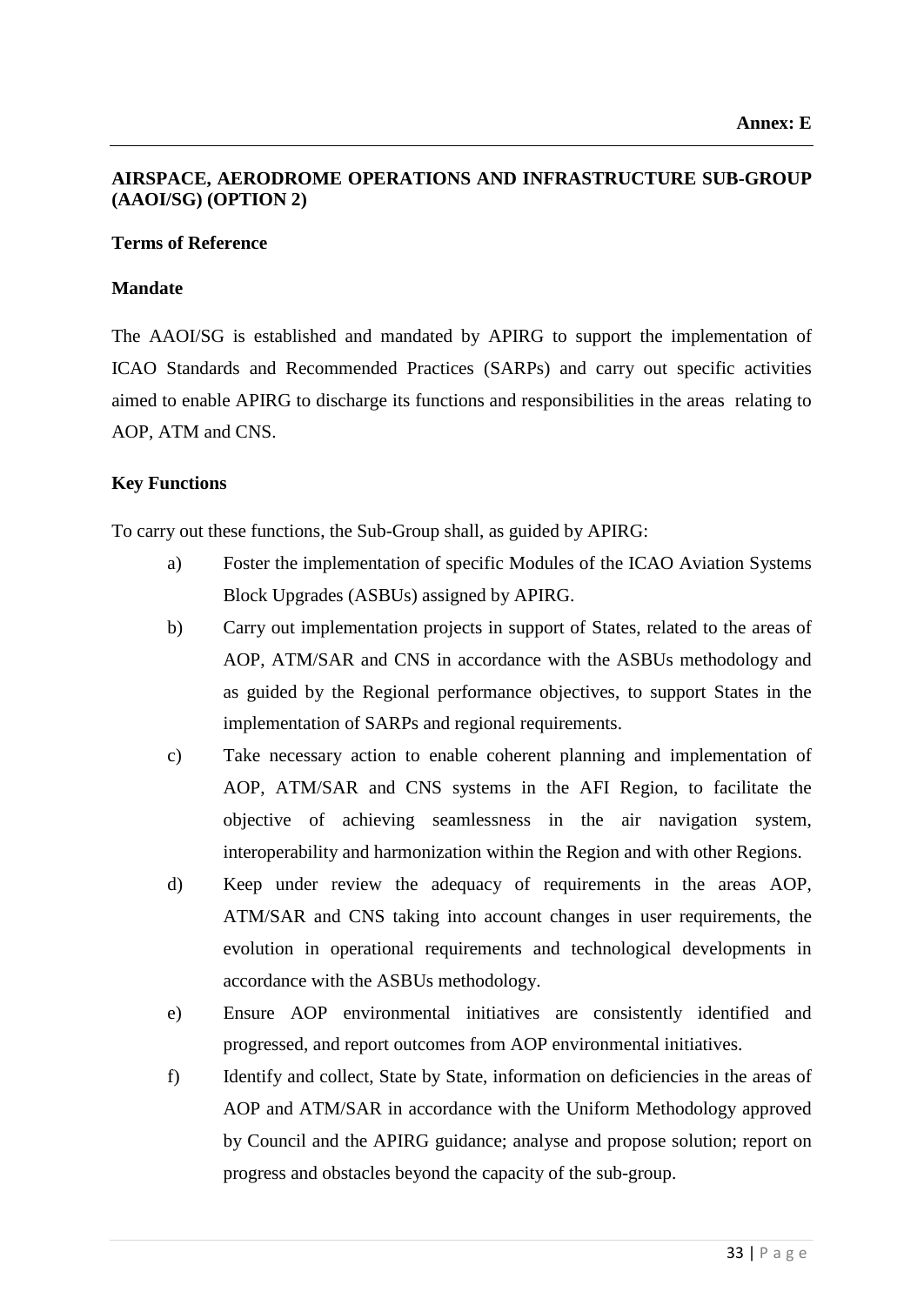### **Tasks (**TBD)

### **Working methods**

The Sub-Group shall convene at least once a year taking into consideration the schedule of other APIRG activities. It shall make use of available means of electronic communication including teleconferencing to prepare and progress its work in between meetings and keep its members up to date on issues of concern, as well as to discuss specific issues.

Taking into consideration that the SG will be representing the interests of the Region, and that not all APIRG member States will necessarily be represented in an SG, the participating State officials shall be expected to work more as experts in their respective fields, as opposed to delegates attending only in the interests of their States. The SG shall work with minimum formality.

### **Composition**

The LIM AFI (COM/MET/RAC) RAN meeting in 1988 agreed that the participants in APIRG contributory bodies were to be specialists in the subjects concerned and familiar with the areas under consideration. While every State that is likely to make a valid contribution shall be given an opportunity to participate, the group shall be kept as small as possible, to facilitate efficiency on aspects such as consideration of business, cost, logistics and the application of non-formal working methods.

| No.              | <b>Task Description</b> | <b>Priority</b> | <b>Target Date</b> |
|------------------|-------------------------|-----------------|--------------------|
| 1.               |                         |                 |                    |
| 2.               |                         |                 |                    |
| 3.               |                         |                 |                    |
| $\overline{4}$ . |                         |                 |                    |
| 5.               |                         |                 |                    |
| 6.               |                         |                 |                    |
| 7.               |                         |                 |                    |
| 8.               |                         |                 |                    |

### **WORK PROGRAMME**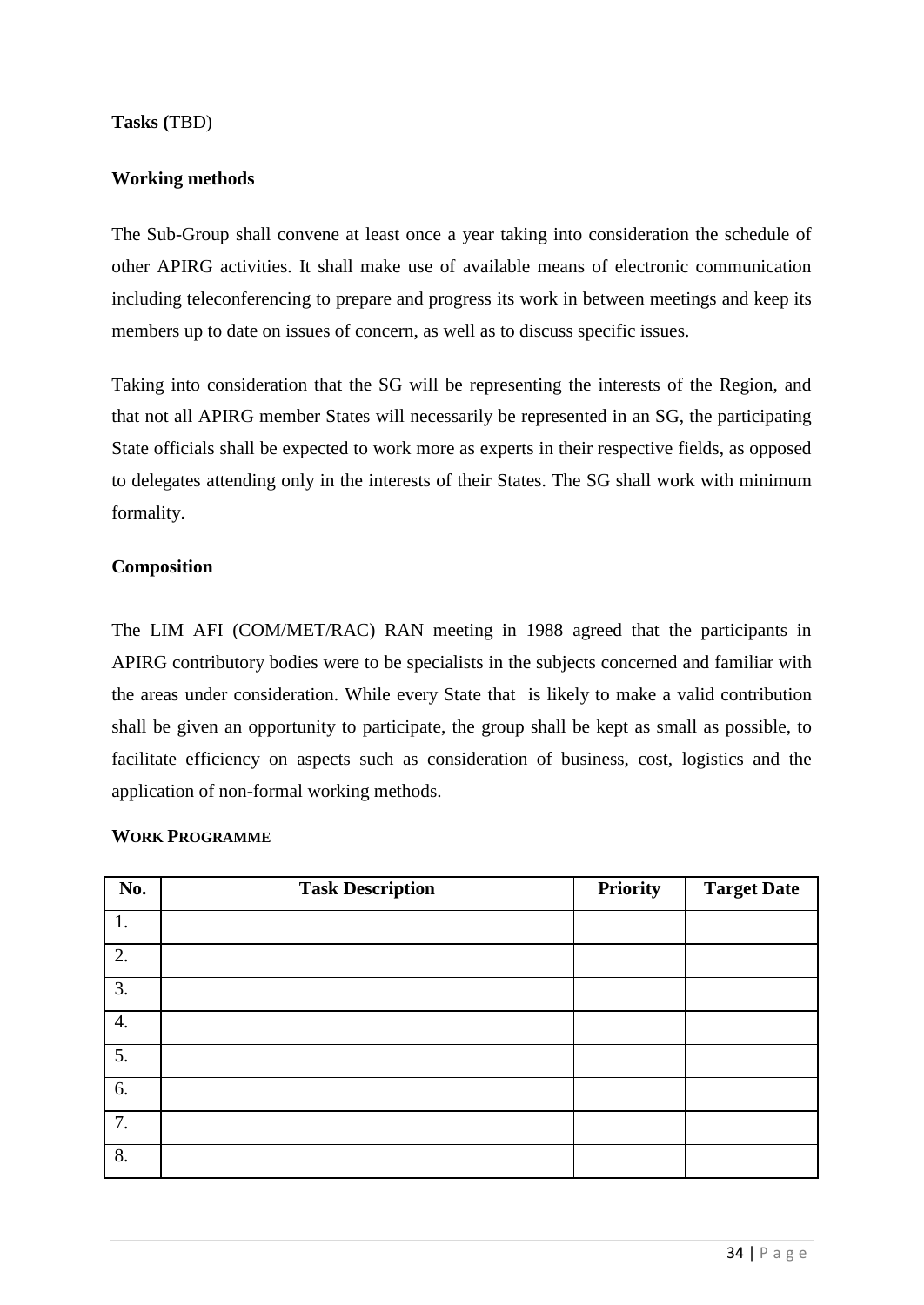## **Priority:**

- A. High priority tasks, on which work should be speeded up;
- B. Medium priority tasks, on which work should be undertaken as soon as possible, but without detriment to priority A tasks;
- C. Low priority tasks, on which work should be undertaken as time and resources permit, but without detriment to priority A and B tasks.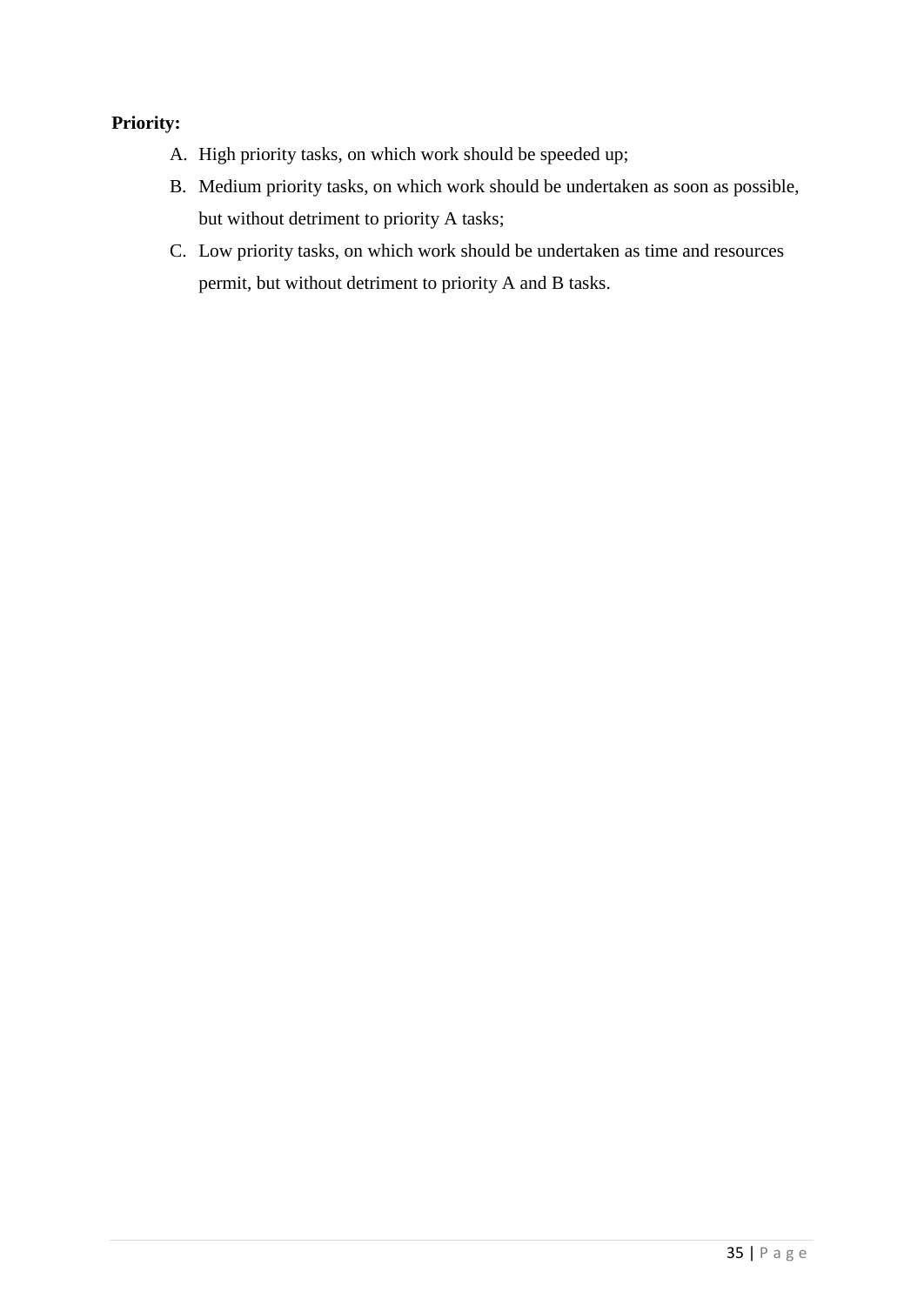## **DIGITAL AIR NAVIGATION INFORMATION MANAGEMENT SUB-GROUP (DANIM/SG) (OPTION 2)**

### **Terms of Reference**

### **Mandate**

The DANIM/SG is established and mandated by APIRG to support the implementation of ICAO Standards and Recommended Practices (SARPs) and carry out specific activities aimed to enable APIRG to discharge its functions and responsibilities in the areas of MET and AIM.

### **Key Functions**

To carry out these functions, the Sub-Group shall, as guided by APIRG:

- a) Foster the implementation of specific Modules of the ICAO Aviation Systems Block Upgrades (ASBUs) assigned by APIRG.
- b) Carry out implementation Projects in support of States, related to the areas of MET and AIM in accordance with the ASBUs methodology and as guided by the Regional performance objectives, to support States in the implementation of SARPs and regional requirements
- c) Take necessary action to enable coherent planning and implementation of MET and AIM programmes in the AFI Region, to facilitate the objective of achieving seamlessness in the air navigation system, interoperability and harmonization within the Region and with other Regions.
- d) Keep under review the adequacy of requirements in the areas of MET and AIM taking into account changes in user requirements, the evolution in operational requirements and technological developments in accordance with the ASBUs methodology.
- e) Identify and collect, State by State, information on deficiencies in the areas of MET and AIM in accordance with the Uniform Methodology approved by Council and the APIRG guidance; analyse and propose solution; report on progress and obstacles beyond the capacity of the sub-group.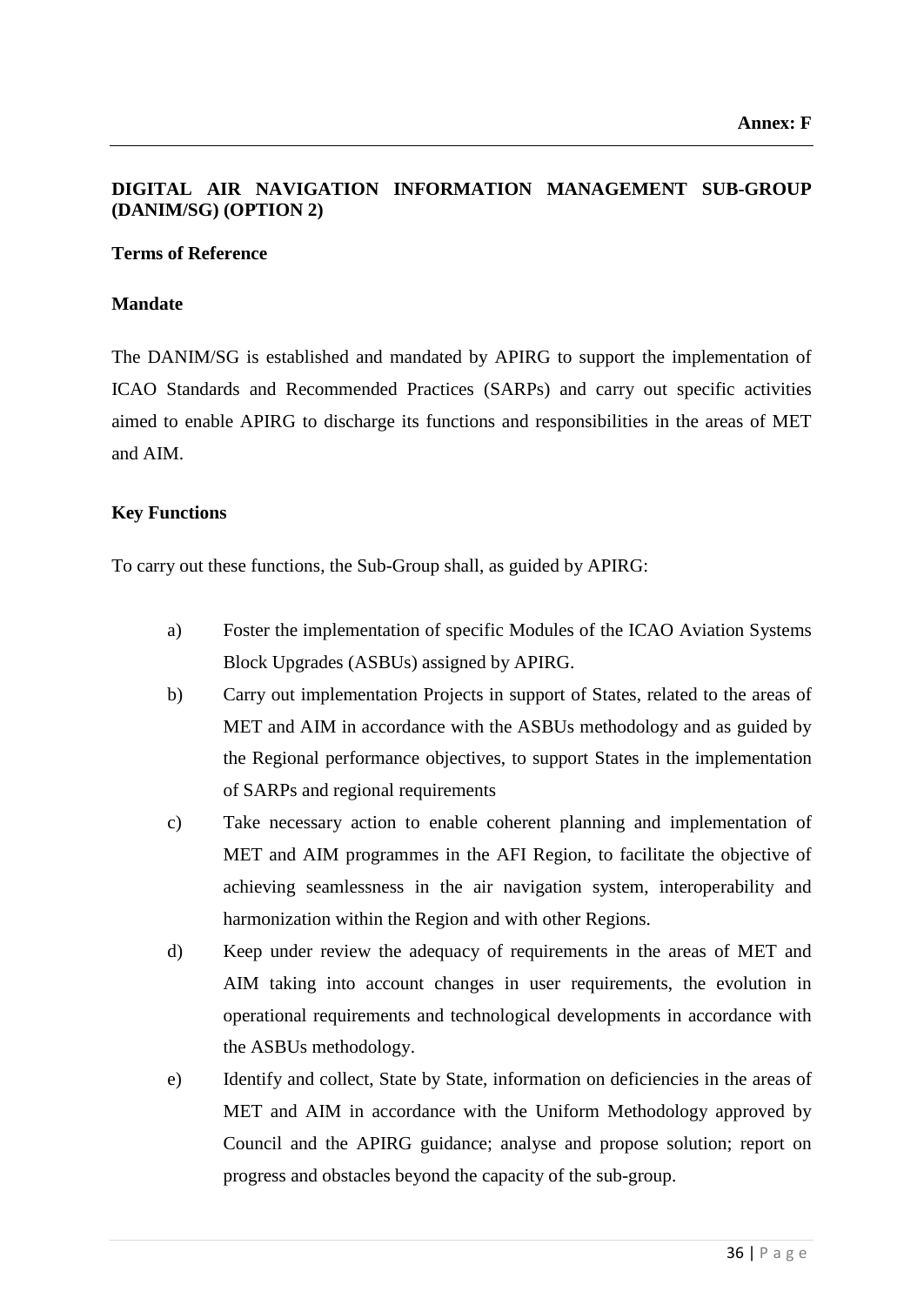### **Tasks**

- a) Conduct workshop on the implementation of IAVW programme.
- b) Conduct meeting of AFI ATM/MET Project Team.
- c) Coordinate annual exercises on volcanic ash.
- d) Review and update the list of deficiencies with regard to issuance of aerodrome warnings.
- e) Sensitize States on the importance of issuance of aerodrome warnings
- f) Review and update the list of deficiencies with regard to issuance of wind shear warnings and alerts.
- g) Sensitize States on the importance of issuance of wind shear warnings
- h) Conduct annual SIGMET Tests.
- i) Prepare a consolidated report of the SIGMET Tests including recommendations for improvement.
- j) Post report on SIGMET Tests on the Web and send report to all States in AFI region.
- k) Report outcome of SIGMET tests to APIRG.
- l) Sensitize States on the importance of SIGMETs.
- m) Organize and conduct workshop on encoding and exchange of OPMET data in digital format.
- n) Encourage States to exchange data in digital format through bilateral arrangements

### **Working methods**

The Sub-Group shall convene at least once every APIRG cycle of meetings taking into consideration the schedule of other APIRG activities. It shall make use of available means of electronic communication including teleconferencing to prepare and progress its work in between meetings and keep its members up to date on issues of concern, as well as to discuss specific issues.

Taking into consideration that the SG will be representing the interests of the Region, and that not all APIRG member States will necessarily be represented in an SG, the participating State officials shall be expected to work more as experts in their respective fields, as opposed to delegates attending only to the interests in their States. The SG shall work with minimum formality.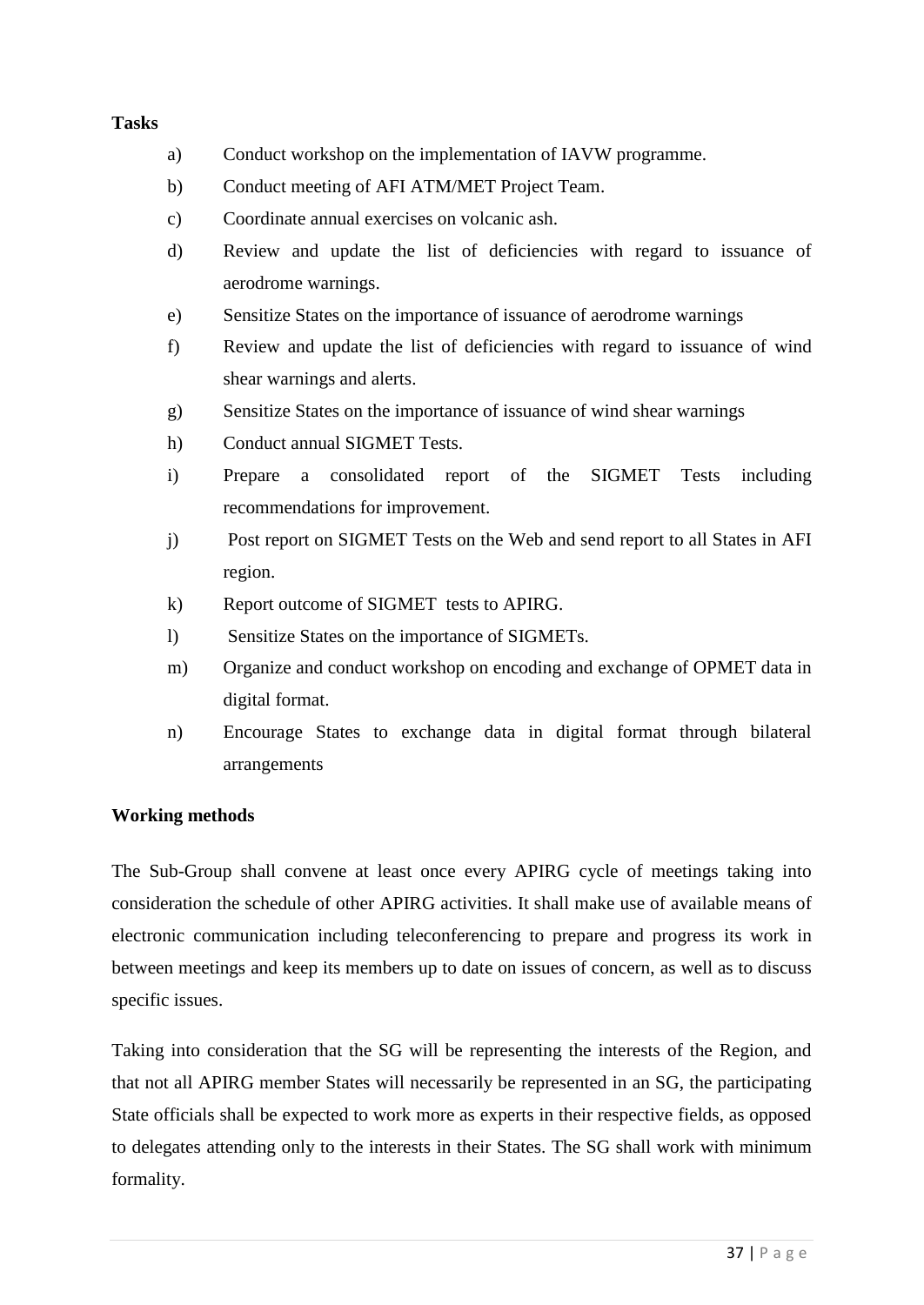### **Composition**

The LIM AFI (COM/MET/RAC) RAN meeting in 1988 agreed that the participants in APIRG contributory bodies were to be specialists in the subjects concerned and familiar with the areas under consideration. While every State that is likely to make a valid contribution shall be given an opportunity to participate, the group shall be kept as small as possible, to facilitate efficiency on aspects such as consideration of business, cost, logistics and the application of non-formal working methods.

### **WORK PROGRAMME**

**Work programme of the Sub-Group will be detailed in the following template based on Projects approved by APIRG. The content of the work programmes will be reviewed and updated periodically to reflect the status of Projects.**

| No. | <b>Task Description</b> | <b>Priority</b> | <b>Target Date</b> |
|-----|-------------------------|-----------------|--------------------|
| 1.  |                         |                 |                    |
| 2.  |                         |                 |                    |
| 3.  |                         |                 |                    |
| 4.  |                         |                 |                    |
| 5.  |                         |                 |                    |
| 6.  |                         |                 |                    |
| 7.  |                         |                 |                    |

### **Priority:**

- A. High priority tasks, on which work should be speeded up;
- B. Medium priority tasks, on which work should be undertaken as soon as possible, but without detriment to priority A tasks;
- C. Low priority tasks, on which work should be undertaken as time and resources permit, but without detriment to priority A and B tasks.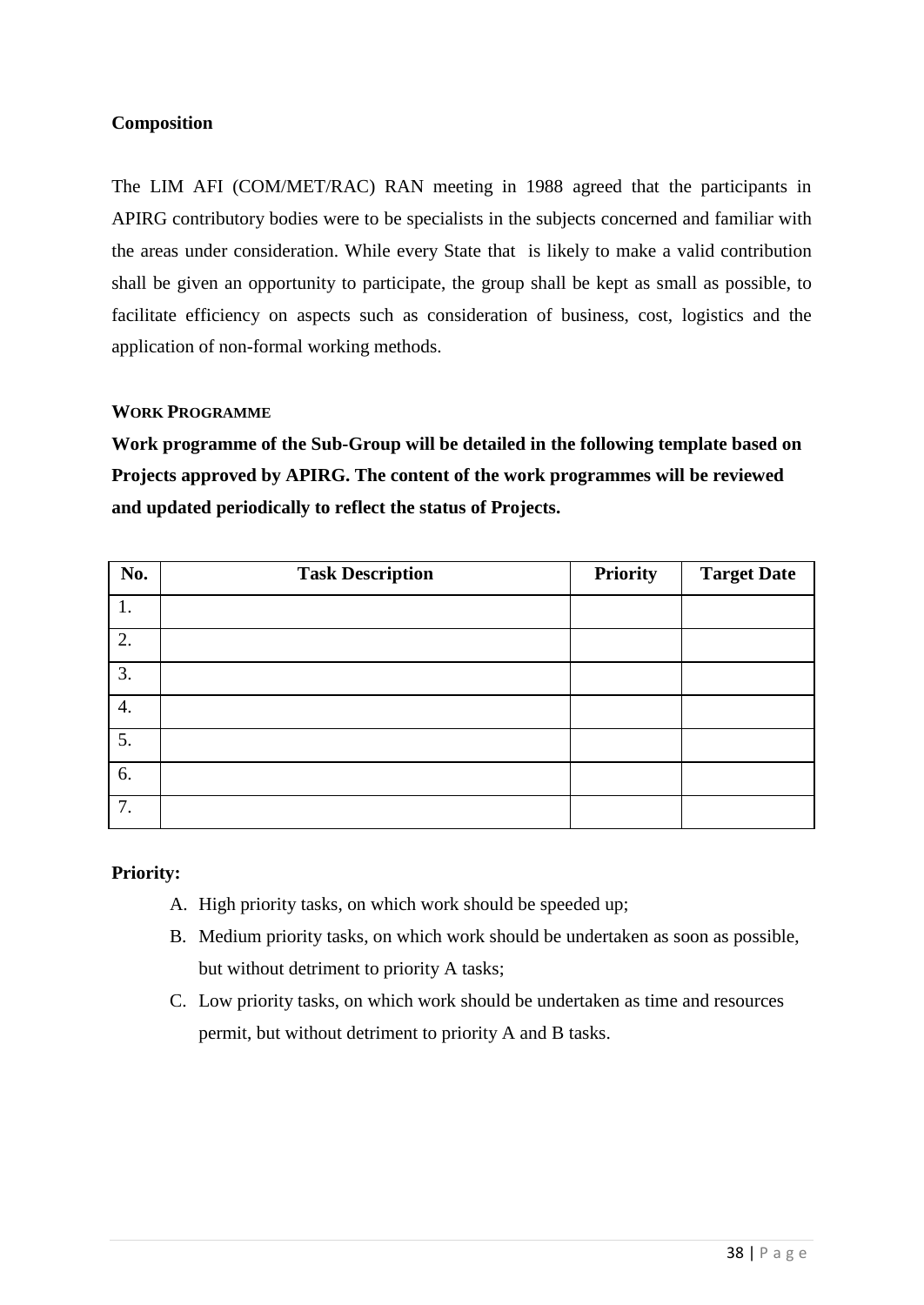### **DRAFT TERMS OF REFERENCE AND COMPOSITION OF THE AFI PLANNING AND IMPLEMENTATION REGIONAL GROUP (APIRG)**

### **1. Terms of Reference**

1.1 The APIRG is primarily responsible for the development and maintenance of the AFI Air Navigation Plan (ANP, ICAO Doc 7474), as well as the identification and resolution of air navigation deficiencies. It is a planning and coordination mechanism and, while implementation is the responsibility of States, APIRG can play a significant role in supporting the implementation of Standards and Recommended Practices (SARPs).

1.2 The terms of reference of the Group are particularly to:

- a) ensure continuous and coherent development of the AFI Air Navigation Plan and other relevant regional documentation in a manner that is harmonized with adjacent regions, consistent with ICAO SARPs and reflecting the ICAO Global Air Navigation Plan requirements;
- b) facilitate the implementation of air navigation systems and services as identified in the AFI Air Navigation Plan with due observance to the primacy of air safety and the environment;
- c) identify and address specific deficiencies in the air navigation field; and
- d) coordinate with RASG-AFI on safety issues.

### *Note:*

*The APIRG Terms of References will continuously be guided by ICAOs Strategic Objectives*

### **2 Composition**

2.1 The APIRG membership includes all ICAO Contracting States, who are service providers in the AFI Region and part of AFI Air Navigation Plan (ANP).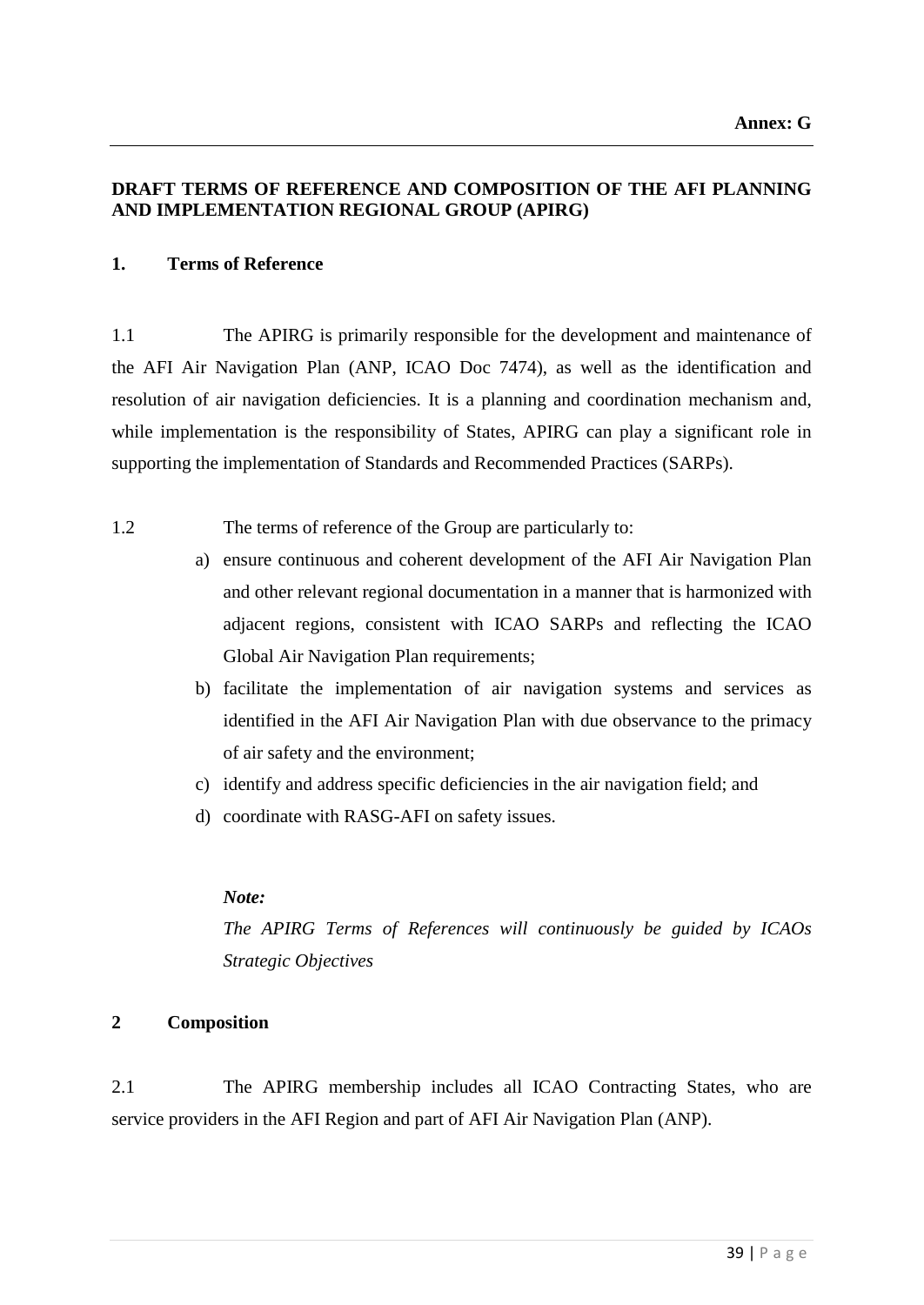2.2 User States are entitled to participate in any other APIRG meeting as a nonmember.

2.3 International Organizations recognized by the Council may be invited as necessary to attend as observers to the PIRG meetings.

### **2 Work programme**

3.1 In order to meet the terms of reference, the Group shall perform the following tasks:

- a) review, and propose when necessary, the target dates for implementation of facilities, services and procedures to ensure the coordinated development of the Air Navigation System in the AFI Region;
- b) assist the ICAO Regional Offices providing services in the AFI Region in their task of fostering implementation of the AFI Regional Air Navigation Plan;
- c) in line with the Global Aviation Safety Plan (GASP) and the Global Air Navigation Plan (GANP), ensure the conduct of any necessary systems performance monitoring, identify specific deficiencies in the air navigation field, especially in the context of access and equity, capacity, efficiency, environment and safety, and propose corrective action;
- d) facilitate to ensure the development and implementation of an action plan by States to resolve identified deficiencies, where necessary;
- e) develop amendment proposals to update the AFI Regional Air Navigation Plan necessary to satisfy any changes in the requirements, thus removing the need for regular regional air navigation meetings;
- f) monitor implementation of air navigation facilities and services and where necessary, ensure interregional harmonization, taking due account to organization aspects, economic issues (including financial aspects) of cost/benefit analyses, business case, studies and environmental matters.
- g) examine human resource planning and training issues and propose where necessary human resource development capabilities in the region are compatible with the AFI Regional Air Navigation Plan;
- h) invite financial institutions, as required, on a consultative basis as appropriate to provide advice in the planning proces ;